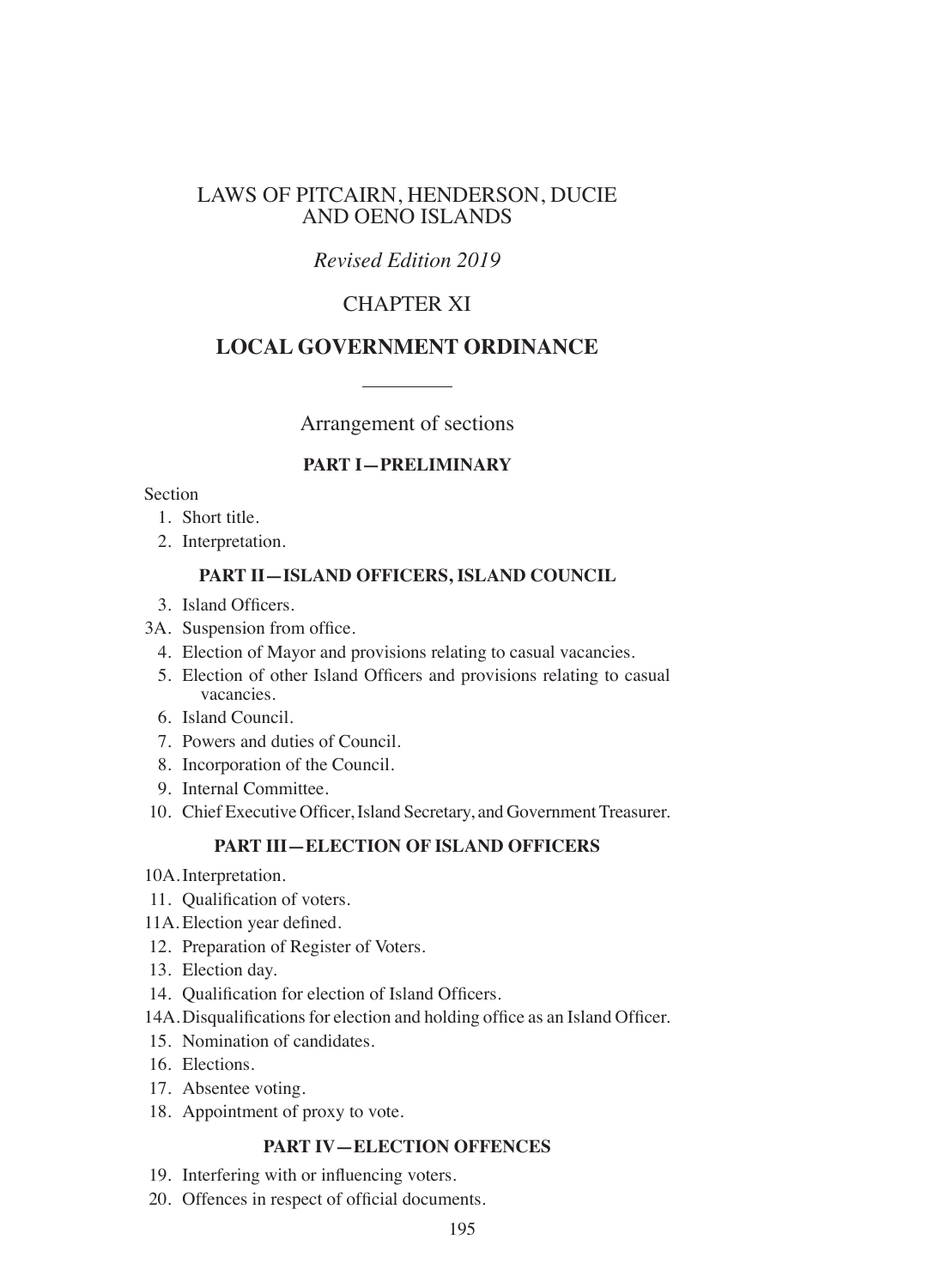- 21. Voting offences.
- 22. Bribery.
- 23. Undue influence.
- 24. Infringement of secrecy.
- 25. Criminal proceedings.

#### **PART V—DISPUTED ELECTIONS**

- 26. Application for recount.
- 27. Scrutineers.
- 28. Conduct of recount.
- 29. Application for leave to bring petition for inquiry.
- 30. Hearing of election petition.
- 31. Who may be respondent.
- 32. Time for inquiry.
- 33. Powers of Magistrate.
- 34. Result of inquiry.
- 35. Election not void by reason of certain irregularities.
- 36. Costs of inquiry.
- 37. New election if declared void.
- 38. Order to be fnal.
- 39. Elections not to be questioned other than by petition.

An ordinance relating to the Local Government of Pitcairn, Henderson, Ducie and Oeno Islands.

[8th November, 1964]

# **PART I—PRELIMINARY**

**1.** This ordinance may be cited as the Local Government Ordinance.

**2.** In this ordinance unless the context otherwise requires—

["Administrator" means the person appointed by the

Governor to hold the public office of Administrator; **(Inserted by Ordinance No. 4 of 2014)**

"civic obligations" means work or services performed from time to time by inhabitants of the islands for the common beneft of the islanders;

## **(Inserted by Ordinance No. 5 of 2010)**

- "Council" means the Island Council constituted under the provisions of this ordinance;
- "Councillor" means any person from time to time holding the offce of Councillor under the provisions of this ordinance;

["election year" has the meaning set out in 11A;] **(Inserted by Ordinance No. 6 of 2009)**

Interpretation.

Ordinances Nos: 1 of 1964. 1 of 1967. 1 of 1982. 1 of 1983. 6 of 1983, 2 of 1985. 1 of 1986. 1 of 1987. 1 of 1990. 1 of 1992. 4 of 1997. 1 of 2004. 7 of 2004. 2 of 2008. 3 of 2008. 6 of 2009. 4 of 2010. 5 of 2010. 2 of 2011. 1 of 2013. 3 of 2013. 4 of 2014. 1 of 2016. Short title.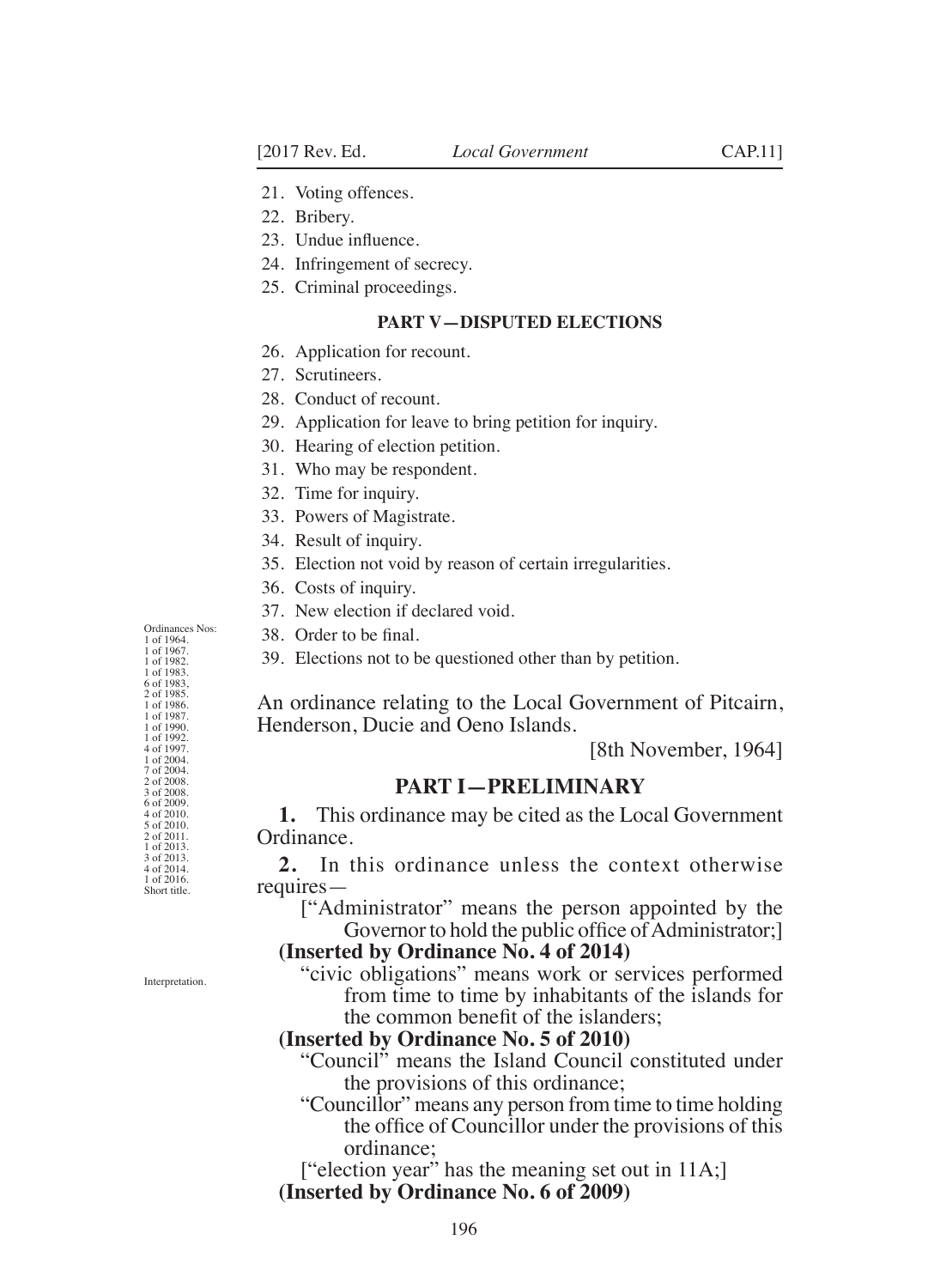- "Government Treasurer" means the person from time to time appointed by the Governor to hold the public office of Government Treasurer;
- "islander" means any inhabitant, whether temporary or permanent, of the Islands or any of them;
- "Island Offcer" means and includes any person from time to time holding the office of Mayor, [Deputy] Mayor] or Councillor under the provisions of this ordinance;

## **(Amended by Ordinance No. 2 of 2011)**

- "Island Secretary" means the person from time to time appointed by the Governor to hold the public offce of Island Secretary;
- "Mayor" means the person from time to time holding the office of Mayor under the provisions of this ordinance;
- "official office" means and includes any public office" and any office to which any person is elected or appointed under the provisions of this ordinance;
- "public office" means any office constituted under the provisions of [section 32 of the Constitution of Pitcairn, but shall not include any office to which any person is elected or appointed under the provisions of this ordinance;

## **(Amended by Ordinance No. 4 of 2010)**

- "public officer" means and includes any person from time to time appointed by the Governor to hold any public office;
- "Recorder" means [a] person from time to time appointed by the Council, under the provisions of this ordinance, to receive and record votes at polls taken for the election of Island Officers;

## **(Amended by Ordinance No. 1 of 2013)**

"the public notice board" means the notice board maintained on Pitcairn Island for the public notifcation of matters relating to the Islands.

## **PART II—ISLAND OFFICERS, ISLAND COUNCIL**

**3.** - [(1) There shall be the following elected officials to be Island Officers. known as Island Officers—

- (a) the Mayor, who shall be:
	- (i) elected for a term of 3 years;
	- (ii) eligible, upon expiry of his or her term of offce, to be elected Mayor for a second term of 3 years;
- (b) the Deputy Mayor, who shall be elected for a 2 year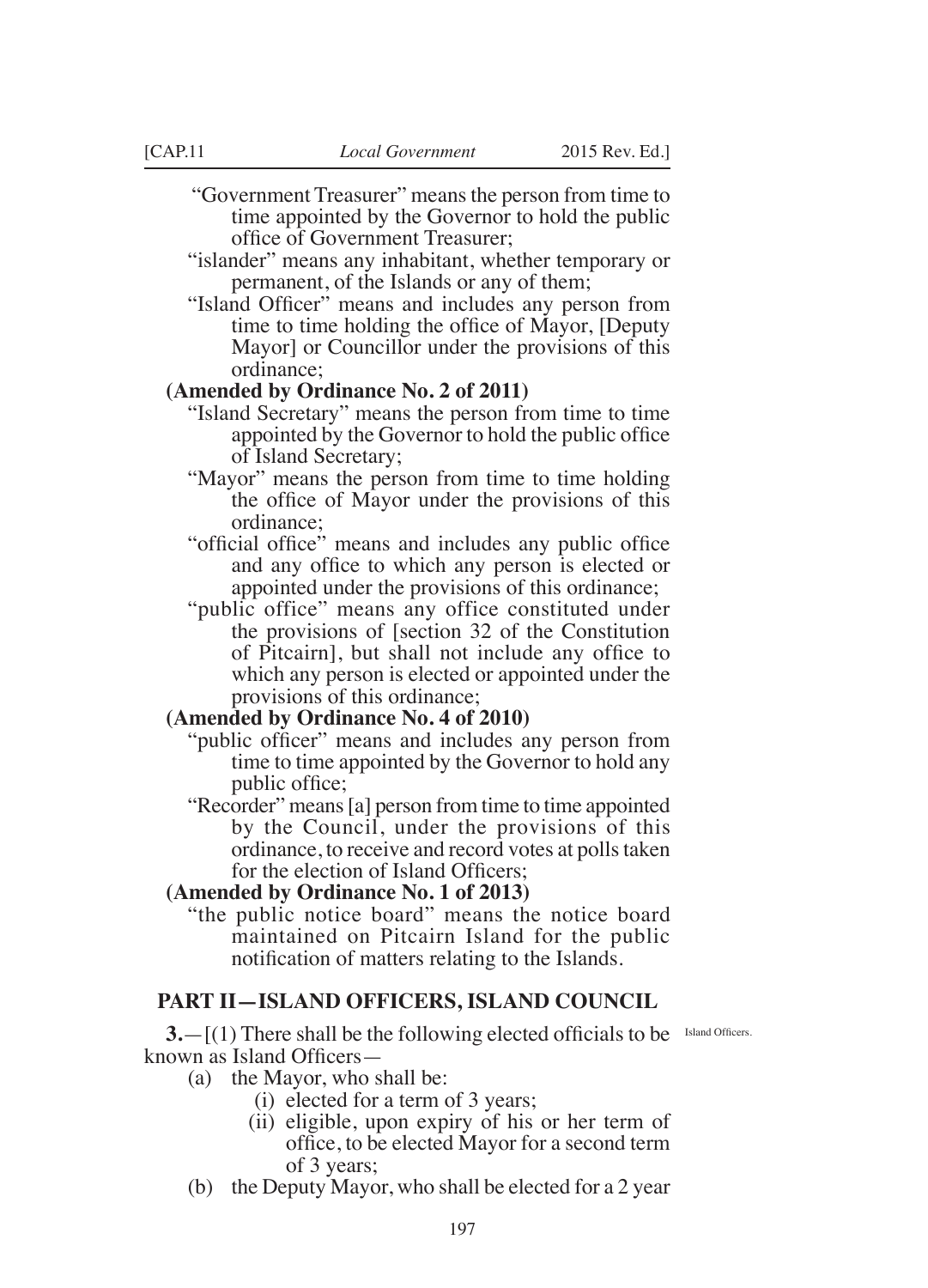term; and

 $(c)$  [five] Councillors, who shall each be elected for a 2 year term.]

# **(Repealed and replaced by Ordinance No. 6 of 2009) (Amended by Ordinance No. 2 of 2011)**

### (2) **(Amended by Ordinance No. 1 of 2013)**

### **(Repealed by Ordinance No. 3 of 2013)**

(3) If any Island Offcer dies, resigns, or by reason of his or her permanent absence from the Islands or any other permanent incapacity is unable to perform his or her duties the office of such Island Officer shall be deemed to become vacant.

### **(Amended by Ordinance No. 1 of 2013)**

 $[(3A)$  Subject to subsection  $(3B)$ , if any Island Officer is by reason of his or her absence from the Islands or by illness or any other incapacity unable to perform his or her duties for any period of seven months or more such Island Officer shall be deemed to be permanently absent from the Islands or permanently incapacitated as the case may be and the office of such Island Offcer shall be deemed to become vacant at the expiration of such period of seven months.

(3B) Subsection (3A) does not apply if a person is absent from the island for more than seven months for medical reasons or on business approved by the Council.]

#### **(Inserted by Ordinance No. 1 of 2013)**

 $[(4)$  A person who has been elected to the office of Mayor in two consecutive Mayoral elections shall not be eligible to stand for election as Mayor at the next following Mayoral election, but shall be eligible to stand at the next or any subsequent Mayoral election after that.]

### **(Inserted by Ordinance No. 6 of 2009)**

 $[3A - (1)$  If any Island Officer is charged with, or is facing charges for, an offence carrying a term of imprisonment of three months or more, he or she shall be suspended from offce until:

- (a) all such charges have reached fnal resolution and no charge has resulted in conviction; or
- (b) the Island Officer is convicted of any such charge.

(2) If any Island Offcer is subject to a recall application under s 57 of the Parole Ordinance, he or she shall be suspended from office until:

- (a) the recall order is refused under s 63(4) of that Ordinance; or
- (b) a fnal recall order is made under s 63(1) of that Ordinance.

(3) For the purposes of subsection (1), "fnal resolution" in relation to each charge means–

Suspension from  $offce$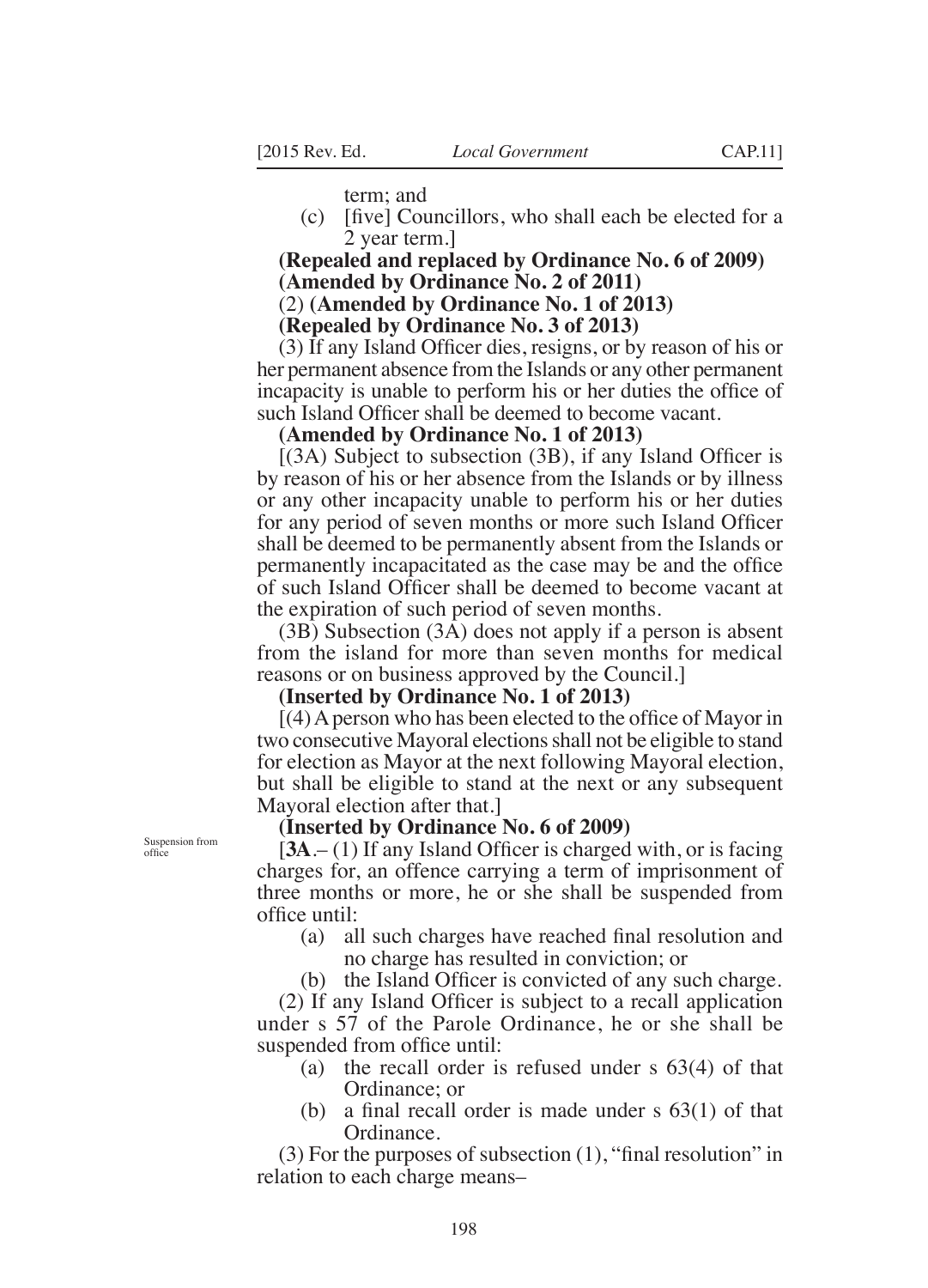- (a) the withdrawal of the charge;
- (b) an acquittal;
- (c) a stay of prosecution;
- (d) a dismissal for want of prosecution; or
- (e) a conviction.

(4) An Island Offcer who is suspended from offce under subsection (1) or (2) is deemed to be temporarily unable to perform his or her duties, but shall be entitled to receive full payment as Island Officer for the duration of the suspension.

(5) Following suspension under subsection (1) or (2)–

- (a) if paragraph  $(1)(a)$  or  $(2)(a)$  applies, the Island Offcer shall resume his or her duties as Island Officer:
- (b) if paragraph  $(1)(b)$  or  $(2)(b)$  applies, the Island Offcer's seat shall be deemed vacant unless the Governor gives a direction under subsection (6).

(6) Notwithstanding paragraph (5)(b), the Governor may, after consultation with Council, direct that an Island Officer to whom paragraph  $(1)(b)$  applies may resume his or her duties as Island Officer.

(7) For the avoidance of doubt, an appeal fled in relation to any relevant charge does not affect the operation of this section.]

### **(Inserted by Ordinance No. 3 of 2013)**

 **4.**—(1) Between the frst and ffteenth days of [November inclusive in every election year] the inhabitants of Pitcairn Island shall elect, in the manner provided therefor in Part III of this ordinance, the Mayor who shall take offce on the frst day of January in the year following the year of his or her election and remain in offce until the 31st day of December in the third year following the year of his or her election.

### **(Amended by Ordinance No. 1 of 2013)**

(2) If any vacancy occurs in the offce of Mayor by reason of the death, resignation, permanent absence from the Islands or any permanent incapacity of the Mayor to perform his or her duties the [Deputy Mayor] shall succeed to the office of Mayor and shall be deemed to have been elected to such office for the unexpired balance of the term of office of the person to whom he or she succeeds in such office.

## **(Amended by Ordinance No. 6 of 2009)**

[(3) If the Mayor shall by reason of illness, absence from the Islands or otherwise become temporarily incapable of performing his or her duties, the Deputy Mayor shall act in the office of Mayor until such time as the Mayor resumes his or her duties or the offce of the Mayor becomes vacant, and while so acting the Deputy Mayor shall have all of the powers

Election of Mayor and provisions relating to casual vacancies.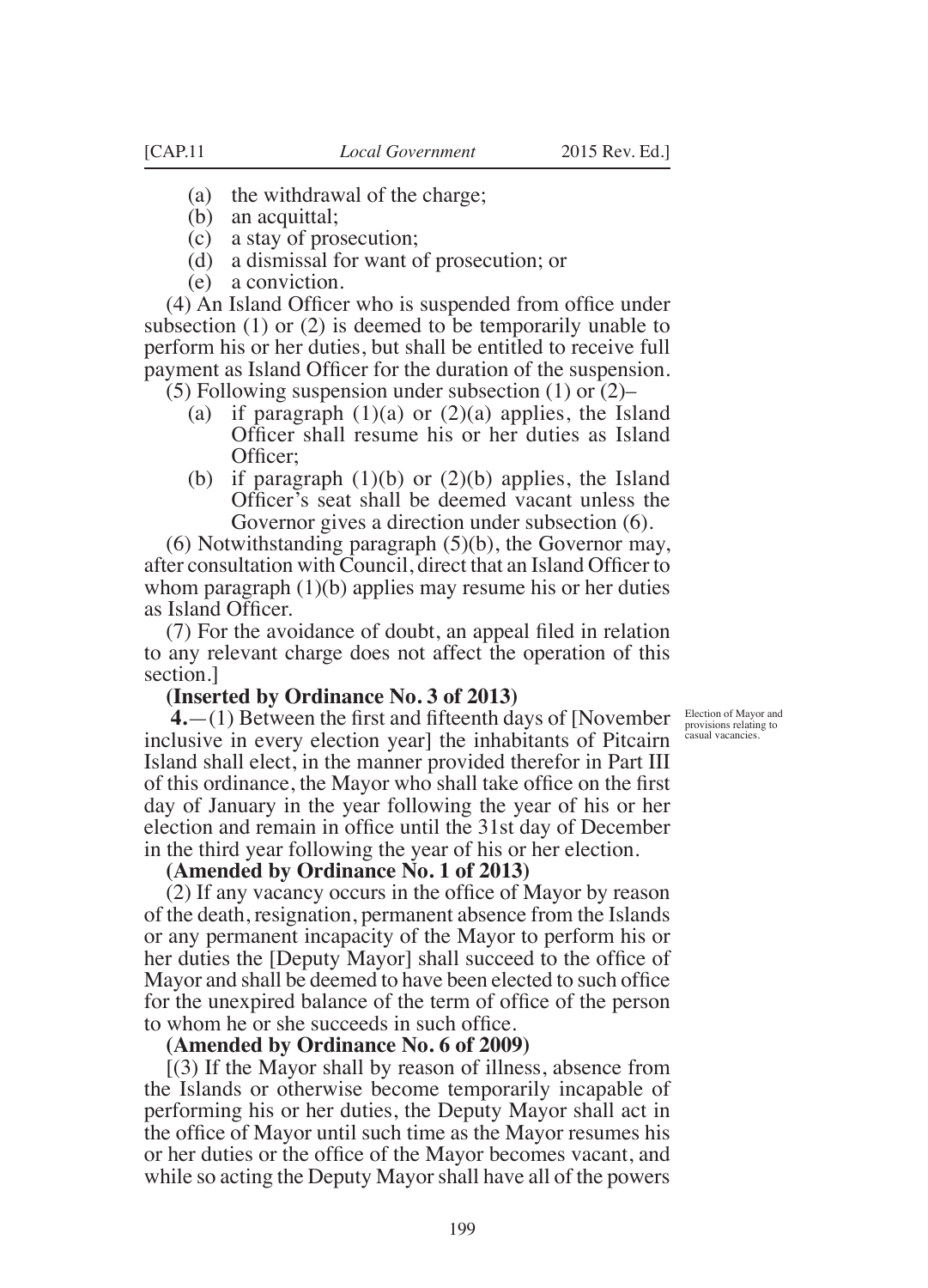and exercise all of the duties of the Mayor as though he or she had been elected to such office under the provisions of this ordinance.]

### **(Repealed and replaced by Ordinance No. 6 of 2009)**

[(4) If the offce of any Island Offcer becomes vacant and at the time that the vacancy occurs the unexpired period of that Officer's term is 120 days or greater there shall be a byelection for that office and the person or persons elected shall hold office for the remainder of the term that would have been served by the person whose office became vacant.

## **(Amended by Ordinance No. 1 of 2013)**

(5) The by-election shall be conducted in accordance with the provisions of Part III of this Ordinance with the following amendments:

- (a) The Island Secretary shall prepare and publicly notify the list required by s12(1) within 5 days of the vacancy occurring;
- (b) Any objections of the type possible under s12(2) must be made within 3 days of public notifcation;
- (c) The Council shall at a meeting held not later than 10 days after the vacancy has occurred set and publicly notify an election day on which the by-election shall be held, which shall be a day not earlier than 15 nor later than 20 days after the vacancy occurred.

(6) The offce of Deputy Mayorshall be deemed to become vacant when the Deputy Mayor succeeds to the office of Mayor under subsection (2) but not when, in terms of subsection (3), the Deputy Mayor acts in the office of Mayor while the Mayor is temporarily incapable.

(7) If the offce of any Island Offcer (other than the Mayor) becomes vacant and at the time that the vacancy occurs the unexpired period of that Officer's term is less than 120 days the Council shall at a meeting held not later than 10 days after the vacancy has occurred appoint a person to be a member of the Council for the balance of the term provided that the person so appointed is a person who would be eligible to stand for election to the Council.]

## **(Inserted by Ordinance No. 6 of 2009)**

**5.**—(1) Between the first and fifteenth days of [November] inclusive in every [election] year the inhabitants of Pitcairn Island shall elect, in the manner provided in Part III of this ordinance, the Island Officers other than the Mayor.

## **(Amended by Ordinance No. 6 of 2009)**

**(Amended by Ordinance No. 1 of 2013)**

(2) The Island Offcers elected under the provisions of this section shall take office on the first day of January in the year

Election of other Island Offcers and provisions relating to casual vacancies.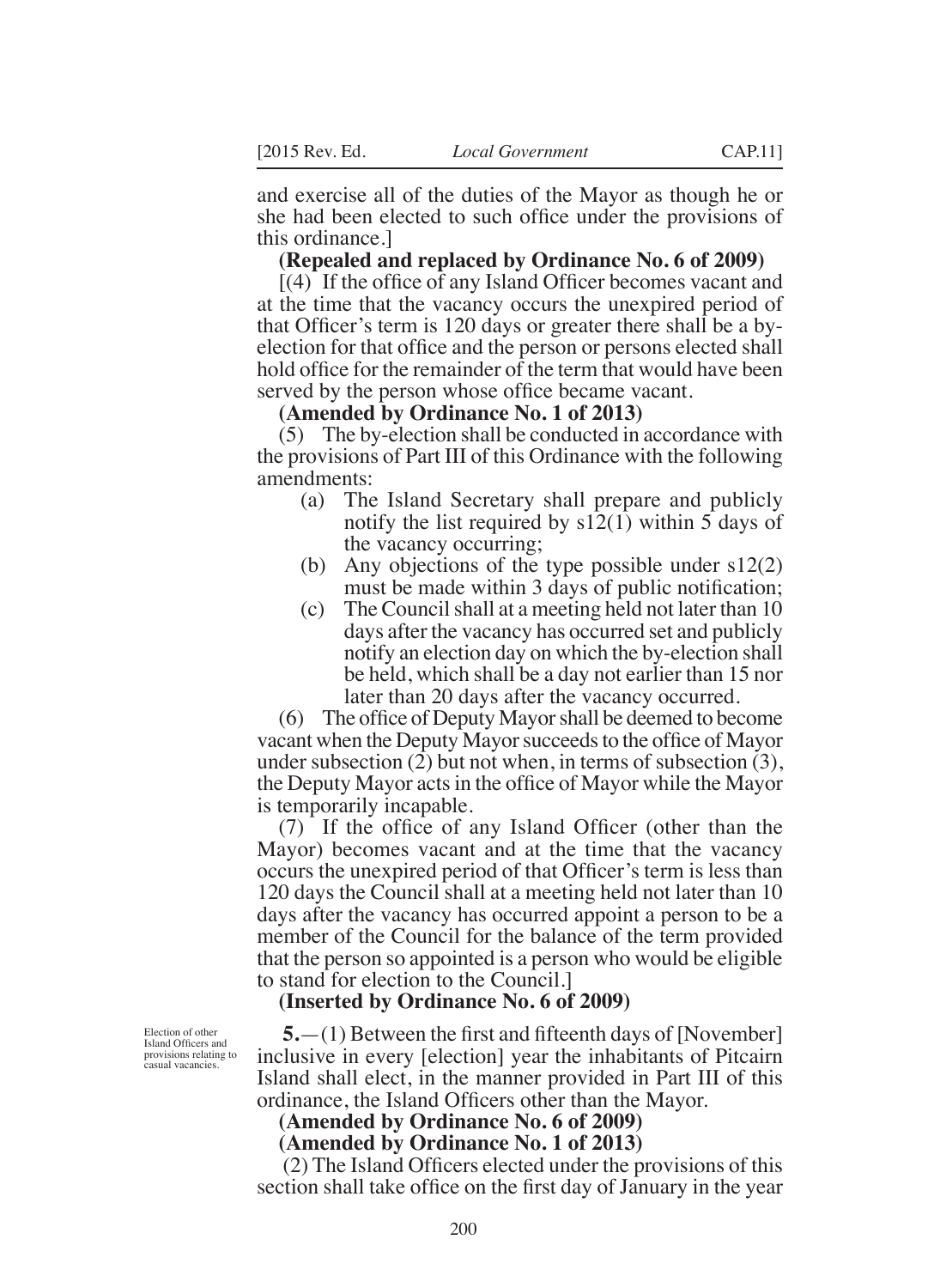following the year of their election and remain in office [for two years ending on the 31st day of December.]

**(Amended by Ordinance No. 1 of 2013)**

(3) **(Repealed by Ordinance No. 1 of 2013)**

(4) If any Island Offcer, other than the Mayor, shall by reason of illness, absence from the Islands or otherwise become temporarily incapable of performing his or her duties or is appointed to act in the office of Mayor under the provisions of subsection (3) of section 4 of this ordinance, the Council shall appoint [a person in accordance with subsection  $(4A)$  to act in the office of such Island Officer until such time as such Island Officer resumes his or her duties or such office becomes vacant and while so acting the person so appointed shall have all of the powers and exercise all of the duties of such Island Officer as though elected to such office under the provisions of this ordinance.

### **(Amended by Ordinance No. 1 of 2013)**

[(4A) The person to be appointed under subsection (4) shall be the highest polling unsuccessful candidate at the previous election for Councillors who agrees to their appointment, provided that–

- (a) where two or more persons are eligible to be appointed under this subsection then the candidate to be appointed shall be determined by the toss of a coin; and;
- (b) where for any reason no person is eligible to be appointed under this subsection, the Council shall appoint such suitable person as it sees fit.

### **(Inserted by Ordinance No. 1 of 2013)**

**6.**—[(1) There shall be an Island Council which shall Island Council. consist of:

(a) the following voting members, namely—

- (i) the Island Officers, who shall be elected members;
- (b) the following non-voting, *ex officio*, members, namely-
	- (i) the Governor;
	- (ii) the Deputy Governor;
	- (iii) the [Administrator.]

**(Amended by Ordinance No. 2 of 2011)**

**(Amended by Ordinance No. 4 of 2014)**

(2) **(Repealed by Ordinance No. 2 of 2011)**

(3) The Island Offcers shall hold various portfolios, which shall be assigned by the Council.]

**(Repealed and replaced by Ordinance No. 6 of 2009)**

(4) The Council shall meet for ordinary meetings once in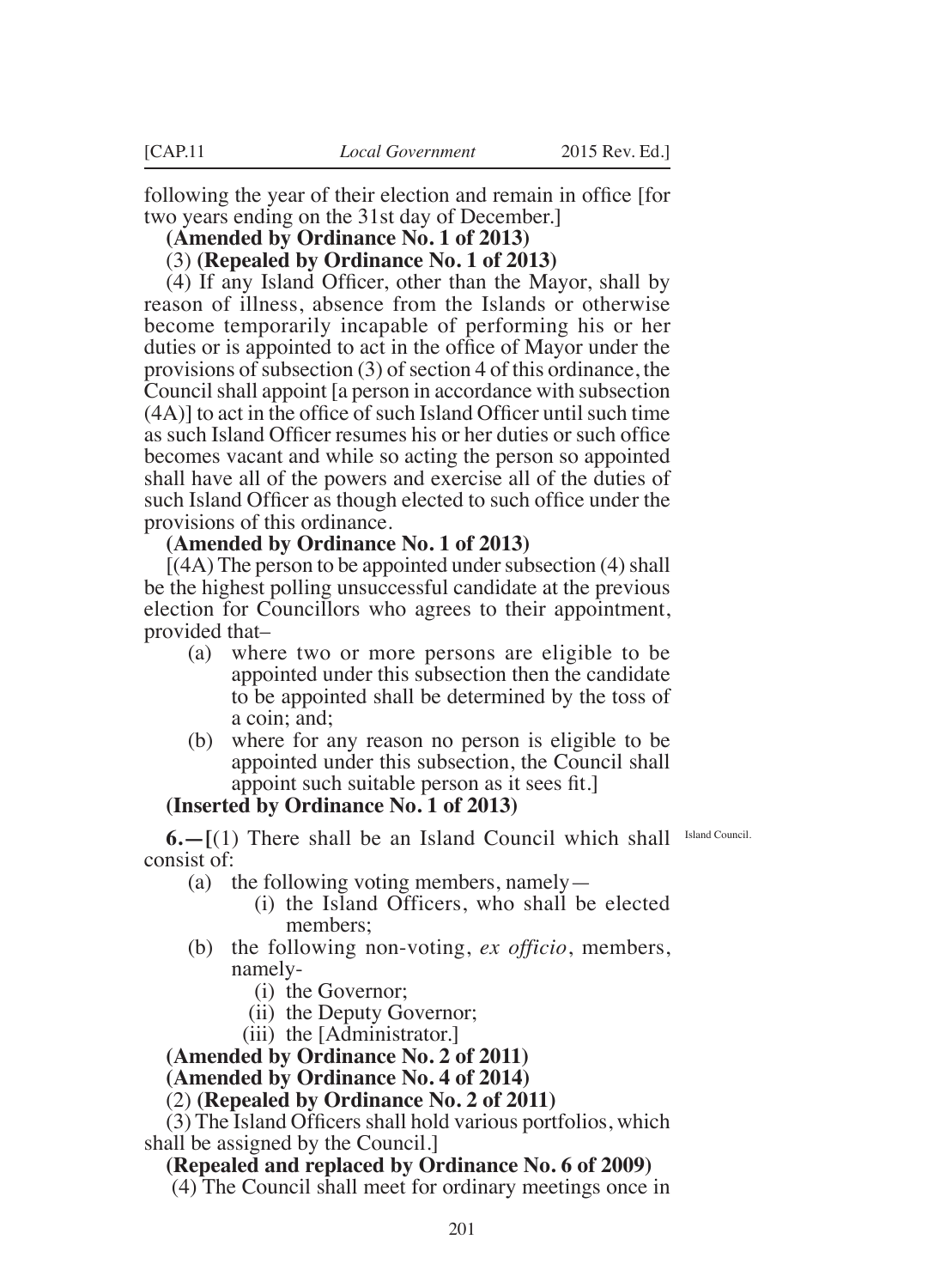every month and for special meetings at such other times as it may be summoned by the Mayor, who shall fx the time of ordinary and special meetings.

(5) The Mayor shall preside at every meeting of the Council. He or she shall have an original vote and, in the case of an equal number of votes on any question before the Council, a second or casting vote.

(6) No business shall be transacted at any meeting of the Council unless at least five voting members  $\lceil \cdot \rceil$  are present.

### **(Amended by Ordinance No. 2 of 2011)**

(7) Every question before the Council shall be decided by the majority of the votes of the voting members present.

(8) The Council shall have power to adjourn its sittings from time to time.

(9) No act or proceeding of the Council shall be questioned on account of any vacancy in its membership.

(10) All Council meetings shall be open to the public in so far as the seating accommodation permits:

Provided that members of the public may be excluded from any Council meeting whilst such meeting is adjourned into Committee.

(11) The Island Secretary shall be Clerk to the Council and shall record the minutes of all meetings of the Council.

Powers and duties of Council.

**7.**—(1) Subject to the orders and directions of the Governor [or Administrator], it shall be the duty of the Council to provide for the enforcement of the provisions of this and all other ordinances for the time being in force in the Islands and of any regulations made thereunder and it may make, amend or revoke regulations for the good administration of the Islands, the maintenance of peace, order and public safety and the social and economic betterment of the islanders.

### **(Amended by Ordinance No. 4 of 2014)**

(2) Without derogating from the generality of the provisions of the last preceding subsection the Council may make, amend or revoke regulations relating to—

- (a) public health and keeping the Islands clean;
- (b) town and country planning;
- (c) the use and control of public property;
- (d) [civic obligations];

### **(Amended by Ordinance No. 5 of 2010)**

- (e) plant and animal quarantine;
- (f) the care and control of animals and wild life;
- (g) the care of children and aged persons;
- (h) the conservation of land, soil and food supplies;
- (i) fshing and fshing rights: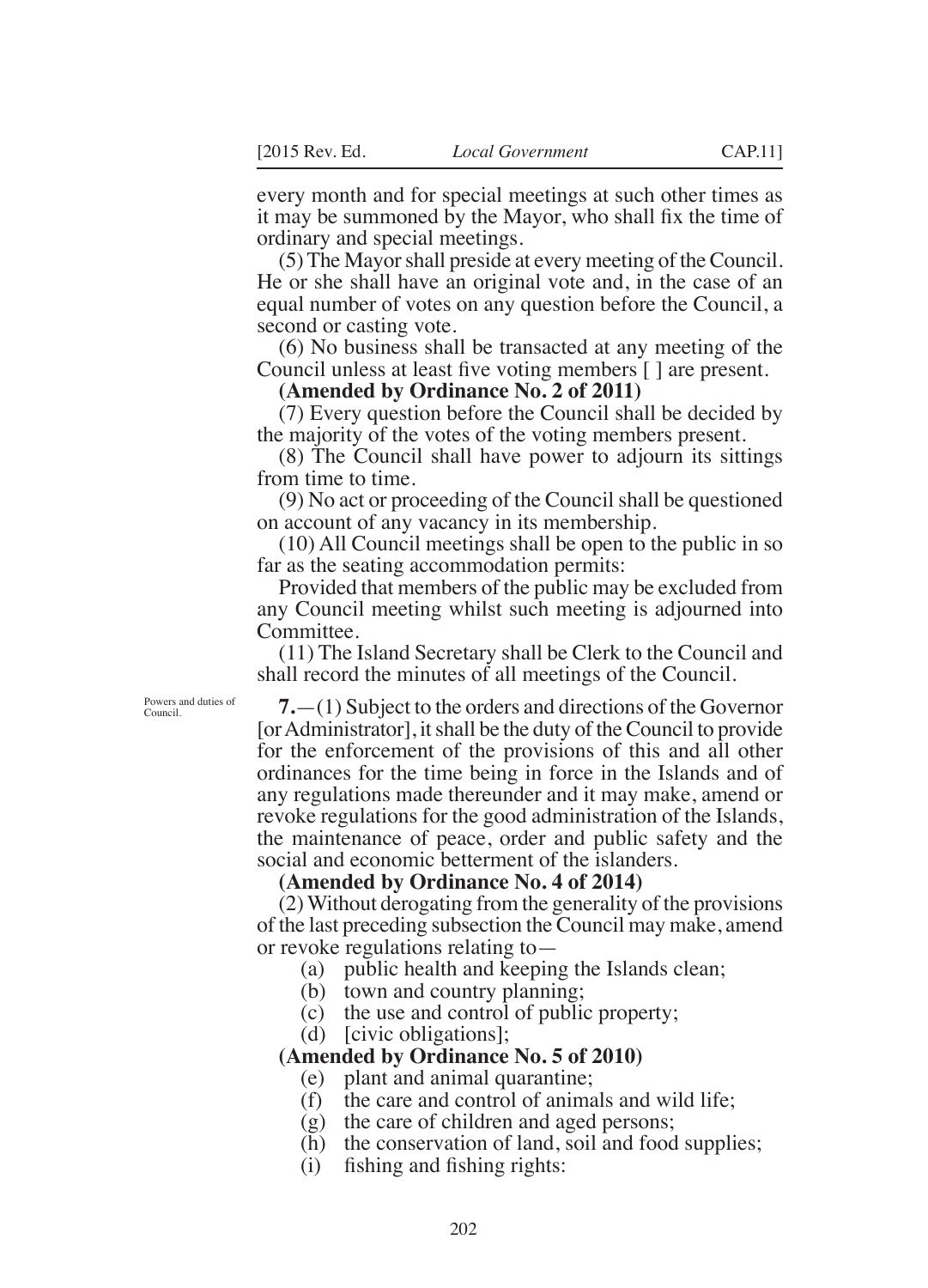- (j) the prison;
- (k) the registration, use, care and demarcation of land;
- (l) **(Repealed by Ordinance No. 4 of 2014)**
- (m) trading by and between islanders and visits to ships; and
- (n) the appointment, powers and duties of such offcers, boards and committees as the Council considers necessary for the efficient discharge of any of its duties or the implementation of any regulations made under the provisions of this or any other ordinance.

(3) All regulations made under the provisions of this ordinance shall be signed by the Mayor and by the Island Secretary and publicly notifed by affxing copies thereof to the public notice board and shall come into force on the day of such notifcation.

(4) Copies of all regulations made under the provisions of this ordinance shall be sent forthwith to the Governor [and Administrator, either of whom] may by order, to be publicly notifed by affxing a copy of the same to the public notice board, alter, vary or revoke any such regulations.

### **(Amended by Ordinance No. 4 of 2014)**

(5) Any regulations made under the provisions of this ordinance may provide for the charging of fees in respect of anything to be done thereunder and the imposition of penalties for offences against any of such regulations which penalties shall not exceed a fne of one hundred dollars or imprisonment for any term not exceeding forty days for each such offence.

**8.** - (1) The Council shall be a body corporate and by the  $\frac{Incorposition of the}{Counti}$ . name of the Island Council shall have perpetual succession and a common seal.

(2) The Council shall have power to hold land in accordance with the provisions of the Lands Court Ordinance, to enter into cap. 15 contracts which are necessary or incidental to the exercise of its powers under this or any other ordinance or which are for the beneft of the inhabitants of the islands and to sue and be sued, in contract or in tort or otherwise, in relation to any of the powers or duties conferred or imposed upon it by or under the provisions of this or any other ordinance:

Provided that the Governor may if he thinks ft vary or rescind any act or decision of the Council resulting in any fnancial expenditure or obligation.

(3) Service of any document on the Island Secretary shall be deemed to be service on the Council.

### **9. (Repealed by Ordinance No. 6 of 2009)**

 **10.**—(1) The Mayor, in addition to his or her duties as President of the Council, shall be the chief executive officer

Chief Executive Offcer, Island Secretary, and Government Treasurer.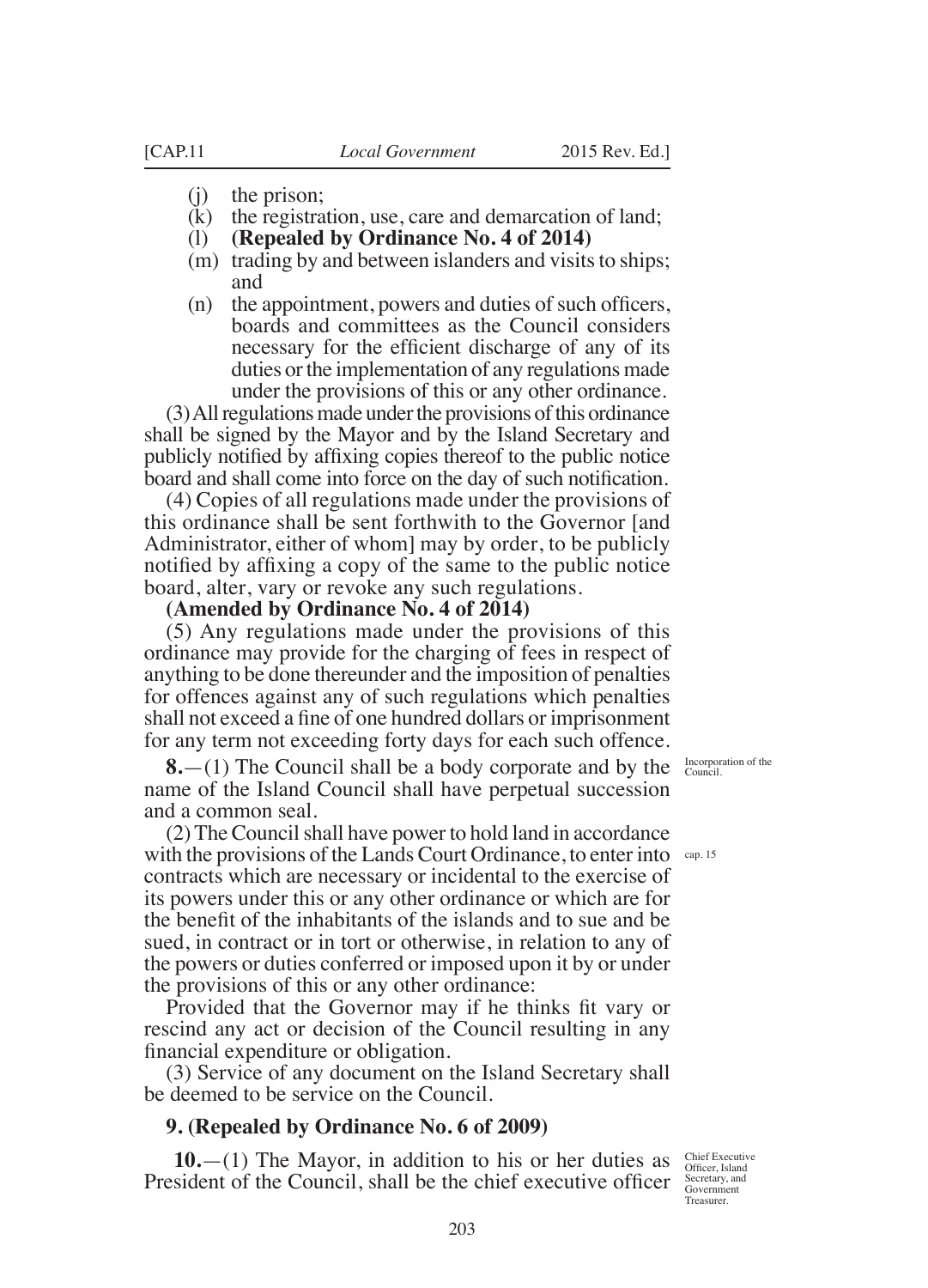of the Islands, and shall discharge such duties as may from time to time be assigned to him or her by the Governor [or Administrator].

### **(Amended by Ordinance No. 4 of 2014)**

(2) The Island Secretary shall, in addition to any other duties required to be performed by him under the provisions of this or any other ordinance

- (a) prepare monthly copies of the minutes of all meetings of the Council for transmission through the Mayor [and the Administrator] to the Governor.
- (b) undertake all offcial correspondence of the Council [and the Mayor] and ensure that copies of all such correspondence are kept and properly fled in the archives of the Islands; and
- (c) perform such other duties as the Governor[, the Administrator,] or the Mayor may from time to time direct.

### **(Amended by Ordinance No. 4 of 2014)**

(3) The Government Treasurer shall keep the accounts of the Islands and perform such other duties as the Governor[, the Administrator,] or the Mayor may from time to time direct.

## **(Amended by Ordinance No. 4 of 2014)**

(4) For the purposes of subsections (2) and (3) of this section directions given by the Mayor [or the Administrator] to the Island Secretary or to the Government Treasurer for the performance of any duties shall, to be valid, be not inconsistent with the provisions of this ordinance or the provisions or requirements of any other law.

## **(Amended by Ordinance No. 4 of 2014)**

# **PART III—ELECTION OF ISLAND OFFICERS**

Interpretation

[**10A.** For the purposes of this Part

(a) the calculation of any qualifying period of continuous residence on Pitcairn Island shall exclude any absences from the Island for any cause of up to [seven months in a twelve month period];

### **(Amended by Ordinance No. 1 of 2013)**

- (b) a person who was born away from Pitcairn Island to parents who were at the time normally resident on the Island and who returned with those parents or either of them during infancy and thereafter lived on the Island indefnitely shall be deemed to have been born there.
- (c) **(Repealed by Ordinance No. 4 of 2014)**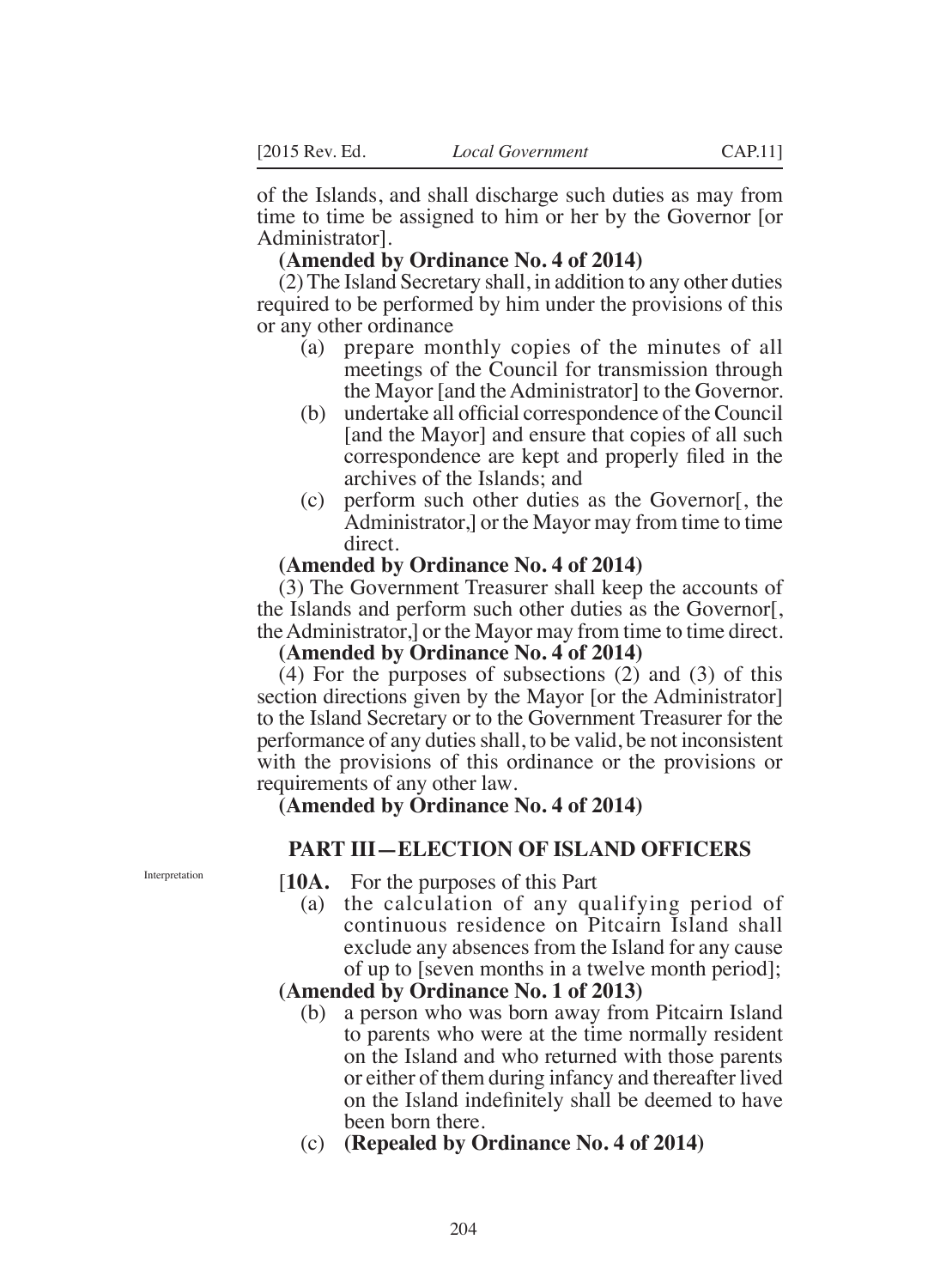## **(Inserted by Ordinance No. 1 of 2004) (Amended by Ordinance No. 7 of 2004)**

**11.** The following persons being of or over the age of Qualification of eighteen years shall be qualifed to vote—

(a) [every person who has the right of abode on Pitcairn, who at the time of the elections is normally resident on the Island and has been so resident for a continuous period of not less than one year, and who intends to remain on the Island indefinitely $\vert$ ;

# **(Repealed and replaced by Ordinance No. 1 of 2013)**

- (b) every person who at the time of the elections is normally resident on the Island and has been so resident for a continuous period of not less than three years and intends to remain there indefinitely;
- (c) the spouse of any person qualifed to vote under paragraphs (a) or (b) who lives with that person on the Island as his or her spouse and has done so for a continuous period of not less than one year regardless of the nationality of such spouse;
- (d) the de facto marital partner of any person qualifed to vote under paragraph (a) or (b) who lives with that person on the Island as his or her partner and has done so for a continuous period of not less than two years regardless of the nationality of such partner.]

# **(Repealed and replaced by Ordinance No. 1 of 2004)**

- [**11A.** The following years shall be election years:
	- (a) 2009 and every second year thereafter (for election of Deputy Mayor and Councillors);
	- (b) 2010 and every third year thereafter (for election of Mayor).]

# **(Inserted by Ordinance No. 6 of 2009)**

**12.** - [(1) The Island Secretary shall in the month of Preparation of Negister of Voters. [September] in each year determine whether the year is an election year, and, if so, whether the election is for the office of Mayor or for Councillors, or both, and if it is an election year shall prepare a list of all persons qualifed to vote which list shall be signed by the Mayor and publicly notifed by affxing a copy of the same to the public notice board between the 1st and 7th days of [October].]

**(Repealed and replaced by Ordinance No. 6 of 2009) (Amended by Ordinance No. 1 of 2013)**

Election year defned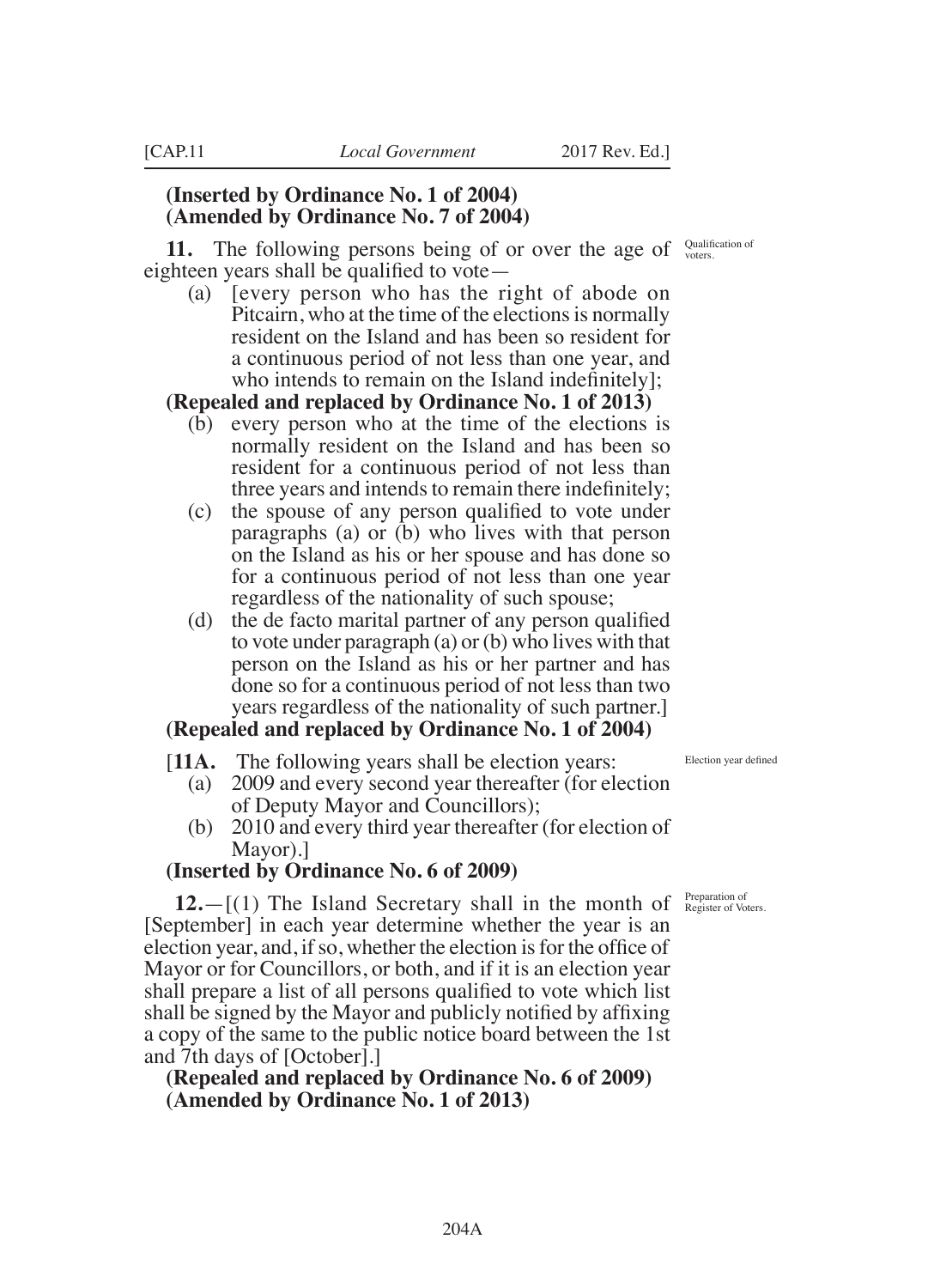(2) Any person who desires to make any objection to anything contained in or omitted from any list publicly notifed under the provisions of subsection (1) of this section may, not later than the tenth day of [October] in each year, give written notice of such objection to the Mayor who shall forthwith determine such objection. The decision of the Mayor upon such objection shall be final; and, if necessary, the list shall be amended in accordance therewith and the list as so amended shall be publicly notifed by affxing a copy of the same on the public notice board not later than the fifteenth day of [October] in the year in which the objection is made.

## **(Amended by Ordinance No. 1 of 2013)**

(3) The list as prepared and publicly notifed in accordance with the provisions of subsection (1) of this section and subject to any amendments publicly notifed under the provisions of subsection (2) shall be called the Register of Voters and no person whose name does not appear in such Register shall be entitled to vote at any election held in that year.

**13.**—(1) At a meeting to be held not later than the fifteenth day of [October] in each [election] year the Council shall appoint a day between the frst and ffteenth days of [November] inclusive of that year, to be known as election day, for the election of Island Officers, and at the same meeting shall appoint a time and place when and where the election of Island Officers is to take place on the election day so appointed. The day, time and place so appointed shall be publicly notifed by affxing a notice thereof on the public notice board not less than [17] days before the election day so appointed.

## **(Amended by Ordinance No. 1 of 2013)**

[(2) The Island Council when appointing and notifying the election day shall specify in its public notice whether the election is for the officers of Councillors or Mayor or both.

# **(Amended by Ordinance No. 6 of 2009)**

[14. Only persons who are qualified to vote under section 11 and not disqualifed under section 14A shall be eligible for election to the office of Councillor, Deputy Mayor, or Mayor.

**(Repealed and replaced by Ordinance No. 1 of 2004) (Amended by Ordinance No. 7 of 2004) (Amended by Ordinance No. 6 of 2009) (Repealed and replaced by Ordinance No. 1 of 2013)**

14A.—(1) A person shall be disqualified from being elected to, or from holding, the office of Mayor, [Deputy Mayor] or Island Councillor if:

Election day.

Qualification for election of Island Officers

Disqualifcations for election and holding office as an Island<br>Officer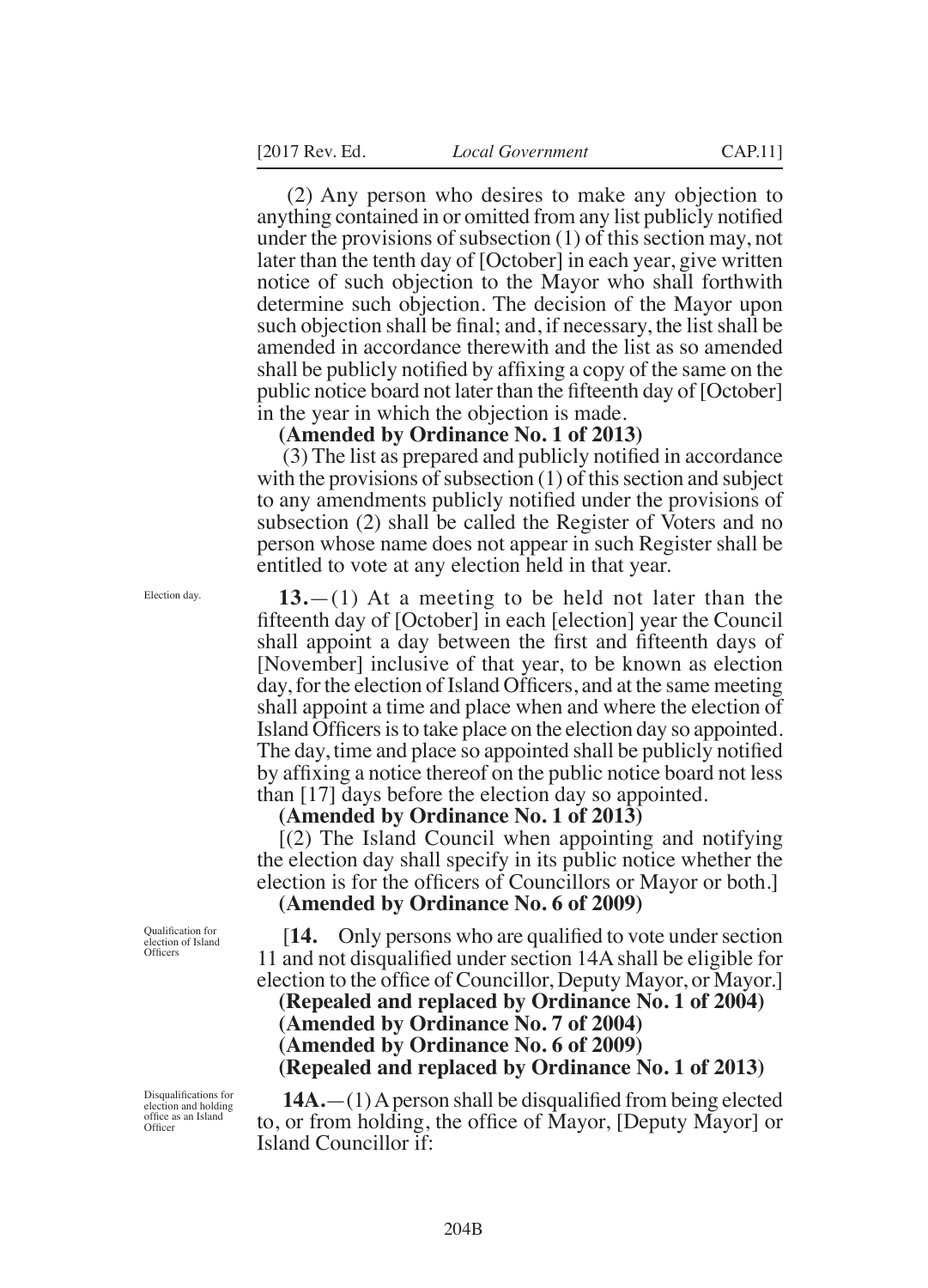- (a) that person is, at the time of nomination or on the election day, detained in a prison pursuant to a sentence of imprisonment of 3 months or more imposed by a Pitcairn Islands court; or
- (b) that person has, within 5 years before the election day or since his or her election, been convicted of any offence by a Pitcairn Islands court and has had passed on him or her a sentence of imprisonment for a period of 3 months or more; or
- (c) that person has, within 5 years before the election day or since his or her election, commenced to serve a sentence of imprisonment for a period of 3 months or more in respect of an offence for which he or she was earlier convicted by a Pitcairn Islands court.

## **(Amended by Ordinance No. 2 of 2011)**

 $(2)$  In this section—

- (a) a reference to a sentence of imprisonment includes a sentence of home detention; and
- (b) a reference to being detained in a prison includes detention in a home detention residence pursuant to a sentence of home detention.]

## **(Inserted by Ordinance No. 1 of 2016)**

**[15.**—(1) Any person who is eligible for election in accordance with sections 14 and 14A of this Ordinance and who wishes to be a candidate for election to any elected office shall register their name and the office to which they wish to be elected with the Island Secretary not less than 14 days before the election day.

(2) Registration in accordance with subsection (1) may be done in person or in writing, which may include a facsimile message with a signature or any message with signature in electronic form.

(3) All candidates registered in accordance with subsection (1) are deemed to be nominated for the offce named in the registration.

(4) The Island Secretary shall prepare a list of:–

(a) the names of all candidates nominated for election; and

(b) the office for which each candidate is nominated; and shall publicly notify that list on the public notice board not less than ten days before the election day.]

# **(Repealed and replaced by Ordinance No. 1 of 2013)**

**16.** - (1) Where only one candidate is nominated for election Elections. to the office of Mayor, such candidate shall be deemed to have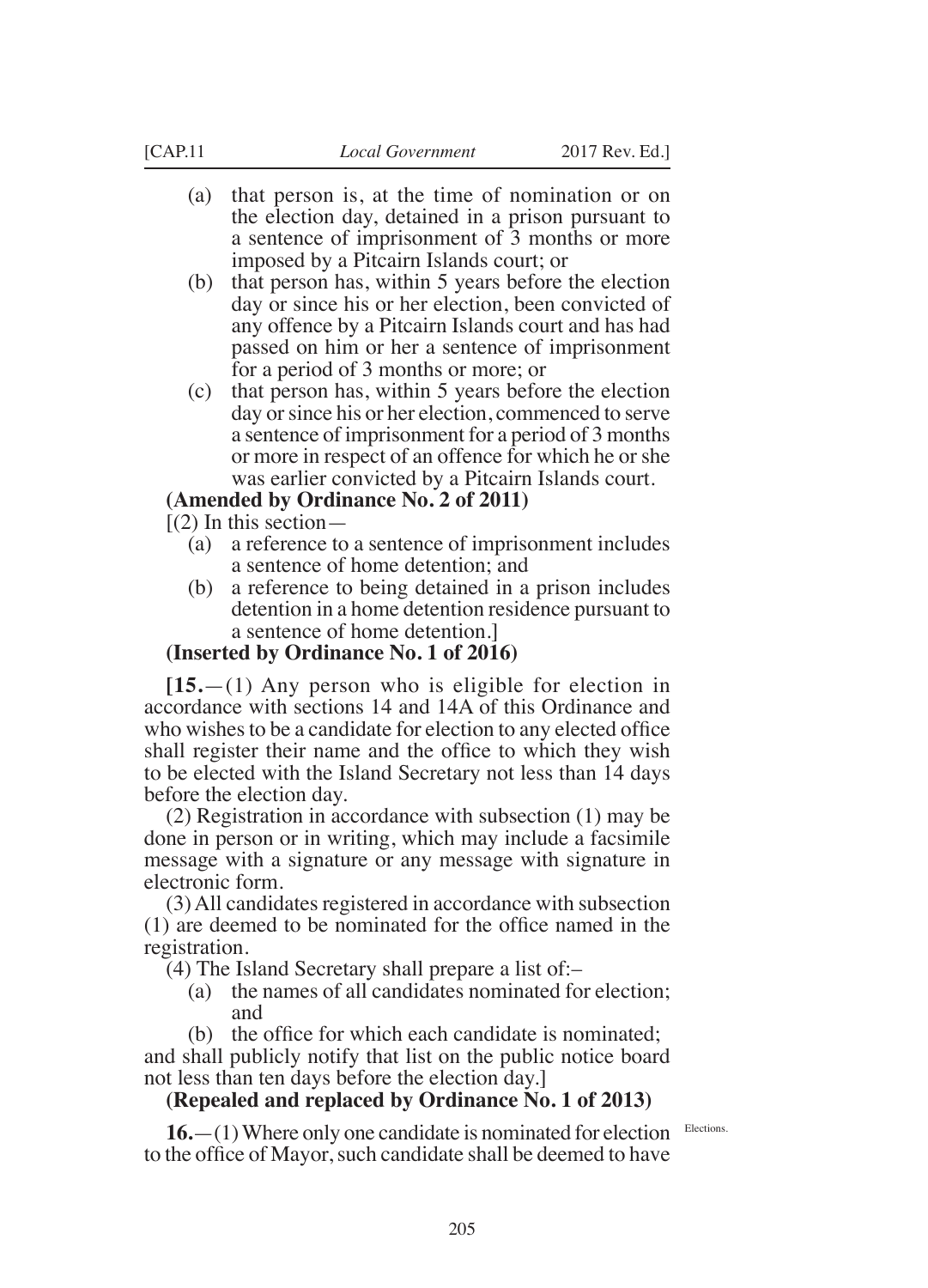been elected. Where more than one candidate is nominated for election to such office a poll shall be taken.

(2) Where only one candidate is nominated for election to the office of [Deputy Mayor], such candidate shall be deemed to have been elected. Where more than one candidate is nominated for election to such offce a poll shall be taken.

## **(Amended by Ordinance No. 6 of 2009)**

 $(3)$  Where only [five] candidates are nominated for election to the offce of Councillor, such candidates shall be deemed to have been elected. Where more than [five] candidates are nominated for election to such office a poll shall be taken.

### **(Amended by Ordinance No. 2 of 2011)**

(4) The poll shall be taken on the election day at the time and place appointed under the provisions of section 13 of this ordinance.

(5) If a poll is to be taken for the election of any Island Officers in any year the Council shall, [as soon as possible after publication by the Island Secretary of the list of candidates nominated for election as required by section 15(4)], appoint [two suitable people, who do not appear on the electoral roll, to be known as Recorders] to receive and record all votes tendered at such poll.

### **(Amended by Ordinance No. 1 of 2013)**

(6) Subject to the provisions of subsection (8) of this section, if a poll is to be taken for the election of any Island Offcers in any year all persons whose names appear in the Register of Voters shall attend on the election day at the time and place appointed under the provisions of section 13 of this Ordinance and then and there tender their votes for all offices in respect of which a poll is taken by indicating in writing on the voting cards, prepared and then and there handed to them by [a] Recorder, the names of all candidates for whom they wish to vote.

### **(Amended by Ordinance No. 1 of 2013)**

(7) Subject to the provisions of subsection (8) of this section, no person shall be permitted to tender a vote for or on behalf of any other person.

(8) (i) Any person whose name appears on the Register of Voters and who satisfies [a] Recorder that on account of ill health or infrmity or on account of his or her being detained in a prison in the Islands he or she is precluded from attending at the time and place when and where the poll is to be taken may apply in writing under his or her signature for a voting card to be handed to such other person as he may in such application nominate for delivery to him.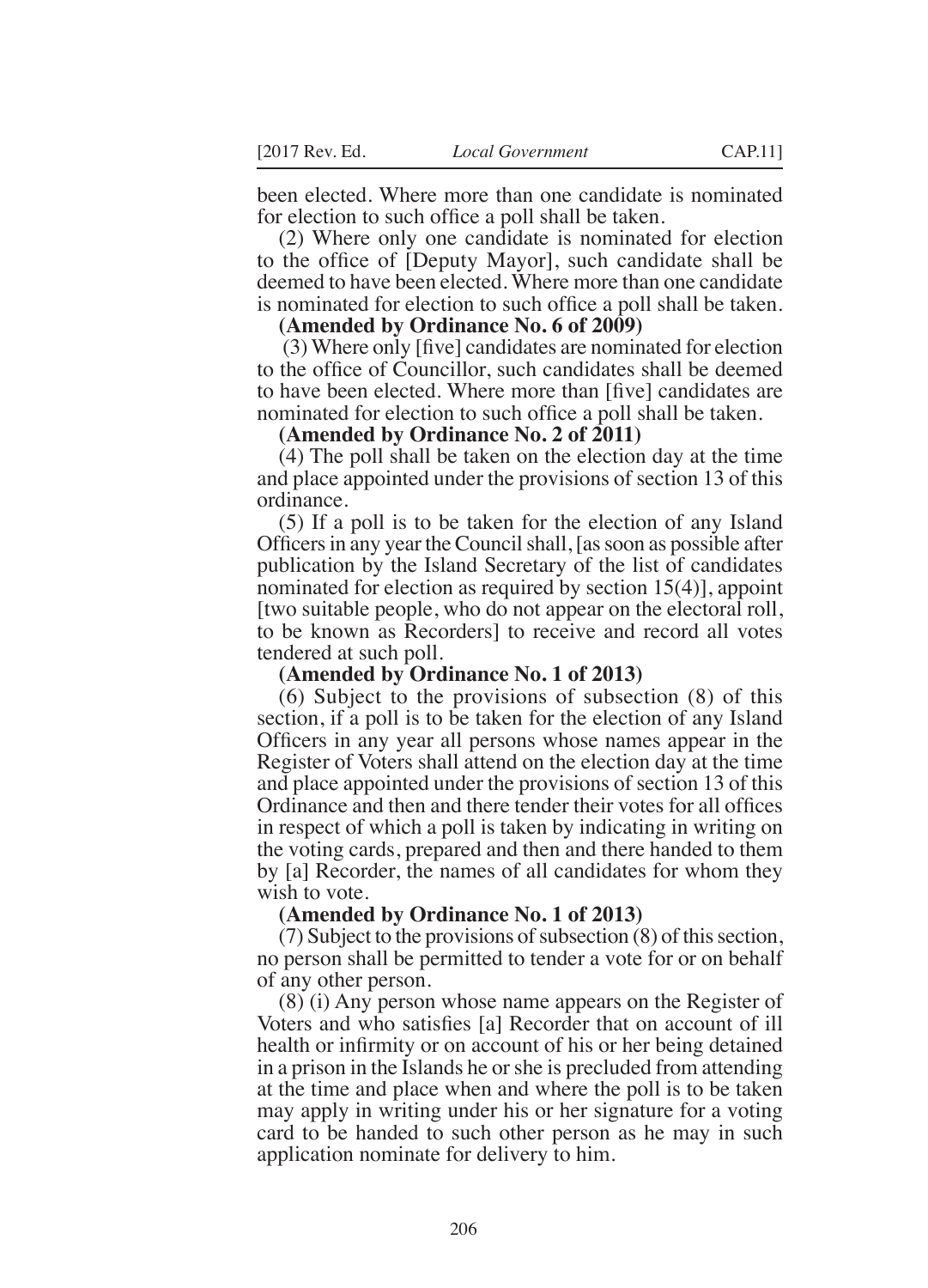(ii) On receipt of such application and being satisfed as aforesaid [a] Recorder shall on the day on which the poll is to be taken hand a voting card to the person nominated in the application.

(iii) On receipt of such voting card the person nominated by the applicant shall forthwith deliver the same to the applicant who shall there and then in the presence of the person nominated by him as aforesaid indicate in writing on the voting card the names of the candidates for whom he wishes to vote, fold the voting card so as to conceal his vote, seal the voting card in an envelope to be supplied by [a] Recorder, sign his or her name across the back of the envelope and hand the envelope to the person nominated by him or her as aforesaid for return to [a] Recorder.

(iv) On receipt of such sealed envelope from the applicant the person nominated by him or her shall forthwith return to the place where the poll is being taken and there in the presence of [a] Recorder shall open the sealed envelope, removing the voting card from the envelope, hand the empty envelope to [a] Recorder, and without unfolding the voting card, tender the voting card in the same way as he or she would his or her own voting card.

(v) In this section a reference to being detained in a prison includes detention in a [home detention] residence pursuant to a [sentence of home detention given in accordance with section 76A of the Sentencing Ordinance 2002].

**(Amended by Ordinance No. 1 of 2016)**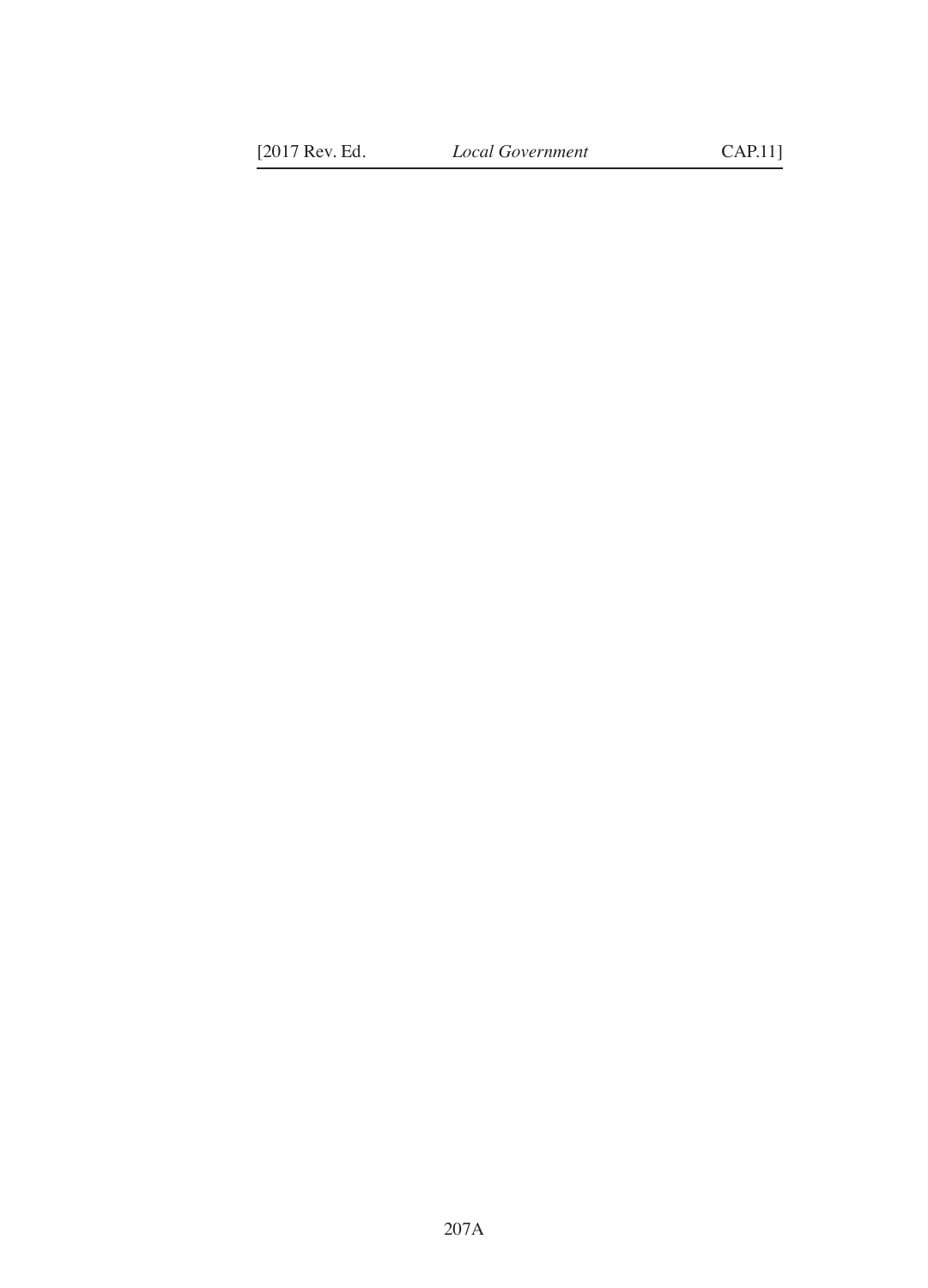### **(Amended by Ordinance No. 1 of 2013)**

(9) Immediately after the completion of the voting the votes shall be counted by the [Recorders].

**(Amended by Ordinance No. 1 of 2013)**

(10) The [Recorders] shall as soon as practicable after all votes have been counted publicly notify the names of the persons elected or deemed to have been elected by announcing the same at the Courthouse and by affxing notice thereof on the public notice board.

### **(Amended by Ordinance No. 1 of 2013)**

[17. Notwithstanding the provisions of section 16, any Absentee voting person temporarily away from the Island at the time of the election, who would if present be eligible to vote, may exercise his or her right as an absentee voter in accordance with the following conditions—

- (a) it shall be the responsibility of any such person to obtain from the Island Secretary, the office of the Pitcairn Island Administration or the office of the Governor, the nomination list and voting paper issued seven days prior to the elections;
- (b) any such person wishing to vote must attend at the offce of the Pitcairn Island Administration or the Governor not less than two clear days prior to the election on the Island and complete the voting paper in the sight and presence of a public officer designated by the Governor for the purpose;
- (c) every such public officer shall forthwith transmit full particulars of the vote to the [Administrator] who will hold the same in a sealed envelope until the election when, provided that the person is eligible to vote and the vote is not invalid, it will be included in the counting process by being tendered to [a] Recorder by the [Administrator] in the same manner as provided by paragraph (iv) of section 16(8) of this ordinance.]

# **(Inserted by Ordinance No. 1 of 2004) (Amended by Ordinance No. 1 of 2013) (Amended by Ordinance No. 4 of 2014)**

Appointment of proxy to vote

**[18.** A person who intends to be temporarily absent from the Island at the time of the election and who would if present be entitled to vote may, in accordance with the following conditions, apply for appointment of a named person as his or her proxy to cast a vote on election day on his or her behalf:

(a) The application for appointment of a proxy must be made in the form set out as appendix 1 to this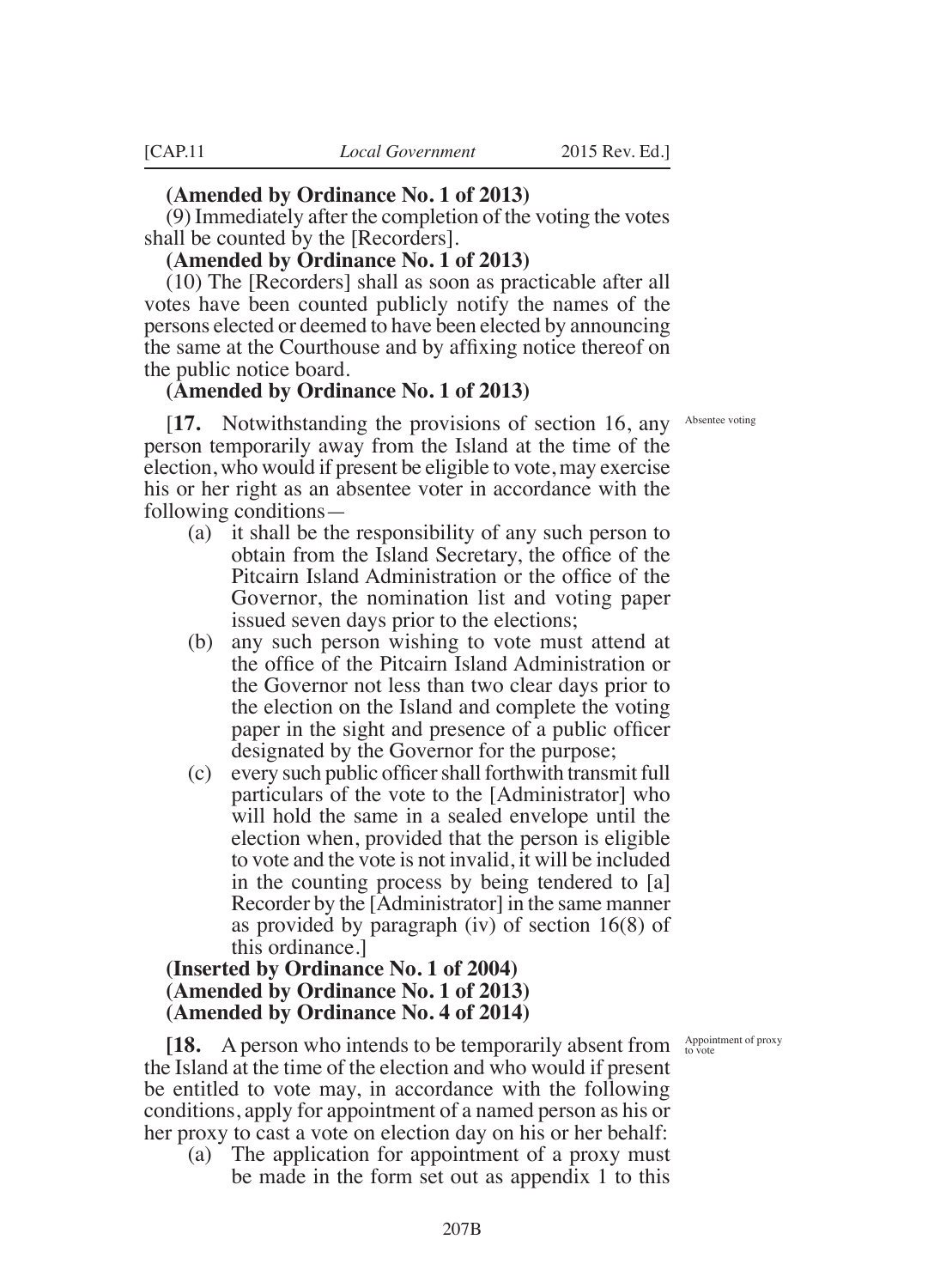Ordinance.

- (b) The person sought to be appointed as proxy must be on the Register of Voters.
- (c) The application form must be signed and delivered to the Island Secretary not earlier than 15 [October] in the year of the election nor later than 7 days before the election day.
- (d) The form may be delivered by hand or by the electronic transmission of a scanned copy of the original form sent to the email address isec@ pitcairn.gov.pn (or such other email address as may be prescribed by regulations made under this Ordinance) and if delivered by electronic transmission must contain a return email address to which notifcation of approval of appointment may be sent.
- (e) The Island Secretary must approve an application on the prescribed form if he or she is satisfed that the applicant is a person who if present would be entitled to vote and that the named proxy is on the Register of Voters.
- (f) The Island Secretary shall advise the applicant if the application is approved, either in person (when or shortly after the application is delivered by hand) or by email (when the application is delivered in that manner).
- (g) Not less than 2 days before election day the Island Secretary shall notify the [Recorders] in writing of the names of all persons in respect of whom a proxy vote has been approved (save in respect of appointments that were subsequently revoked in accordance with subparagraph  $(i)$  and  $(k)$ ) and in each case shall name the person who is appointed proxy.
- (h) On election day [a] Recorder shall distribute a voting card to each appointed and approved proxy and shall receive and record the vote of the proxy as if it were the vote of the person who appointed the proxy.
- (i) A person's appointment as a proxy under this section shall end when his or her proxy vote has been made, received and recorded in accordance with subparagraph (h). However, if for any reason that election were disputed in accordance with this Ordinance and a new election ordered, then the appointed proxy may vote in that new election without need for a further appointment unless his or her appointment as a proxy has been terminated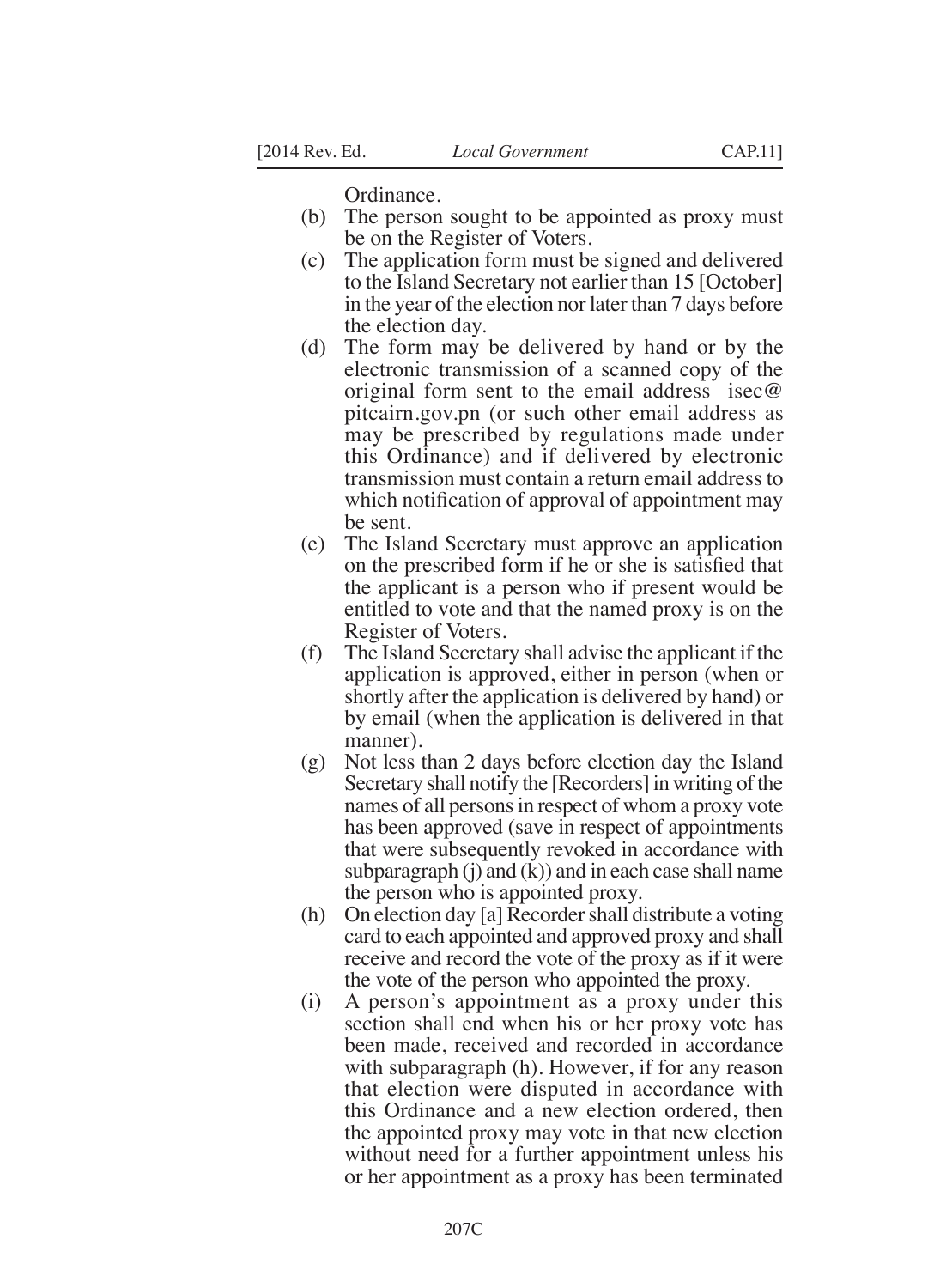in accordance with subparagraph (j).

- (j) The appointment of a proxy in accordance with this Ordinance may be revoked only in the following manner:
	- (i) when a Recorder has been appointed under s 16(5), by notice to the Recorder provided that such notice is given not later than 2 days before election day;
	- (ii) when a Recorder has not been appointed, by notice to the Island Secretary;
	- (iii) such notice must be signed and state that the person wishes to revoke the appointment of his or her proxy, and the notice shall either be delivered by hand (to Recorder or Island Secretary as applicable) or by way of a scanned copy sent by email to the address specifed in subparagraph (d) above, or any replacement address that may be notifed by regulations made under this Ordinance.
- (k) Any revocation of the appointment of a proxy shall be effective only upon its receipt by the Island Secretary or Recorder in accordance with subparagraph (j).]

# **(Inserted by Ordinance No. 2 of 2008) (Amended by Ordinance No. 1 of 2013)**

# **[PART IV—ELECTION OFFENCES**

**19.**—(1) Every person commits an offence, and is liable on limituancing voters summary conviction to a fine not exceeding  $$2,000$ , who-

- (a) interferes in any way with any person who is about to vote with the intention of infuencing or advising that person as to whether or how he or she should vote:
- (b) during the period commencing 1 [September] and ending at midnight on election day, gives information that he or she knows to be false to any person with the intention of infuencing or advising that person as to how he or she should vote.

# **(Amended by Ordinance No. 1 of 2013)**

**20.—**(1) Every person commits an offence who—

- (a) intentionally removes, obliterates, or alters any official mark or official writing on any voting document, or other official document used at or in connection with an election:
- (b) forges, counterfeits, fraudulently marks, defaces, or fraudulently destroys any voting document, or other

Offences in respect of official documents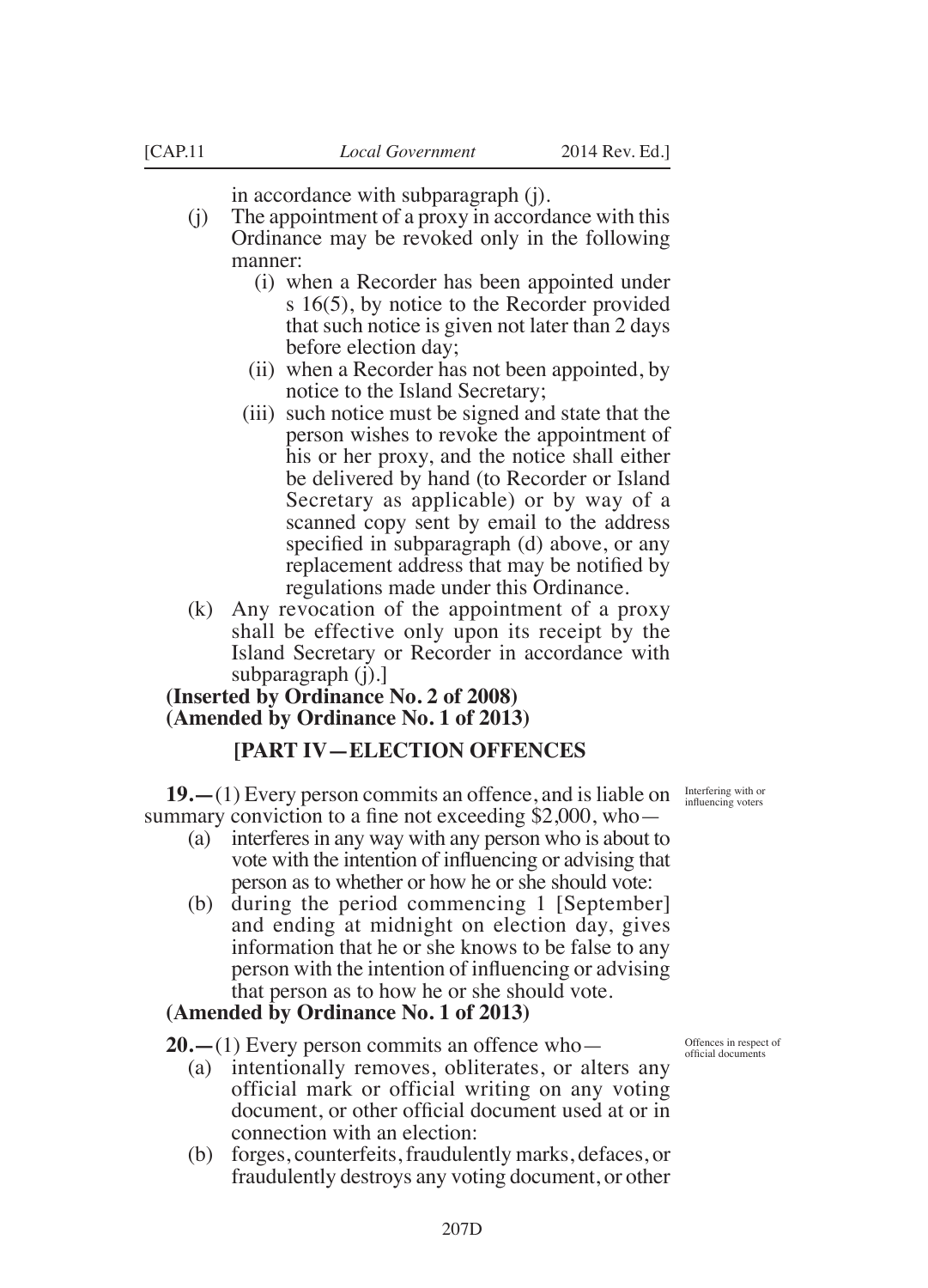offcial document used at an election, or the offcial mark on that document:

- (c) supplies, without authority, a voting document to any person:
- (d) obtains or has possession of any voting document, other than one issued to that person under this ordinance or any regulations made under this ordinance for the purpose of recording his or her vote, without authority:
- (e) intentionally destroys, opens, or otherwise interferes with any ballot box or box or parcel of voting documents without authority.

(2) Every person who commits an offence against subsection (1) is liable on summary conviction to imprisonment for a term not exceeding 6 months or a fine of \$2,000 or both.

**21.** Every person commits an offence, and is liable on summary conviction to imprisonment for a term not exceeding 6 months, who—

- (a) votes or applies to vote more than once at the same election; or
- (b) without authority, removes, deletes, or otherwise interferes with any voting document, or other record of a vote that has been cast.

**22.—**(1) Every person commits the offence of bribery who, directly or indirectly, on that person's own or by another person,—

- (a) gives, lends, agrees to give or lend, offers, promises, or promises to obtain any money or valuable consideration to or for any elector, or to or for any person on behalf of any elector, or to or for any other person, in order to induce any elector to vote or refrain from voting; or
- (b) gives or obtains, agrees to give or obtain, offers, promises, or promises to obtain or to try to obtain any office or place of employment to or for any elector, or to or for any person on behalf of any elector, or to or for any other person, in order to induce the elector to vote or refrain from voting; or
- (c) corruptly does any act referred to in paragraph (a) or paragraph (b) on account of an elector having voted or refrained from voting; or
- (d) makes any gift, loan, offer, promise, or agreement referred to in paragraph (a) or paragraph (b) for, or with, any person in order to induce that person to obtain or try to obtain the election of any person or

Voting offences

Bribery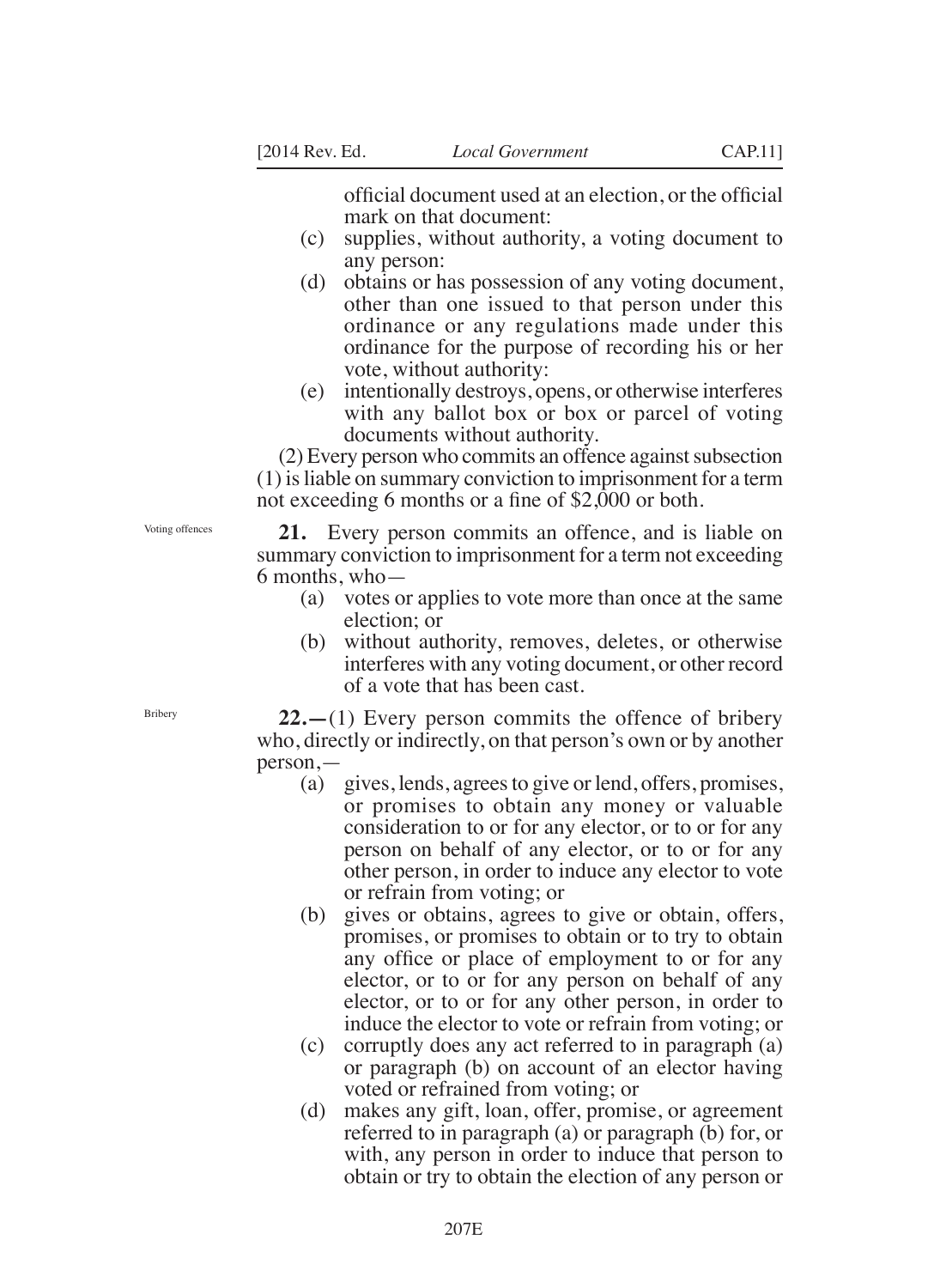the vote of any elector; or

- (e) upon or as a consequence of any gift, loan, offer, promise, or agreement referred to in paragraph (a) or paragraph (b), obtains, or tries to obtain, the election of any person or the vote of any elector; or
- (f) advances or pays, or causes to be paid, any money to or for the use of any other person, intending that that money or any part of it will be used for bribery at any election; or
- (g) knowingly pays or causes to be paid any money to any person in discharge or repayment of any money wholly or partly used for bribery at any election.
- $(2)$  An elector commits the offence of bribery if,—
	- (a) before or during the voting period at the election, he or she, directly or indirectly, on his or her own or by another person, receives, or agrees or contracts for, any money, gift, loan, or valuable consideration, offce, place, or employment for himself or herself or for any other person for voting or agreeing to refrain from voting:
	- (b) after the voting period at the election, he or she directly or indirectly, on his or her own or by another person, receives any money or valuable consideration on account of any person having voted or refrained from voting or having induced any other person to vote or refrain from voting.

(3) Every person who commits bribery is liable on summary conviction to imprisonment for a term not exceeding 6 months.

**23.** - (1) Every person commits the offence of undue Undue influence infuence—

- (a) who, directly or indirectly, on that person's own or by another person, makes use of or threatens to make use of any force, violence, or restraint against any person—
	- (i) in order to induce or compel that person to vote or refrain from voting:
	- (ii) on account of that person having voted or refrained from voting:
- (b) who, by abduction, duress, or any fraudulent device or means,—
	- (i) impedes or prevents the free exercise of the vote of any elector:
	- (ii) compels, induces, or prevails upon any elector either to vote or to refrain from voting.
- (2) Every person who commits the offence of undue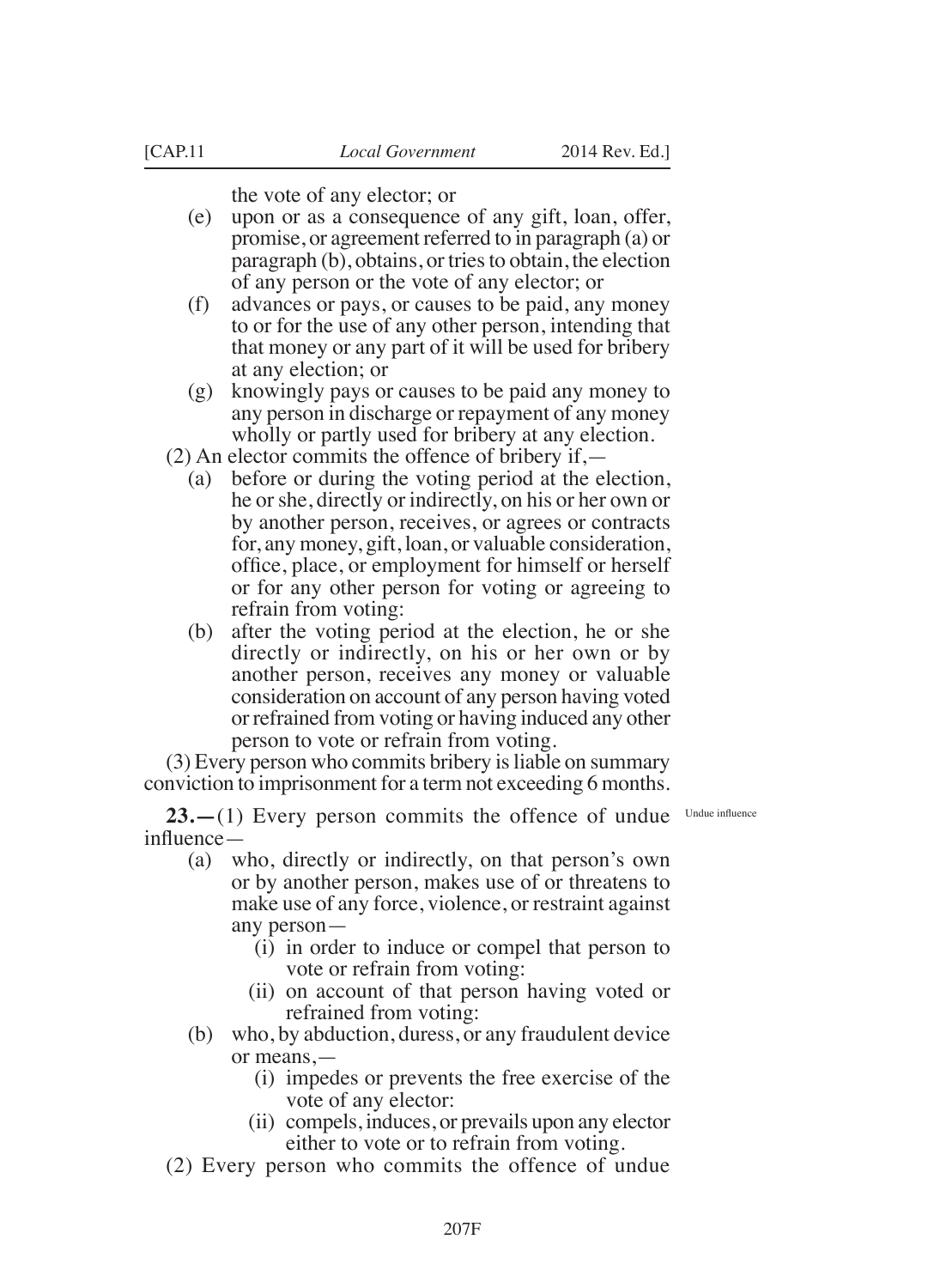infuence is liable on summary conviction to imprisonment for a term not exceeding 6 months.

Infringement of secrecy

- $24.$ — $(1)$  The [Recorders] and every other electoral official—
	- (a) must maintain and assist in maintaining the secrecy of the voting; and
	- (b) must not communicate to any person, except for a purpose authorised by law, any information likely to compromise the secrecy of the voting.

### **(Amended by Ordinance No. 1 of 2013)**

(2) No person, except as provided by this ordinance or regulations made under this ordinance, may—

- (a) interfere with or attempt to interfere with a voter when marking or recording his or her vote; or
- (b) attempt to obtain, in the building or other place where the voter has marked or recorded his or her vote and immediately before or after that vote has been marked or recorded, any information as to any candidate for whom the voter is about to vote or has voted; or
- (c) communicate at any time to any person any information obtained in the building or other place where the voter has marked or recorded his or her vote and immediately before or after that vote has been marked or recorded, as to—
	- (i) any candidate for whom, or the proposal for or against which, the voter is about to vote or has voted; or
	- (ii) any number on a voting document marked or transmitted by the voter.
- (3) Every person present at the counting of votes must—
	- (a) maintain and assist in maintaining the secrecy of the voting; and
	- (b) must not, except as is provided by this ordinance or regulations made under this ordinance, communicate any information obtained at that counting as to any candidate for whom, or proposal for or against which, any vote is cast by a particular voter.

(4) Every person commits an offence who contravenes or fails to comply with this section.

(5) Every person who commits an offence against subsection (4) is liable on summary conviction to imprisonment for a term not exceeding 6 months.

Criminal proceedings

**25.** No person other than the Pitcairn Public Prosecutor may take criminal proceedings for an offence under this ordinance.] **(Inserted by Ordinance No. 3 of 2008)**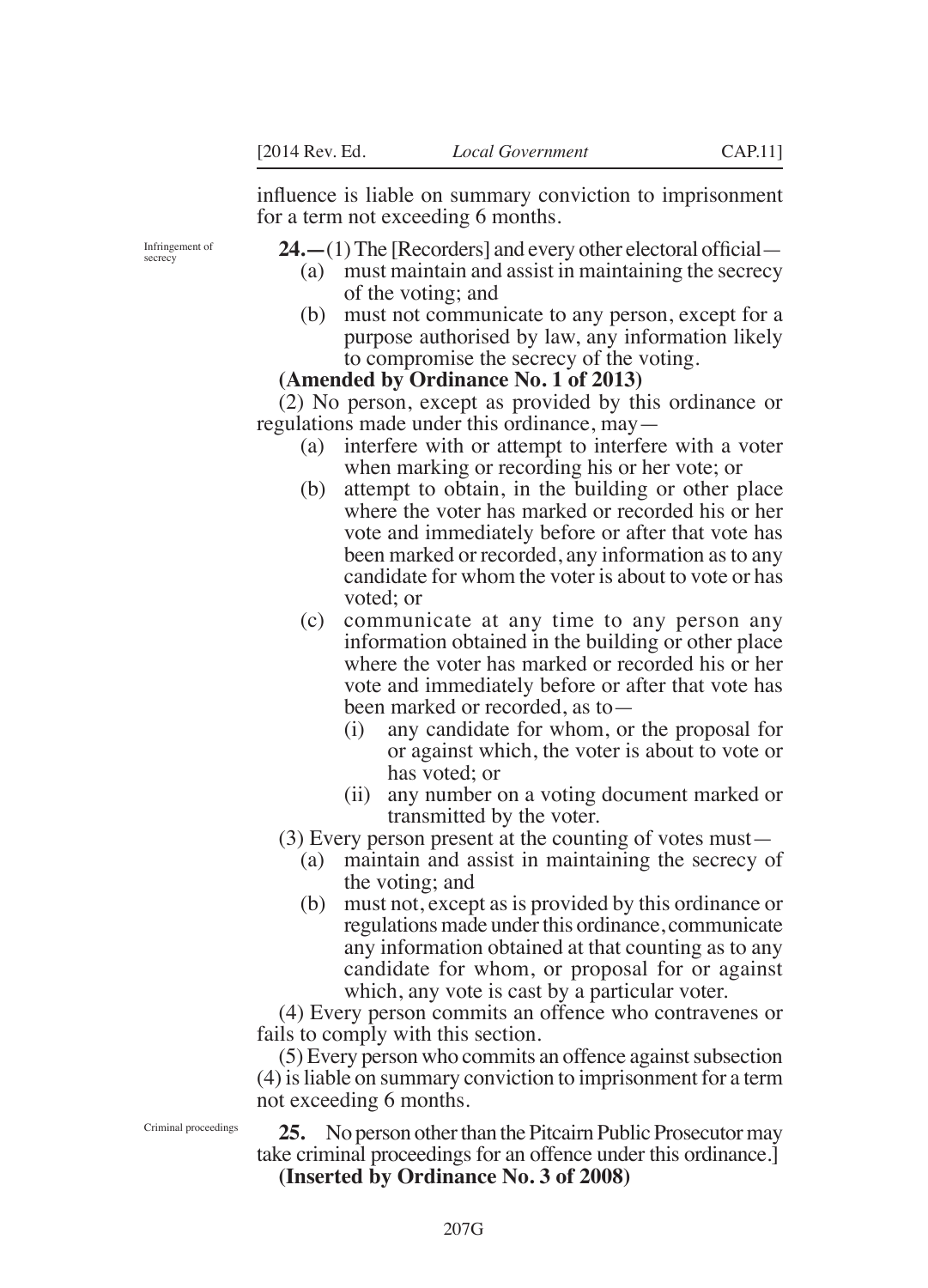## **[PART V—DISPUTED ELECTIONS**

**26.** (1) [Subject to subsection (1A)] if any candidate has Application for reason to believe that the public declaration by [a Recorder] of one or more of the elected candidates is incorrect, and that on a recount of votes the frst-mentioned candidate might be elected, he or she may, within 72 hours after the public declaration and the affxing of the notice of elected candidates referred to in section 16(10), apply to the Island Magistrate for a recount of the votes.

### **(Amended by Ordinance No. 1 of 2013)**

 $[(1A)$  If the Island Magistrate is a candidate in the election, a candidate may instead apply to the [Administrator] for a recount of the votes, and the rest of this section and section 28 apply as though references to the Island Magistrate were references to the [Administrator].]

# **(Inserted by Ordinance No. 1 of 2013)**

## **(Amended by Ordinance No. 4 of 2014)**

(2) An application under subsection (1) must be in writing and specify the grounds upon which it is believed that the counting of votes might be incorrect and shall be deemed to have been made when the application is delivered by hand to the Island Secretary.

(3) Upon receiving an application under subsection (2) the Island Secretary shall immediately transmit it to the Island Magistrate.

(4) If the Island Magistrate issatisfed that the applicant has reasonable grounds to believe that the declaration is incorrect and that on a recount the applicant might be elected, the Island Magistrate must, as soon as practicable after receiving the application—

- (a) cause a recount of the votes to be made; and
- (b) give notice in writing to the [Recorders], Island Secretary and to each of the candidates of the time and place at which the recount will be made.

# **(Amended by Ordinance No. 1 of 2013)**

**27.** Each candidate may, by notice in writing, appoint 1 scrutineer for the recount.

 ${\bf 28.} {\bf -} (1)$  At the recount, the [Recorders] must produce to the  $^{-$ Conduct of recount Island Magistrate all the voting documents used at the election.

(2) The recount must be made in the presence of the Island Magistrate, or of a person appointed by him or her for the purpose, and—

- (a) must, as far as is practicable, be made in the manner provided in the case of the original count unless the Island Magistrate orders otherwise; and
- (b) section 24 (relating to security and secrecy) applies,

Scrutineers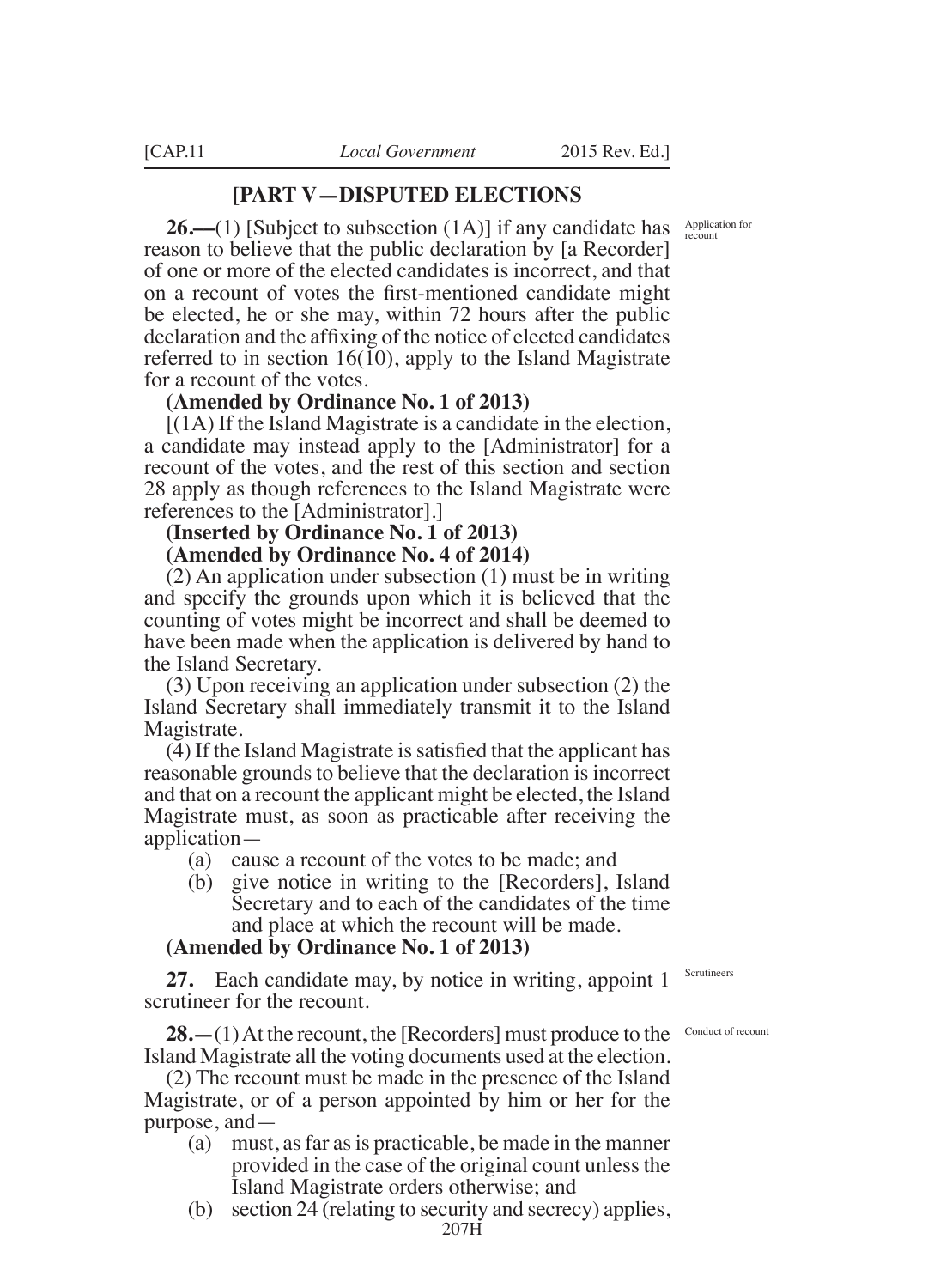with any necessary modifications, to the recount.

(3) If, on the recount, the Island Magistrate is satisfed that the public declaration was incorrect, the Magistrate must order the [Recorders] to give an amended announcement and notice under section 16 of the result of the election.

(4) If, on the recount, the Island Magistrate is satisfed that the public declaration was correct, the Island Magistrate must order the [Recorders] to make an announcement to that effect and affx a notice to that effect on the public notice board.

(5) Where the Island Magistrate has made an order under either subsection 3 or subsection 4 no further application for a recount may be made by any person.

### **(Amended by Ordinance No. 1 of 2013)**

Application for leave to bring petition for inquiry

**29.—**(1) Any candidate or any 4 electors with a complaint about the conduct of an election may apply for leave to fle a petition in the Magistrate's Court.

- (2) An application for leave under subsection (1) must—
	- (a) be fled within 7 days after public notice is given declaring the result or, as the case may be, the amended result of the election (or, in the case of a recount which results in the affrmation of the result of the election, then within 7 days of that affrmation); and
	- (b) specify the specifc grounds on which the complaint is based.
	- (c) be accompanied by a filing fee of \$200.

(3) An application for leave under subsection (1) shall be fled, and the fling fee paid, by hand delivery to the Island Magistrate, provided that if the Island Magistrate is not present on Pitcairn Island then such application may be fled and fee paid by hand delivery to the Island Secretary.

(4) An application for leave shall:

- (a) be determined by a Magistrate other than the Island Magistrate;
- (b) be granted only if the Magistrate is satisfed that there are reasonable grounds for the complaint.

(5) The Magistrate may consider and determine the application for leave in any manner he or she thinks ft, and may give a direction that the application—

- (a) shall be heard and determined on the papers fled in support of the application for leave; or
- (b) shall be heard orally, and in that event the Magistrate may at his or her election call for oral submissions to be presented by way of a live television link at a specifed time and place so as to facilitate a hearing at which the Magistrate is outside the Islands.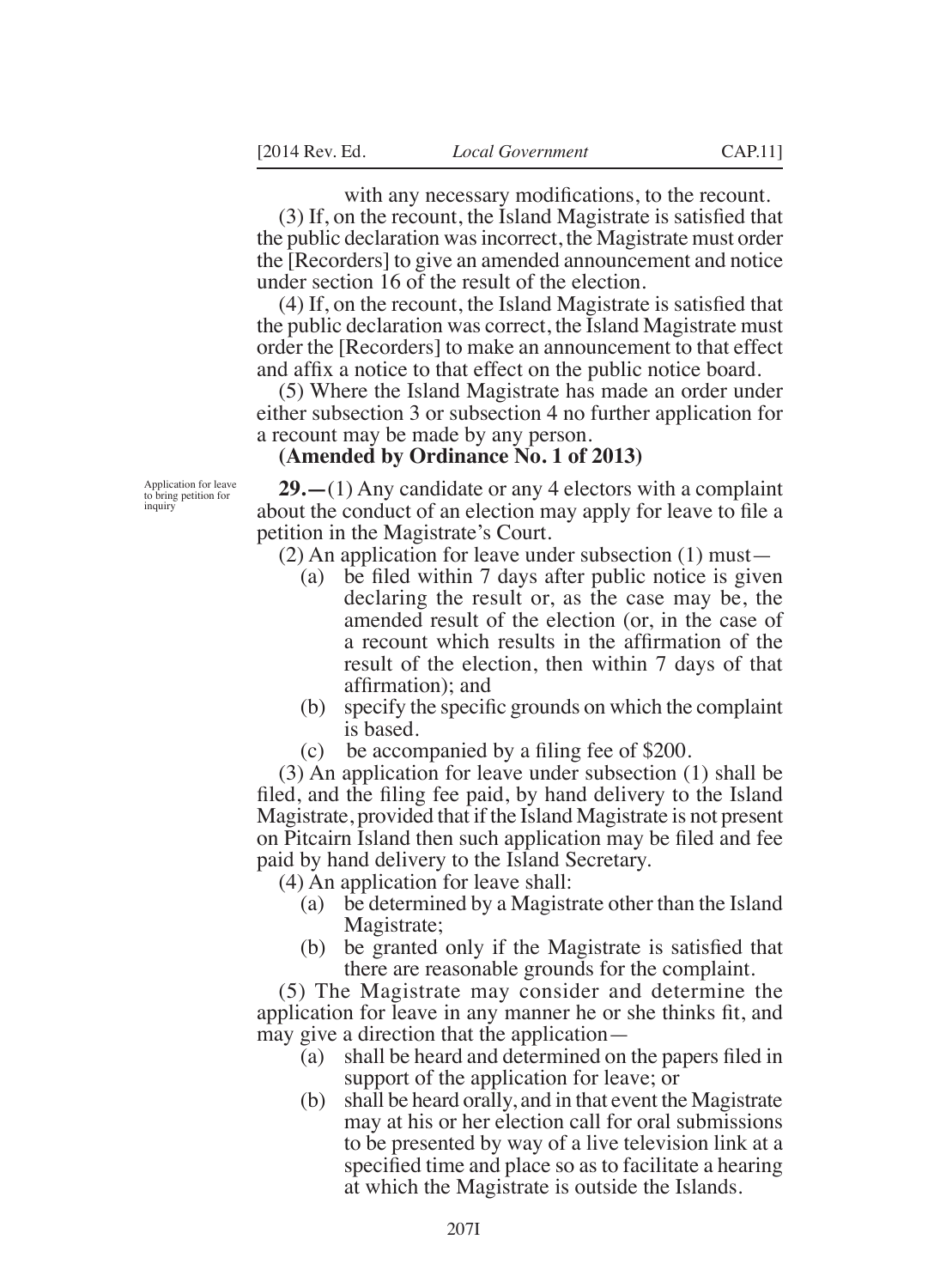**30.––** (1) If the Magistrate grants leave to fle a petition the hearing of the petition may then proceed in such manner, and at such time and place, as the Magistrate specifes.

(2) No grounds other than those stated in the application for leave to fle a petition may be investigated, except with the leave of the Magistrate hearing the petition.

(3) Leave may be given under subsection (2) on such terms and conditions (if any) that the Magistrate considers just.

**31.**  $-(1)$  Notice of an intention to oppose a petition may be  $\frac{W_{\text{bo may be}}}{\text{resondent}}$ fled in the Magistrate's Court by—

- (a) any candidate or any 2 electors, if the petition concerns an election; or
- (b) an electoral officer or other electoral official, if the petition complains of the conduct of the electoral offcer or other electoral offcial.

 $(2)$  The person or persons who file a notice under subsection (1) are the respondent or respondents to the petition.

(3) Notices under this section must be given in the same manner as is set out in section 29(2)(b).

**32.** The inquiry must be commenced within 28 days after Time for inquiry the fling of the petition, and not lessthan 2 days'public notice must be given of the time and place at which the inquiry will be held.

**33.** - (1) For the purposes of the inquiry, the Magistrate Powers of Magistrate conducting it—

- (a) has and may exercise all the powers of citing parties, compelling evidence, and maintaining order that the Magistrate would have in the Magistrate's ordinary civil jurisdiction; and
- (b) may, in addition, at any time during the inquiry direct a recount or scrutiny of the votes given at the election; and
- (c) must sit on his or her own without assessors; and
- (d) may preside over the hearing of evidence and legal submissions by means of a live television link whereby the Magistrate is outside the Islands and the persons presenting evidence or submissions are within the Islands; and
- (e) may appoint a delegate within the Islands to inquire into some or all of the facts and otherwise to provide assistance to the Magistrate, and in that event shall record in his or her decision the result of that inquiry or that assistance.

(2) If a recount or scrutiny is conducted under subsection (1) (b), the Magistrate must disallow the vote of every person who—

respondent

Hearing of election petition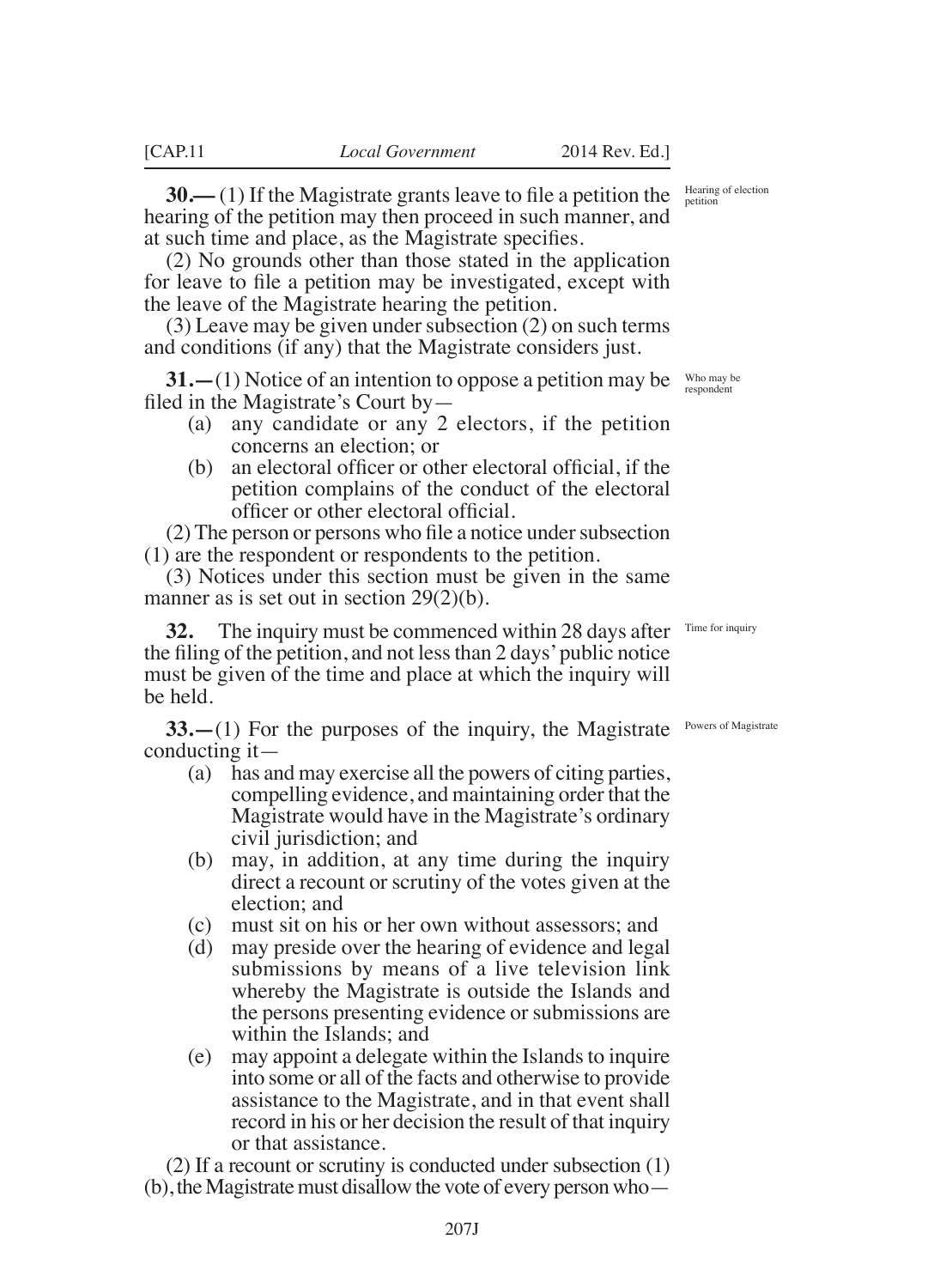- (a) has voted, despite not being entitled to vote at the election; or
- (b) has voted more than once at the election.

Result of Inquiry

**34.** The Magistrate must determine whether,—

- (a) as a result of an irregularity that in the Magistrate's opinion materially affected the result of the election, the election is void; or
- (b) the candidate whose election is complained of, or any and which other candidate, was elected.

**35.—**(1) If subsection (2) applies, an election must not be declared void on the ground of—

- (a) any irregularity in any of the proceedings preliminary to the voting; or
- (b) any failure to hold the election at any place appointed for holding the election; or
- (c) a failure to comply with the directions contained in this ordinance or any regulations made under this ordinance as to the conduct of the election or the counting of the votes; or
- (d) by any mistake in the use of prescribed forms.

(2) This subsection applies if the Magistrate conducting an inquiry into the conduct of an election considers that the irregularity, failure, or mistake referred to in subsection (1) did not affect the result of the election.

**36.—**(1) The Magistrate may order that all or part of the expenses of, or incidental to, the inquiry are to be met by  $-$ 

- (a) any party or parties to the inquiry; or
- (b) any electoral officer or other electoral official if the Magistrate declares the election void on the ground of intentional or reckless misconduct by that electoral officer or other electoral official.
- (2) In particular—
	- (a) any costs which in the opinion of the Magistrate have been caused by vexatious conduct, unfounded allegations or unfounded objections on the part either of the petitioner or of the respondent; and
	- (b) any needless expense incurred or caused on the part of the petitioner or respondent,

may be ordered to be defrayed by the parties by whom it has been incurred or caused, whether or not they are on the whole successful.

(3) The order may be enforced as a judgment for a debt.

(4) Despite subsection (1), no order may be made against any person who is not a party to the inquiry unless the person has been summoned to appear and give evidence at the inquiry.

by reason of certain irregularities

Election not void

Costs of inquiry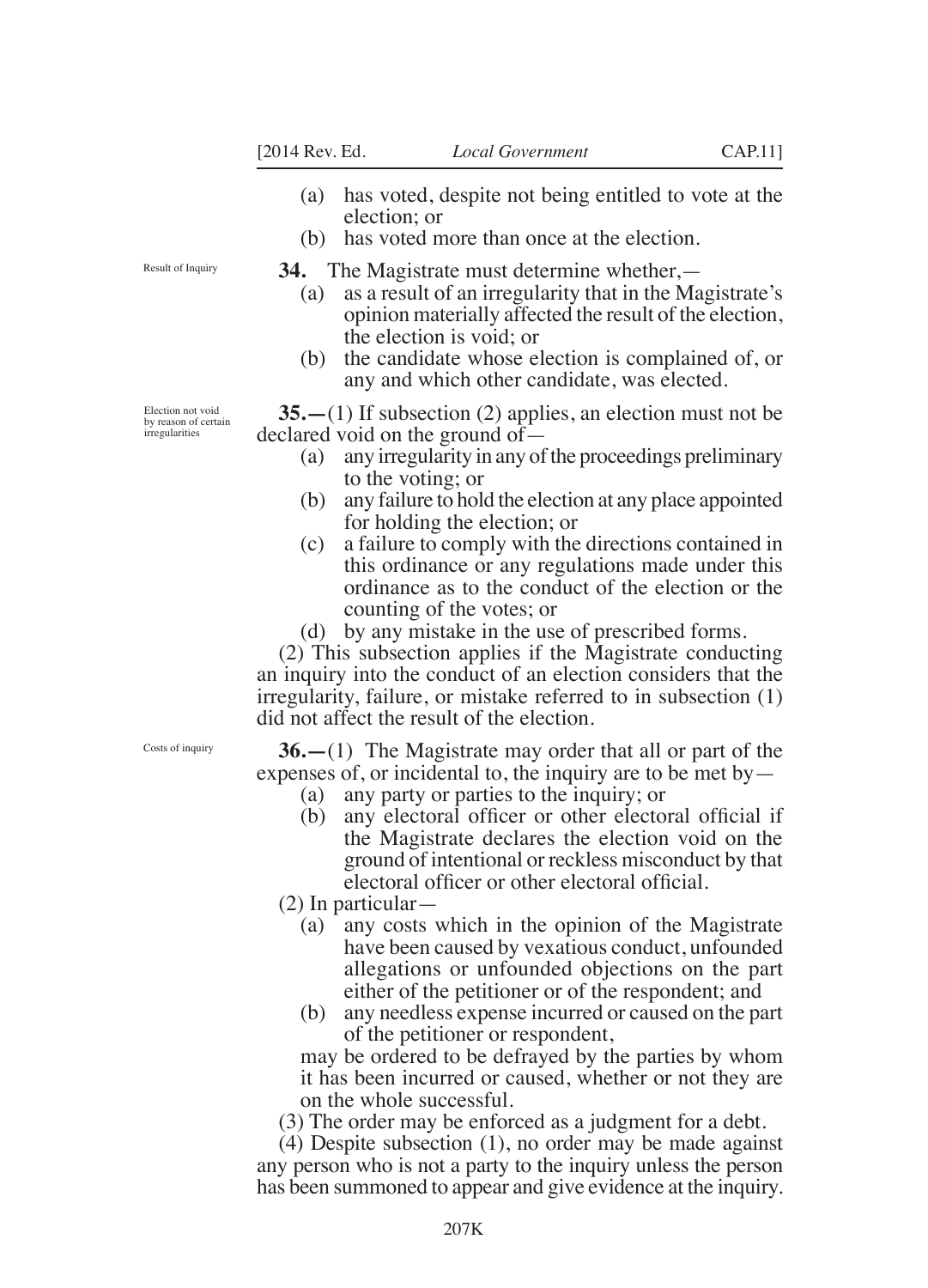**37.—**(1) If an election is declared void, a new election must be held under the same provisions, as far as practicable, as those applicable to the void election.

(2) The new election must be held within 28 days of the election being declared void and the Island Council shall appoint the day for the election in accordance with section 13 with such adjustments as are necessary.

(3) The only persons eligible to vote at the new election are the persons who were eligible to vote at the void election.

(4) The Register of Voters to be used for the new election is the one that was used at the void election, without any amendments or additions.

(5) Despite subsections (3) and (4), if an election is declared void as a result of an irregularity in the electoral roll, the Magistrate may order that, for the purposes of the new election,—

- (a) specifed amendments or additions or deletions be made to that Register; or
- (b) specified kinds of amendments or additions or deletions be made to that Register; or
- (c) an updated version of that roll be prepared incorporating 1 or more of the changes authorised under paragraphs (a) or (b).

(6) The only persons eligible to be nominated as candidates at the new election are the persons who were qualifed to be nominated as candidates at the void election.

(7) The [Recorders] at the new election shall be the [persons who were Recorders] at the void election unless the Magistrate orders otherwise in which case [a new Recorder or Recorders] shall be appointed by the Island Council at the same time as it sets the new election date under subsection (2).

## **(Amended by Ordinance No. 1 of 2013)**

**38.**—(1) Every determination or order under this Part is final <sup>Order to be final</sup> and may not be removed into the Supreme Court or Court of Appeal by any procedure.

(2) No proceedings may be brought in the Supreme Court questioning the validity of any election under this ordinance.

**39.** - (1) An election shall not be questioned except by a Elections not to be petition under this Ordinance.]

**(Inserted by Ordinance No. 3 of 2008)**

questioned other than by petition

New election if declared void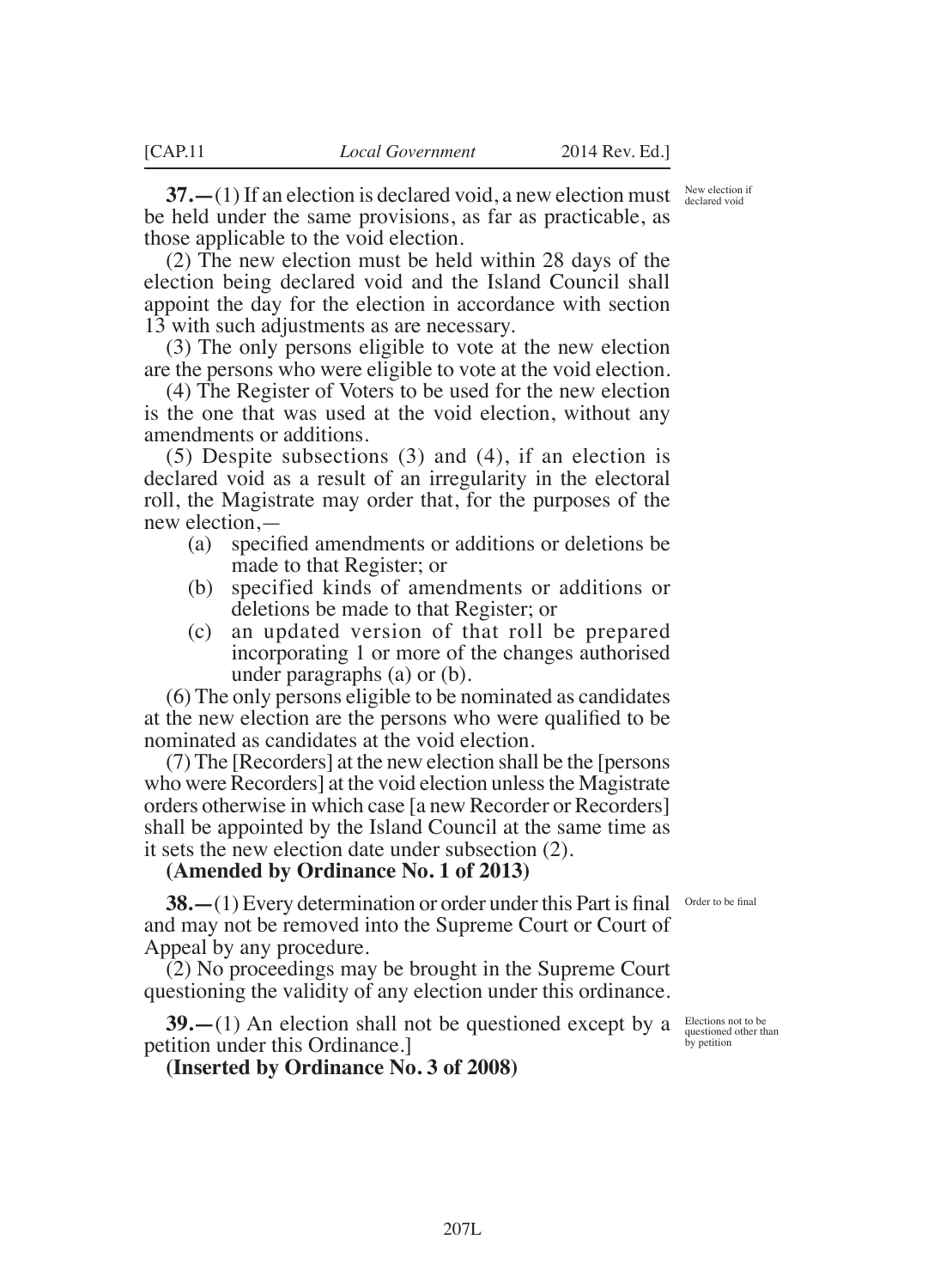# **APPENDIX 1**

# **Application Form to Vote by Proxy in Pitcairn Islands Election**

Please complete in BLACK INK and BLOCK CAPITALS and return to the Island Secretary by hand, or by sending a scanned signed copy to isec@pitcairn.govt.pn

| <b>About you</b>                                                                                                                                                   | Who do you want to vote on your<br>behalf?                                                  |  |
|--------------------------------------------------------------------------------------------------------------------------------------------------------------------|---------------------------------------------------------------------------------------------|--|
| First name(s) (in full)                                                                                                                                            | Name (in full)                                                                              |  |
| Surname                                                                                                                                                            | Address                                                                                     |  |
|                                                                                                                                                                    | Relationship to you (if any)                                                                |  |
| Your Date of Birth                                                                                                                                                 | Proxy vote for which elections?                                                             |  |
| Month<br>Year<br>Day                                                                                                                                               | The elections for Island Council and/or<br>Mayor in December                                |  |
| <b>Your Declaration</b>                                                                                                                                            | Reason for this application                                                                 |  |
| As far as I know, the details on this form<br>are true and accurate. I have asked the<br>person named above who is willing and<br>able to vote for me as my proxy. | I intend to be temporarily absent from<br>Pitcairn Islands at the time of the election      |  |
| Signature: Keep within the border                                                                                                                                  | Proxy's Declaration (optional)                                                              |  |
| below and use BLACK INK                                                                                                                                            | I am capable and willing to be appointed to<br>vote as the applicant's proxy.<br>Signature: |  |
| Date:                                                                                                                                                              | Date:                                                                                       |  |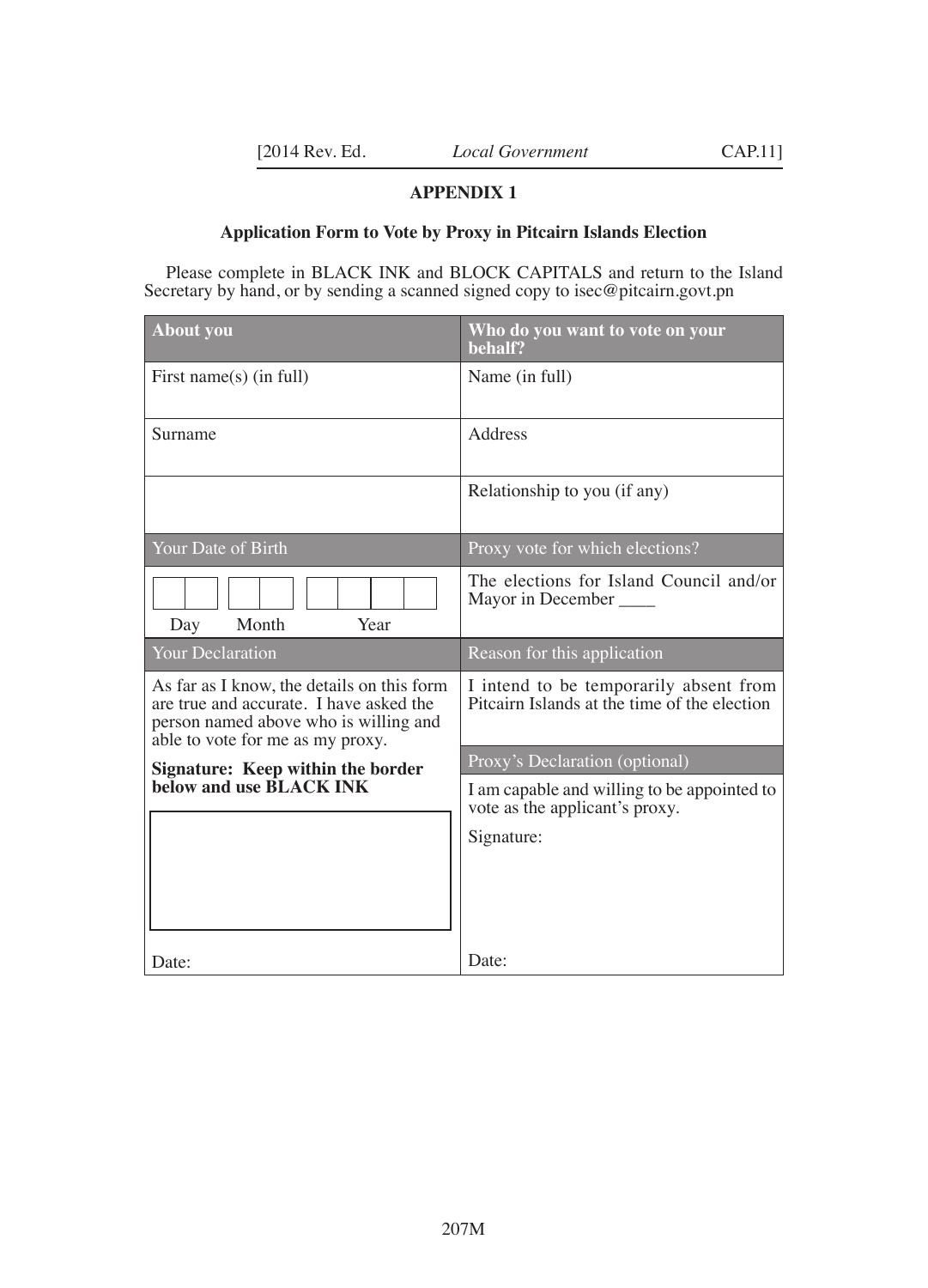[CAP.11 *Local Government* 2014 Rev. Ed.]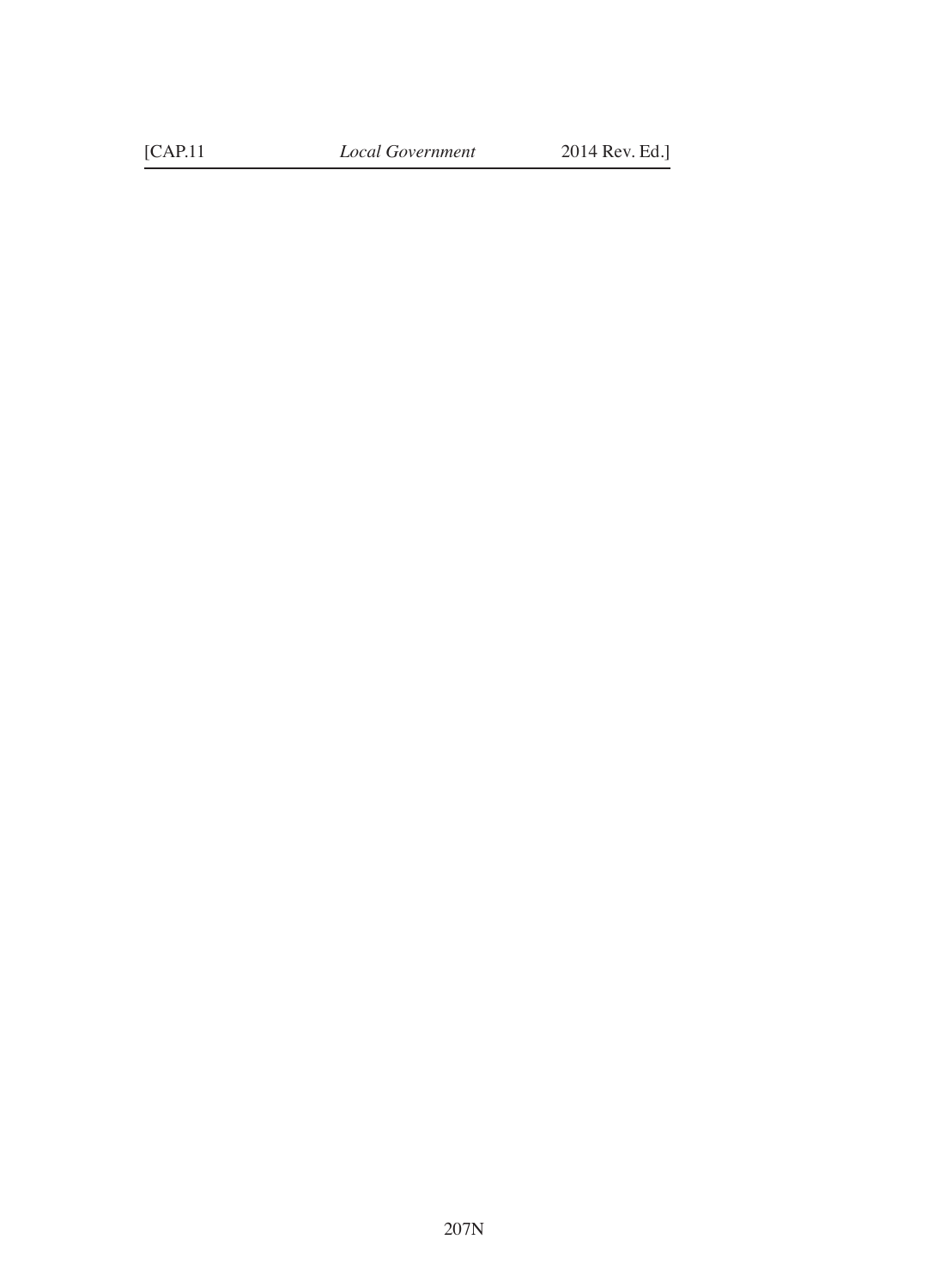# CHAPTER XI

# LOCAL GOVERNMENT

# Section 7

**LOCAL GOVERNMENT REGULATIONS**

*Made by the Island Council*

## **Arrangement of parts**

#### Part

Regulations 1966, 1968, 1976, 1981, 1983, (No.2) 1983, 1986, (No.2) 1986, 1994, 2004, 2010, 2011, 2014, 2018,

- I—Preliminary
	- A. Short title.
	- B. Interpretation.
- C. Penalties.
- II—Public Health and Town and Country Planning
	- A. Buildings.
	- B. Rubbish.
	- C. Water Supplies, Cisterns, Wells and Sanitary Conveniences.
- D. Burials.
- E. Quarantine and Powers of Medical Officer.
- III—Plant and Animal Quarantine
- IV—Animals and Wildlife
	- A. Control of Domestic Animals.
	- B. Care of Animals.
	- C. Wildlife.
- D. Pesticides.
- V—Public Work
- VI—Government Vessels, Machinery and Equipment.
	- A. Inter-Island Voyages.
	- B. General Use and Manning of Public Boats.
	- C. Maintenance of Public Boats.
- D. Visits to Ships by Children.
- VII—Public Telephone
- VIII—Public Electricity
- IX—Prison
- X—The Control of Firearms and Explosives
- XI-Control of Traffic
- XII—Outdoor Lighting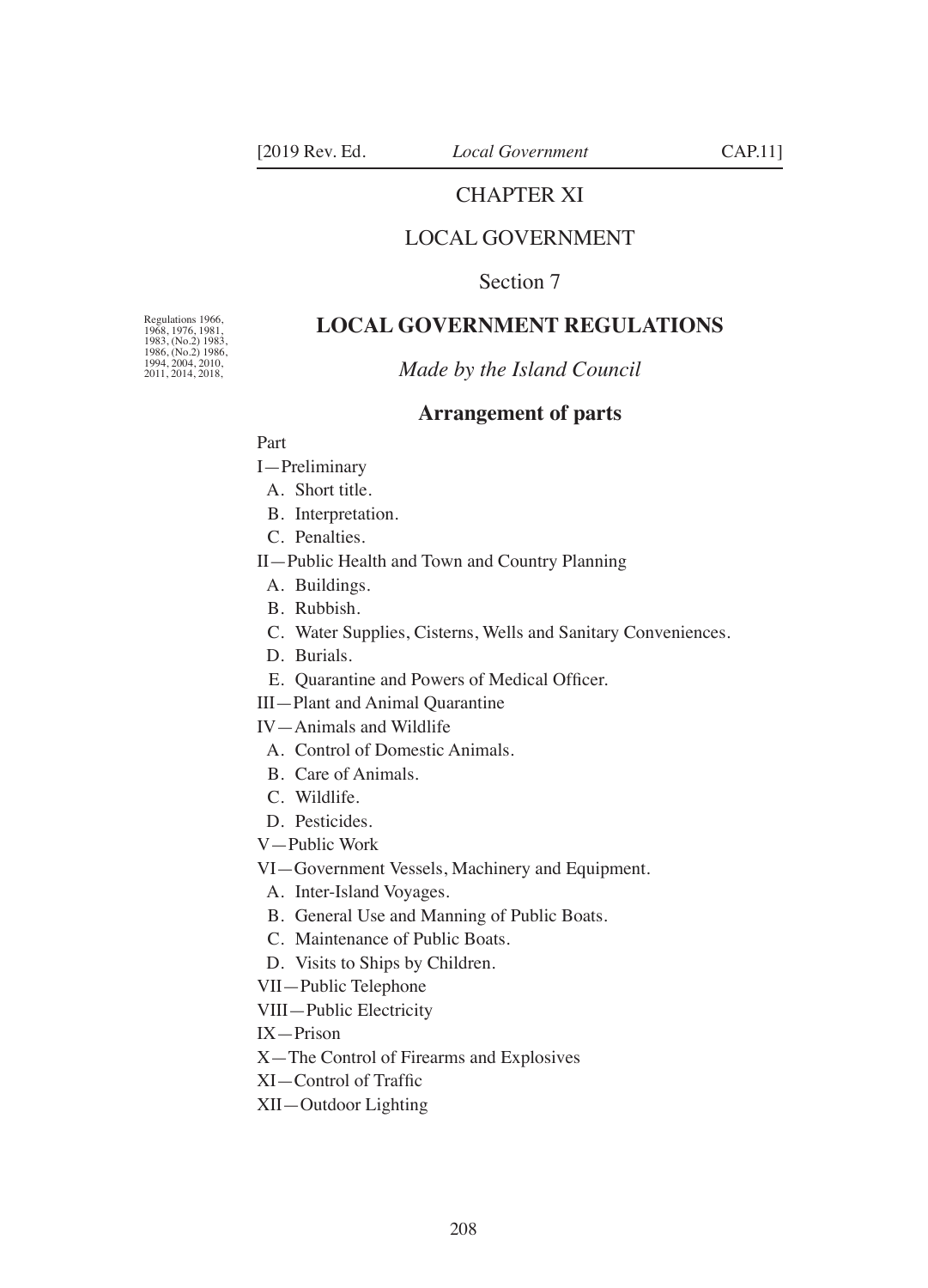## LOCAL GOVERNMENT REGULATIONS

# PART I—PRELIMINARY

# A-SHORT TITLE

These Regulations may be cited as the Local Government Regulations.

### B—INTERPRETATION

In these Regulations unless the context otherwise requires—

- "ammunition" means ammunition for any frearm as hereinafter defned and includes bullets, cartridges and shells;
- "animals" includes birds, reptiles, fsh, insects and the eggs of birds, reptiles, fsh and insects;
- "boat" means any long-boat, launch, canoe or other vessel normally owned on or kept at Pitcairn Island;
- "building" means any roofed structure and includes any such structure at any stage of its erection whether the roof or any part thereof has been erected or not;
- "child" means and includes any person under the age of [18] years;

### **(Amended by Regulations 16.04.2014)**

"court" means the Magistrate's Court;

- "domestic animal" includes any cattle, sheep, goats, horses, pigs, dogs, cats or domestic poultry;
- "dwellinghouse" means any building designed, intended or used for human habitation;
- "Education Officer" means the person for the time being holding the office of Education Officer on Pitcairn Island;
- "frearm" means any lethal barrelled weapon of any description from which any shot, bullet or other missile can be discharged;
- ["forestry land" means land which is held under a Land Allocation Title as forestry land under s 3 of the Land Tenure Reform Ordinance;
- "garden land" means land which is held under a Land Allocation Title as garden land under s 3 of the Land Tenure Reform Ordinance;
- "house land" means land which is held under a Land Allocation Title as house land under s 3 of the Land Tenure Reform Ordinance;]

#### **(Inserted by Regulations 23.02.2011)**

["inhabitant", for the purposes of Part V of this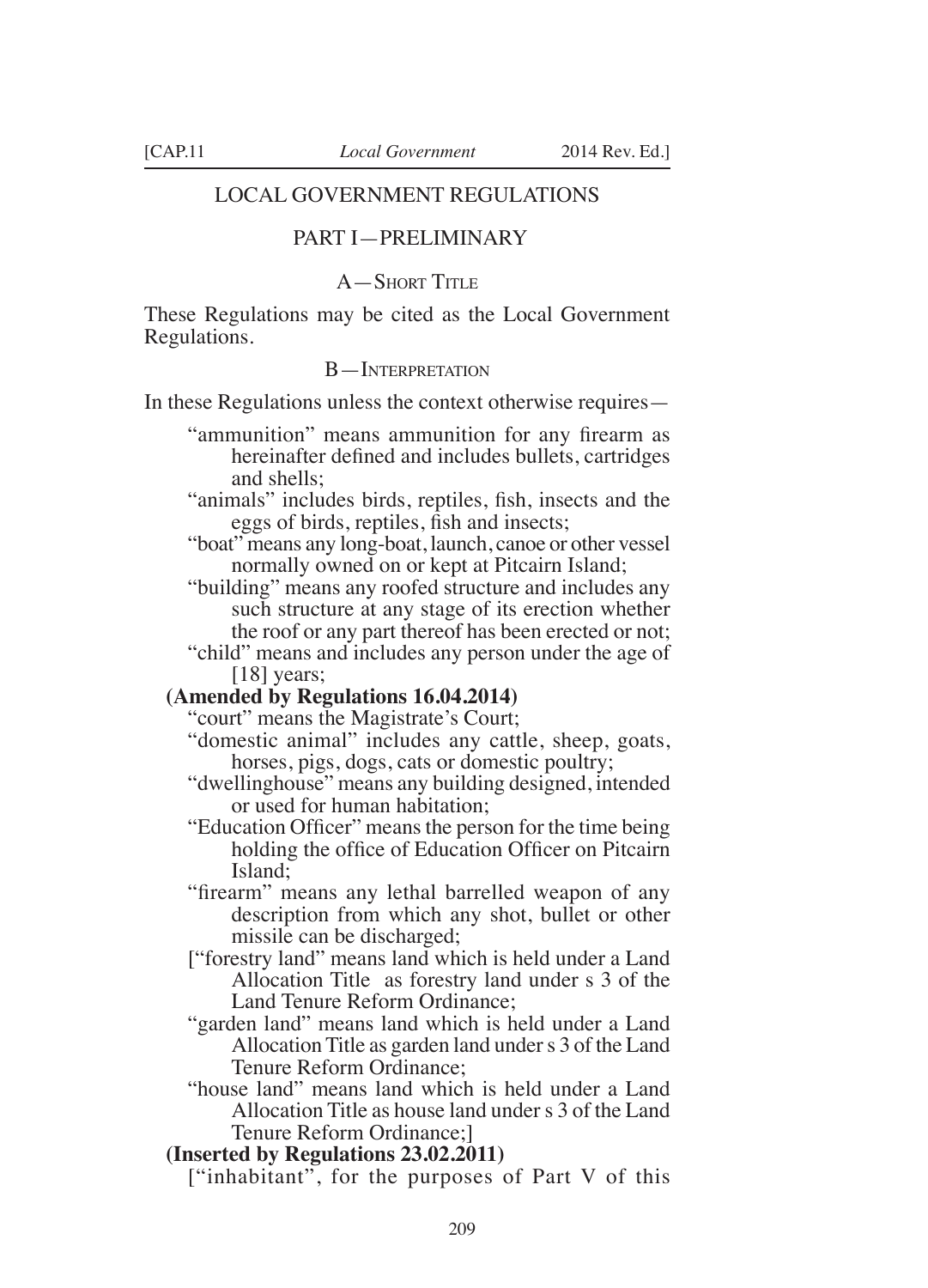Regulation, means any person who resides on the Island for more than 6 months;]

#### **(Inserted by Regulations 18.04.10)**

- "Medical Officer" means the person for the time being holding the office of Medical Officer on Pitcairn Island;
- ["orchard land" means land which is held under a Land Allocation Title as orchard land under s 3 of the Land Tenure Reform Ordinance;]

### **(Inserted by Regulations 23.02.2011)**

- "plants" includes trees, shrubs, plants or portions thereof such as logs, sawn timber, cuttings, buds, roots, tubers, bulbs, corms, seeds, fruit and vegetables;
- "police officer" means any person from time to time appointed by the Governor to hold the public office of police officer and includes any person duly appointed as an assistant to such police officer;
- "Quarantine Officer" means the person for the time being holding the office of Quarantine Officer on Pitcairn Island;
- "Radio Officer" means the person for the time being holding the office of Radio Officer on Pitcairn Island;
- "Sabbath Day" means the period between sunset on any Friday and sunset on the next succeeding Saturday.

### **(Amended by Regulations 16.04.2014)**

## C—PENALTIES

Any person who contravenes any of the following regulations or fails to comply with any order lawfully made thereunder shall be guilty of an offence and liable on conviction, for the frst offence to pay or suffer a penalty, not exceeding that specifed therein, and for every second or subsequent offence to pay or suffer a penalty not exceeding double that so specifed:

Provided that no such penalty shall exceed a fine of \$100 or imprisonment for a period of 40 days.

# PART II—PUBLIC HEALTH AND TOWN AND COUNTRY PLANNING

### A—BUILDINGS

1. No person shall erect any building or add to or alter any existing building without the permission of the Council which shall satisfy itself that the site and plans are suitable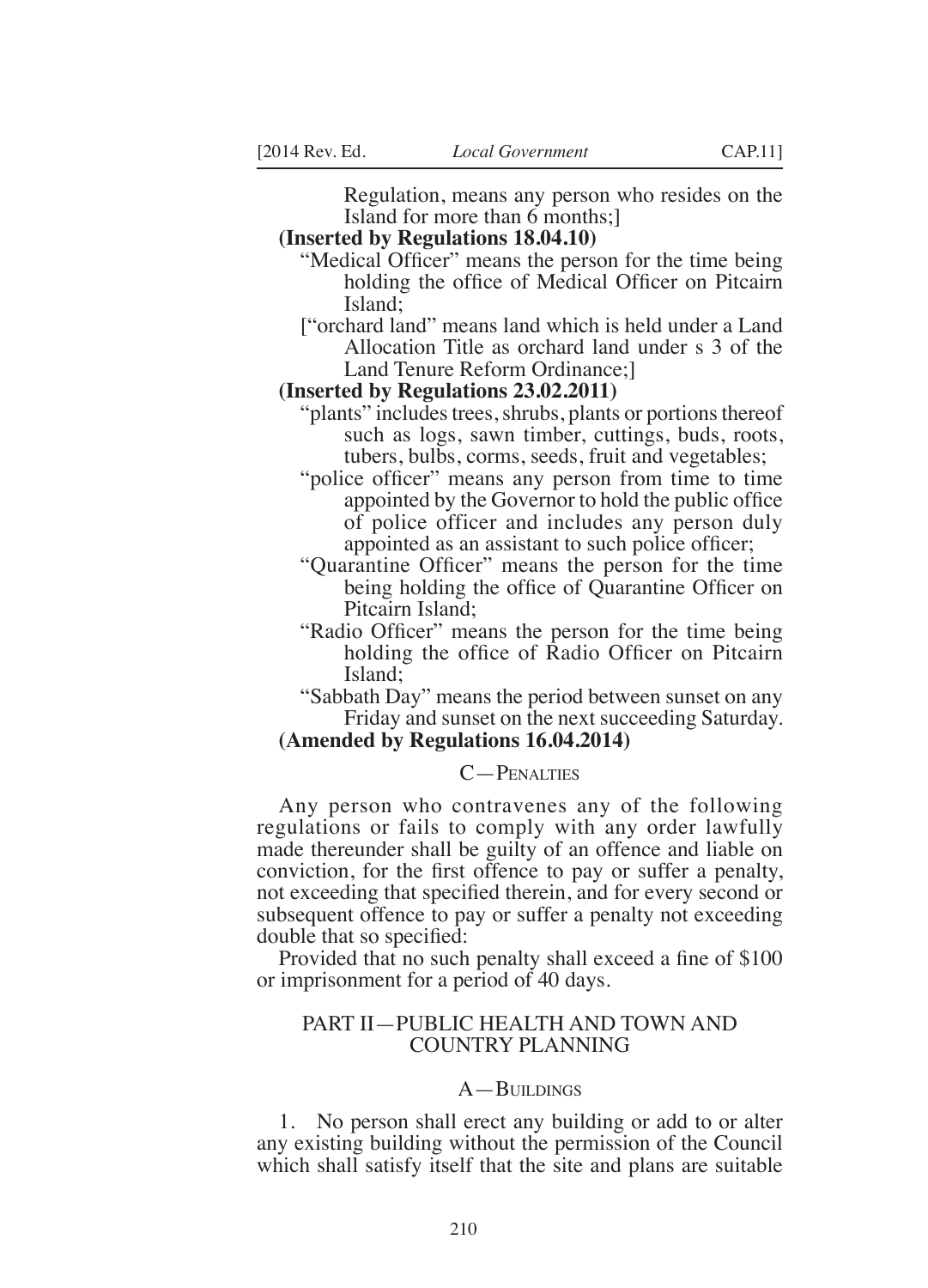to the purpose for which the building is intended to be used. Penalty: \$20.

2. In addition to any penalty imposed for any contravention of the last preceding regulation the Court may, on the application of the Council, make such order as it sees fit for the removal or alteration, within such time as the Court may direct, of any building erected, altered or added to in contravention of that regulation. Penalty: \$50.

3. The owner or occupier of every building (other than an unoccupied temporary building situated more than 10 yards from any dwellinghouse, public road, building or cemetery) shall keep such building in good repair. Penalty: \$20.

4. In addition to any penalty imposed for any contravention of the last preceding regulation the Court may, on the application of the Council, order the owner or occupier of any building in a state of disrepair to repair, within such time as the Court may direct, such building to the satisfaction of the Council:

Provided that if such building—

- (a) should, in the opinion of the Medical Officer, be demolished as being a danger to public health; or
- (b) has been unoccupied for a period of 12 months or longer and the owner cannot be located within one month after the making of such order to repair,

the Court may order that such building be demolished and that all material obtained therefrom be disposed of in such manner as the Court may direct. Penalty: \$50.

## B—RUBBISH

1. No person shall throw or deposit any rubbish in any public place or on any public road. Penalty: \$10.

2. All rubbish shall be buried, burnt or otherwise disposed of in a sanitary manner. Penalty: \$10.

3. At the request of the Medical Officer the Council may order the owner, occupier or user of any land to clear such land within such time as the Council may direct of all bush or rubbish likely, in the opinion of the Medical Officer, to encourage the breeding of mosquitoes, flies or rats. Penalty: \$20.

4. No person, being the occupier of any dwellinghouse shall permit mosquito larvae to remain within the precincts of such dwellinghouse. Penalty: \$10.

5. The Council may, at the request of the Medical Officer, order the occupier of any dwellinghouse to take such steps as the Council may direct to prevent the breeding of mosquitoes within the precincts of such dwellinghouse. Penalty: \$20.

C—WATER SUPPLIES, CISTERNS, WELLS AND SANITARY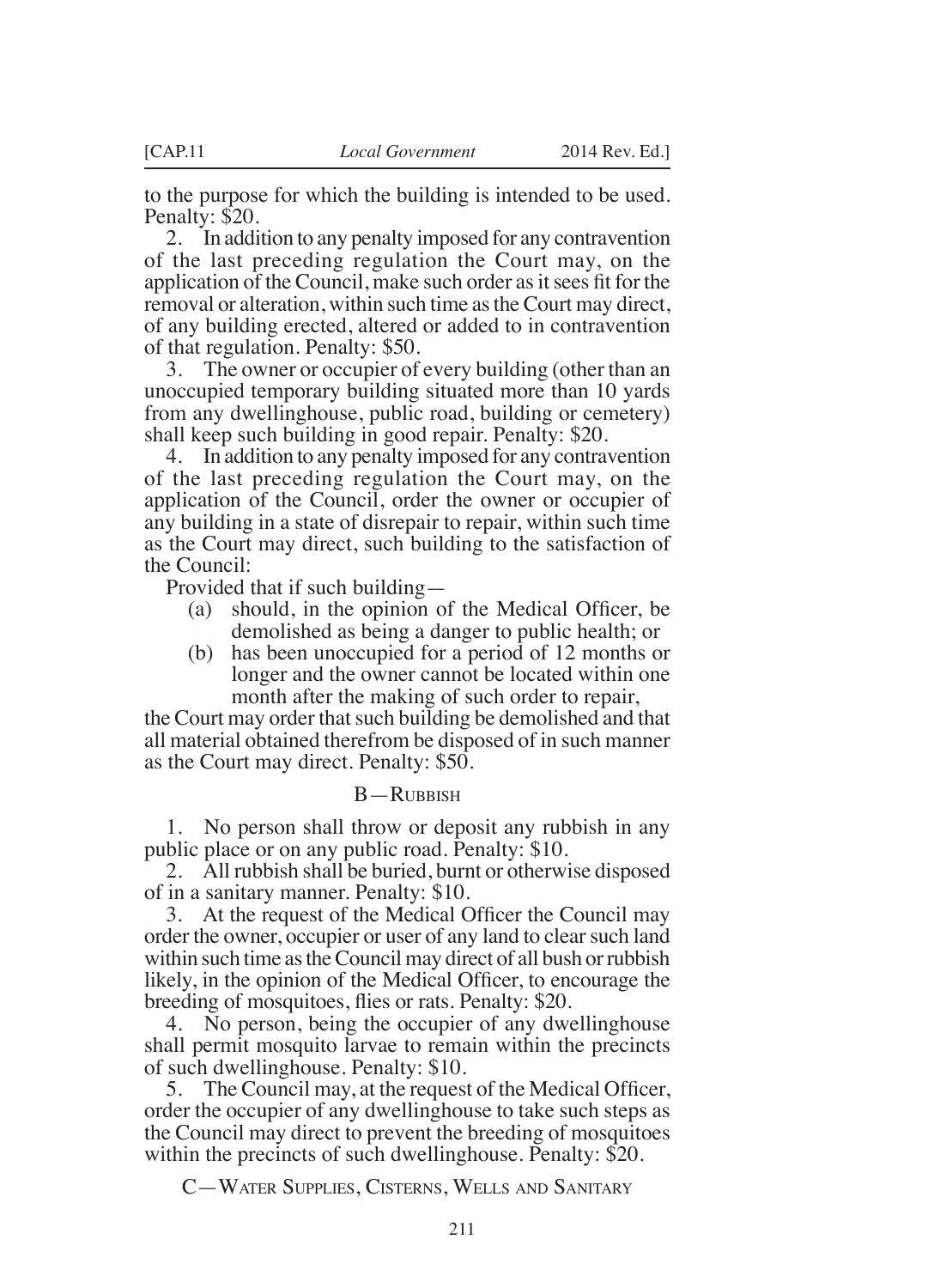#### **CONVENIENCES**

1. No person shall construct or dig any cistern or well without frst obtaining the permission of the Council. Penalty: \$10.

2. In addition to any penalty which may be imposed for contravention of the last preceding regulation the Court may, on the application of the Council, order the destruction or flling in, within such time as the Court may direct, of any cistern or well constructed or dug in contravention of that regulation. Penalty: \$50.

3. At the request of the Medical Offcer, the Council may order the owner or user of any cistern or well to destroy or fll in such cistern or well if, in the opinion of the Medical Offcer, such cistern or well constitutes a danger to public health. Penalty: \$20.

4. No person shall misuse or waste any water in any public cistern or well. Penalty: \$10.

5. No person shall pollute any public cistern, well or bathing place. Penalty: \$10.

6. The owner or user of every cistern or well shall keep such cistern or well walled or fenced, covered and clean. Penalty: \$10.

7. The Council may order the owner or user of any cistern or well to take such steps within such time as the Council may direct to ensure that the provisions of the last preceding regulation are complied with. Penalty: \$20.

8. No person shall defaecate or urinate within 10 yards of any building, cistern, well or public road, other than in a latrine or urinal approved by the Council. Penalty: \$10.

9. The owner or occupier of every dwellinghouse shall ensure that such dwellinghouse is provided with a latrine approved by the Medical Officer. Penalty: \$10.

### D—BURIALS

1. No person shall, without the permission in writing of the Council, bury any dead person in any place other than in a public cemetery approved by the Council. Penalty: \$50.

2. No permission granted under the provisions of the last preceding regulation shall authorize any burial to take place within 50 yards of any inhabited dwellinghouse.

E—QUARANTINE AND POWERS OF MEDICAL OFFICER

1. The Medical Offcer, may in the reasonable exercise of his duties, at all such times as he may think ft, enter any building or property whatsoever for the purpose of ensuring that the provisions of these Regulations, or of any other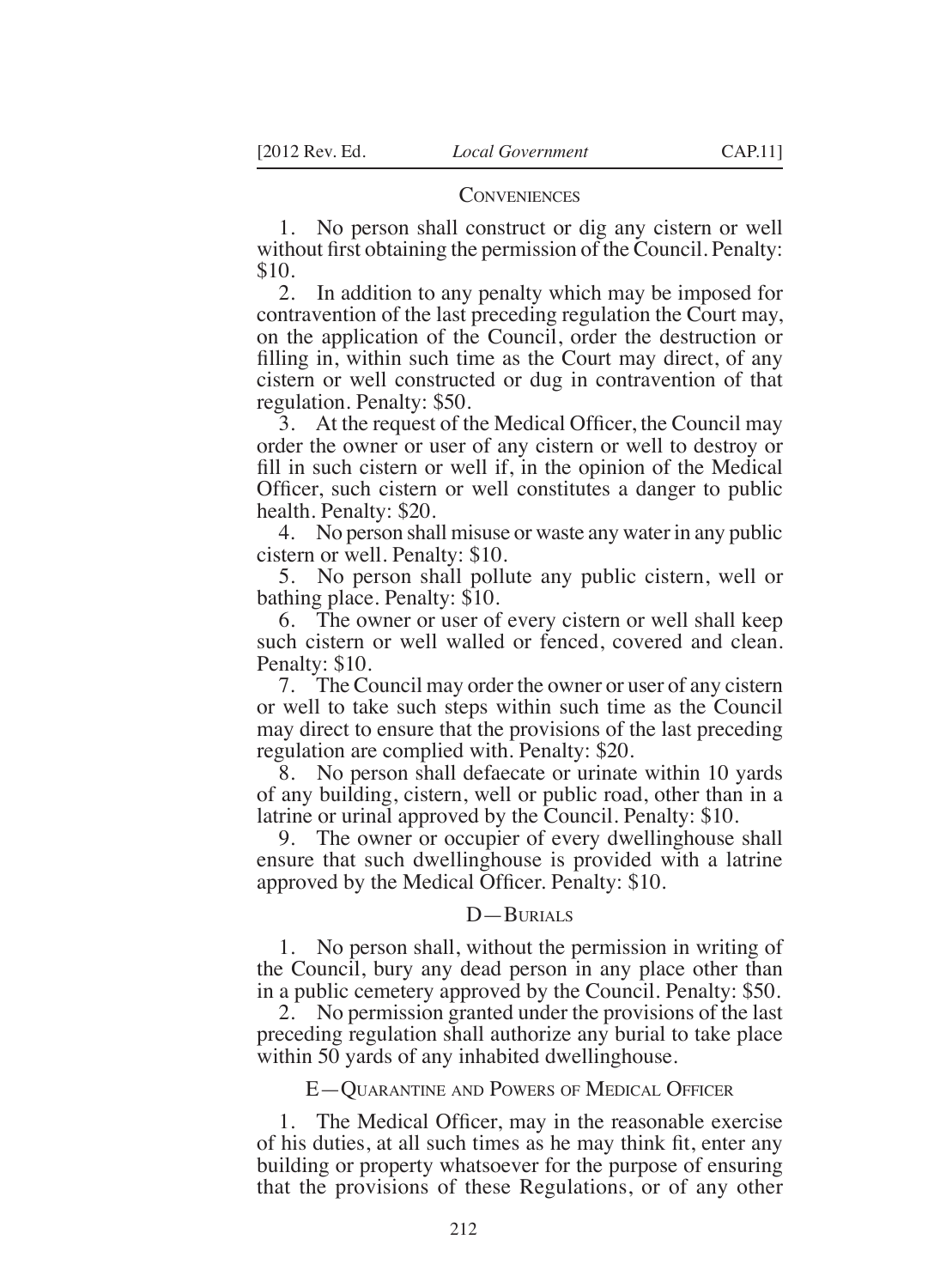Ordinance or Regulations relating to public health, are being complied with, and no person shall obstruct or prevent or attempt to prevent the Medical Officer from entering any building or property for such purpose. Penalty: \$50.

2. The Council may, on the recommendation of the Medical Officer, direct the general quarantine of any of the Islands and shall forthwith inform the Governor of such quarantine order.

3. No person shall enter or leave any Island in respect of which a general quarantine order has been made under the provisions of the last preceding regulation. Penalty: \$50.

4. No person shall board any ship or aircraft after having been warned by the master or any medical officer thereof or by the Mayor not to do so because of any sickness thereon. Penalty: \$50.

## PART III—PLANT AND ANIMAL QUARANTINE

## **(Revoked by Ordinance No. 3 of 2004)**

# PART IV—ANIMALS AND WILD LIFE

## A—CONTROL OF DOMESTIC ANIMALS

1. No goats may be kept on the Islands of Henderson, Ducie or Oeno. Penalty: \$100 or 40 days' imprisonment.

2. No goats may be kept on Pitcairn Island except by registered goat owners in such parts of the Island as the Council may from time to time appoint. Penalty: \$20.

3. Upon the application of any person, the Council may cause such person to be registered as a goat owner subject to such conditions not inconsistent with the provisions of this Part of these Regulations as the Council sees fit to impose.

4. All goats kept on Pitcairn Island under the provisions of this Part of these Regulations shall be confned within fences or tethered so as to prevent them from straying and any goats not so confned or tethered shall be deemed to be wild goats.

5. No goat suffering from the disease known as "Big Bubby" shall be kept on Pitcairn Island. Penalty: \$20.

6. In addition to any penalty imposed for any contravention of the last preceding regulation, the Court may order that any goat suffering from the disease known as "Big Bubby" be destroyed and the carcass disposed of in such manner as the Court may direct. Penalty: \$50.

7. All domestic poultry shall be confned within fences or pens adequate to prevent them from straying:

Provided that, on the application of any person, the Council may exempt such person from the provisions of this regulation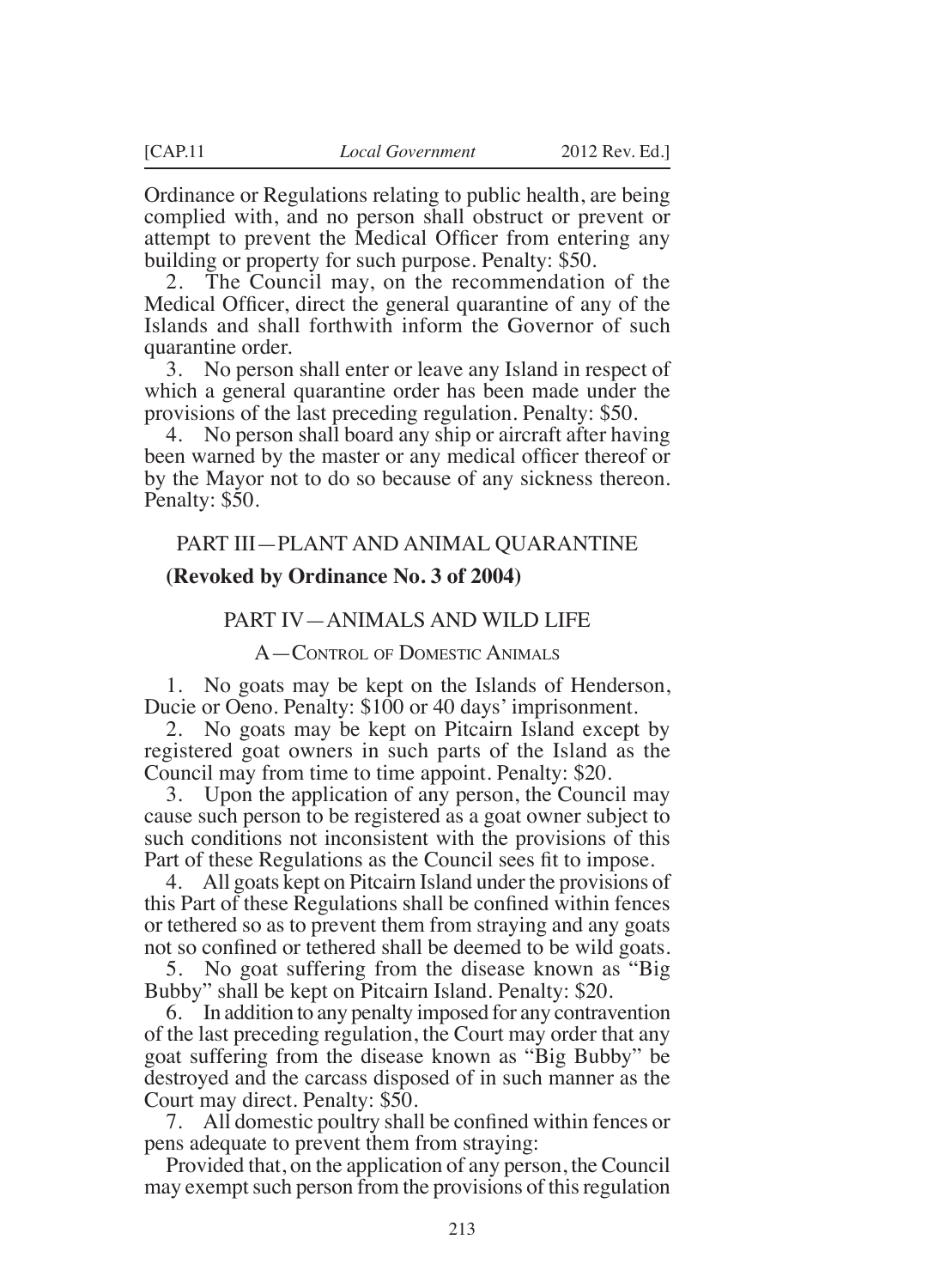if in the opinion of the Council any poultry kept by such person are kept far enough away from any dwellings or gardens as to be unlikely to cause any nuisance or damage. Penalty: \$20.

8. All other domestic animals, with the exception of dogs and cats, shall be confned within fences or tethered so as to prevent them from straying. Penalty: \$20.

9. The owner or keeper of any dog shall keep such dog under control at all times so as to prevent such dog from rushing at, attacking or injuring any person in any public place or on any land other than the land of the owner or keeper of such dog. Penalty: \$20.

10. In addition to any penalty imposed under the provisions of the last preceding regulation, the Court may, on the application of any person, order that any dog which has bitten any person, or has been the subject of more than one conviction under the provisions of the last preceding regulation, be destroyed in such manner as the Court may direct. Penalty: \$50.

11. Without prejudice to the right to compensation conferred by the provisions of the next succeeding regulation, if any domestic animal causes damage to any property or crops growing on any land in the possession or occupation of any person, such person may request the owner or keeper of any such animal to remove it forthwith and, if such request is not complied with within a reasonable time, may kill such animal provided that he or she forthwith delivers the carcass to such owner or keeper.

12. In addition to any penalty imposed under the provisions of this Part of these Regulations, the Court may, on the application of any person, who has suffered damage, order the owner or keeper of any domestic animal to replace in kind or to pay compensation for any damage done by such animal whilst straying.

## B—CARE OF ANIMALS

1. No person shall cruelly ill-treat any animal or cause or procure, or, being the owner or keeper of any animal, permit or suffer any animal to be cruelly ill-treated. Penalty: \$100 or 40 days' imprisonment.

2. No person, being the owner or keeper of any domestic or captive animal, shall fail to provide such animal with proper and sufficient food, drink or shelter. Penalty: \$20.

3. No person shall keep any domestic or captive animal which is in such a condition that it is cruel to keep it alive. Penalty: \$20.

4. In addition to any penalty imposed under the provisions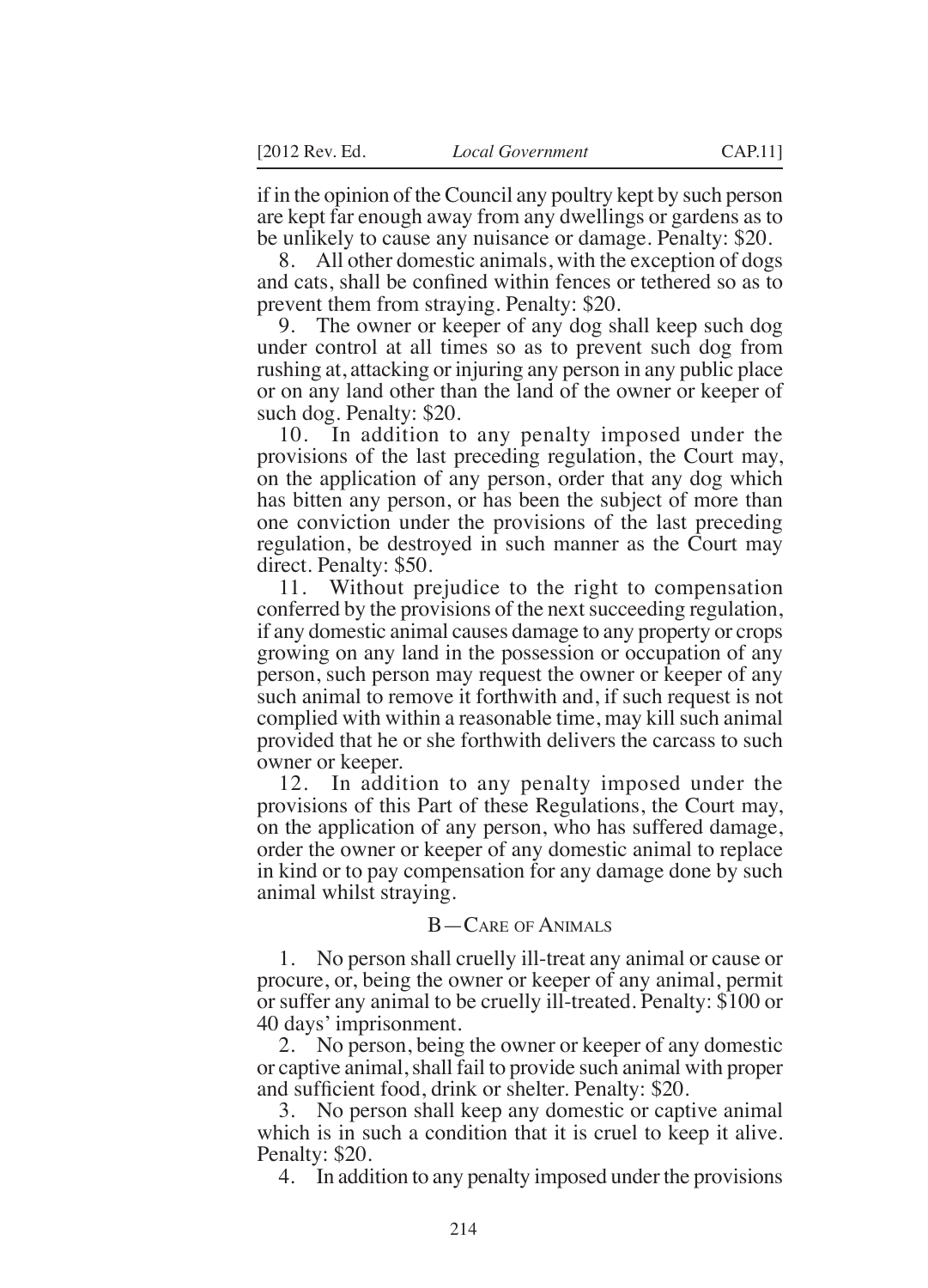of the last preceding regulation, the Court may order any such animal to be destroyed in such manner as the Court may direct. Penalty: \$50.

5. No person shall keep any animal chained or tethered upon an unreasonably short chain or rope for an unreasonable time or use wire to tether any animal. Penalty: \$50.

## C—WILD LIFE

1. No person shall kill, take or in any way molest any wild bird or take any eggs of any wild bird except in accordance with the provisions of these Regulations. Penalty: \$50.

2. The provisions of the last preceding regulation shall not apply to the Hawk (*Fregata minor*) or its eggs, except during the months of August to December inclusive, or to the Noddy (*Anous stolidus pileatus*) or its eggs, except during the months of August to January inclusive.

3. Notwithstanding the provisions of the last two preceding regulations, the Council may appoint a committee of its members, to be known as the Wild Bird Protection Committee, which committee shall have authority to declare that all or any of the following birds or their eggs, namely—

All species of Petrel (*Pterodroma*);

All species of Noddy (*Anous stolidus pileatus*);

All species of Booby (*Sula*);

Bosun Bird (*Phaeton rubicauda* subsp.);

The Hawk (*Fregata minor*),

may be killed or taken on Oeno Island, and may-

- (a) limit the numbers of all such birds or their eggs that may be killed or taken by any one person;
- (b) restrict the times during which any such birds or their eggs may be killed or taken; or
- (c) restrict the areas within which any such birds or their eggs may be killed or taken.

4. The Council may, with the prior approval of the Governor, wholly or partially exempt any person or persons from any of the provisions of the three last preceding regulations.

5. No person shall take, hunt, fsh, capture, harass or intentionally kill, or attempt to take, hunt, fsh, capture, harass or kill, any member of the following species—

blue whale (*balaenoptera masculus*) humpback whale (*megaptera novaeangliae*) right whale (*eubalaena glacialis*) short-tailed albatross (*diomedea albatrus*) cahow (*pterodroma cahow*) dark-rumped petrel (*pterodroma phaeopygia*)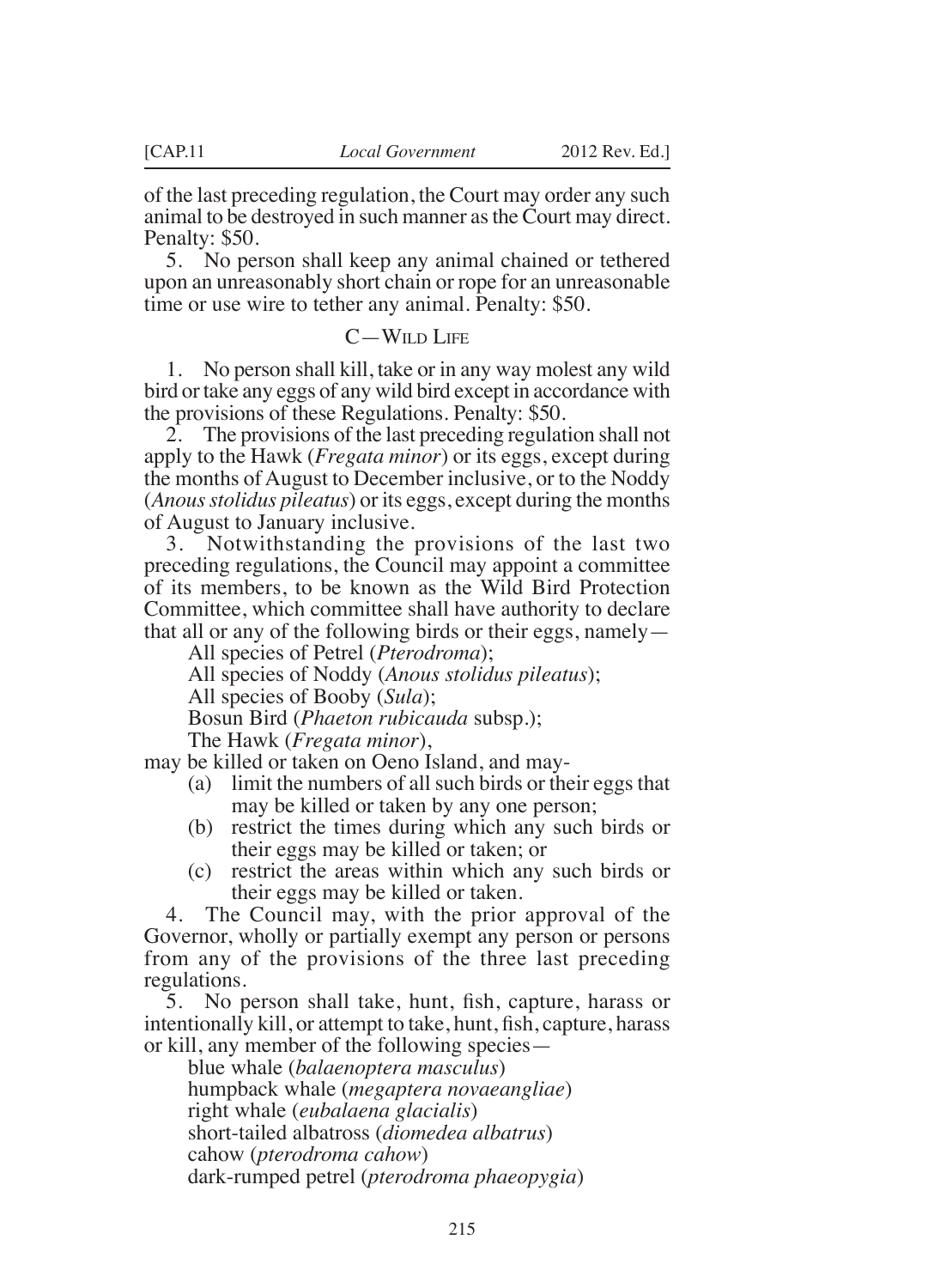green sea turtle and related species (*cheloniidae*) leather back sea turtle (*dermochelys coriacea*) hawksbill turtle (*eretmochelys imbricata*) loggerhead turtle (*caretta caretta*) Ridley turtle (lepidochalys olivacea)

Penalty: \$50.

6. Notwithstanding the provisions of Regulation 5, the Council may appoint a committee of its members, to be known as the Conservation of Migratory Species of Wild Animals Committee which shall have power to authorise any person in a manner not inconsistent with the welfare of the species concerned and to the extent of such number of members of the species and the area and times within which such authorisation shall have effect, as shall be specifed therein, to take, hunt, fish, capture, harass or kill any members of any species referred to in Regulation 5—

- (a) for scientifc purposes;
- (b) for the purpose of enhancing the propagation or survival of the species concerned;
- (c) in order to accommodate the needs of traditional subsistence users of the species concerned; or
- (d) as required by extraordinary circumstances,

and where any such authorisation has been duly given by the Committee, the person to whom it has been given shall not by reason of any act committed in pursuance thereof be guilty of any offence under Regulation 5.

7. The Committee constituted under Regulation 6 shall be responsible for the implementation within the Islands of the Convention on the Conservation of Migratory Species of Wild Animals as the same shall be applied to Pitcairn.

### D – PESTICIDES

1. No person shall import into the Islands any insecticide, herbicide or any other type of pesticide without declaring the same to the Director of Biosecurity. Penalty \$100.

2. Regulation D1 shall not apply to pesticides intended for use on the person or for domestic use inside a dwelling house or commercial premises (for example, insect repellent and fly sprays).

3.—(1) No person within the Islands shall, without a permit, willfully spread by spray or by any other means any insecticide, herbicide or any other type of pesticide. Penalty: \$100

(2) This section shall not apply to spreading on any land which is house land, garden land, orchard land or forestry land, nor to spreading on or within a 5 metre radius of a tree that is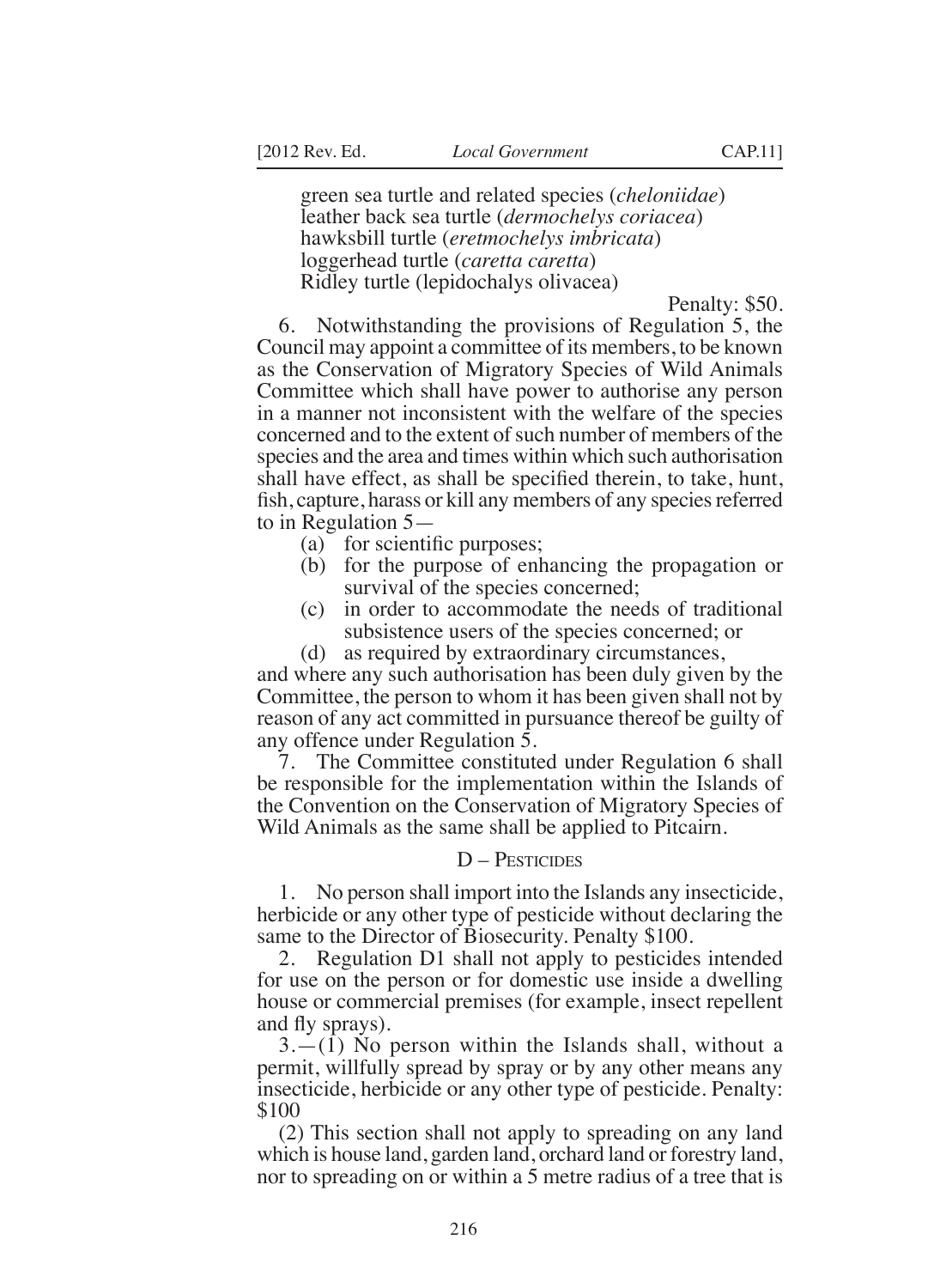on public land on Pitcairn Island (provided that the spreading is carried out by or on behalf of a person who is recognised as the benefcial owner of that tree).

4. (1) The Council may, upon payment to it by the applicant of a fee prescribed in accordance with regulation D8, approve the issue of a permit authorising a person named in the permit to do anything forbidden by regulation D3, but only if there is or appears to be no other satisfactory course of action.

(2) A permit shall be in the form from time to time approved by the Council, shall record the date on which the Council approved the issue of the permit, and shall be signed by the Director of Biosecurity (or, where the Director of Biosecurity is not available, by the Mayor).

5. A permit shall specify the physical location of the area within the Islands to which it relates, the period for which it is valid, and the nature of the activities that are permitted under that permit.

6. A person authorised by a permit issued under regulation 3 must inform the Council in writing from time to time, but not later than one month after the expiry of the permit, of anything that has been done under the permit.

7. Written records shall be kept by the Council of the following:

- (a) all permits granted including particulars of the period and conditions thereof; and
- (b) all activities conducted under the permit.

8. Council may from time to time prescribe fees for issue of permits under regulation D4 and such fees shall take effect upon approval of the Governor.]

**(Subpart D inserted by Regulations 23.02.11)**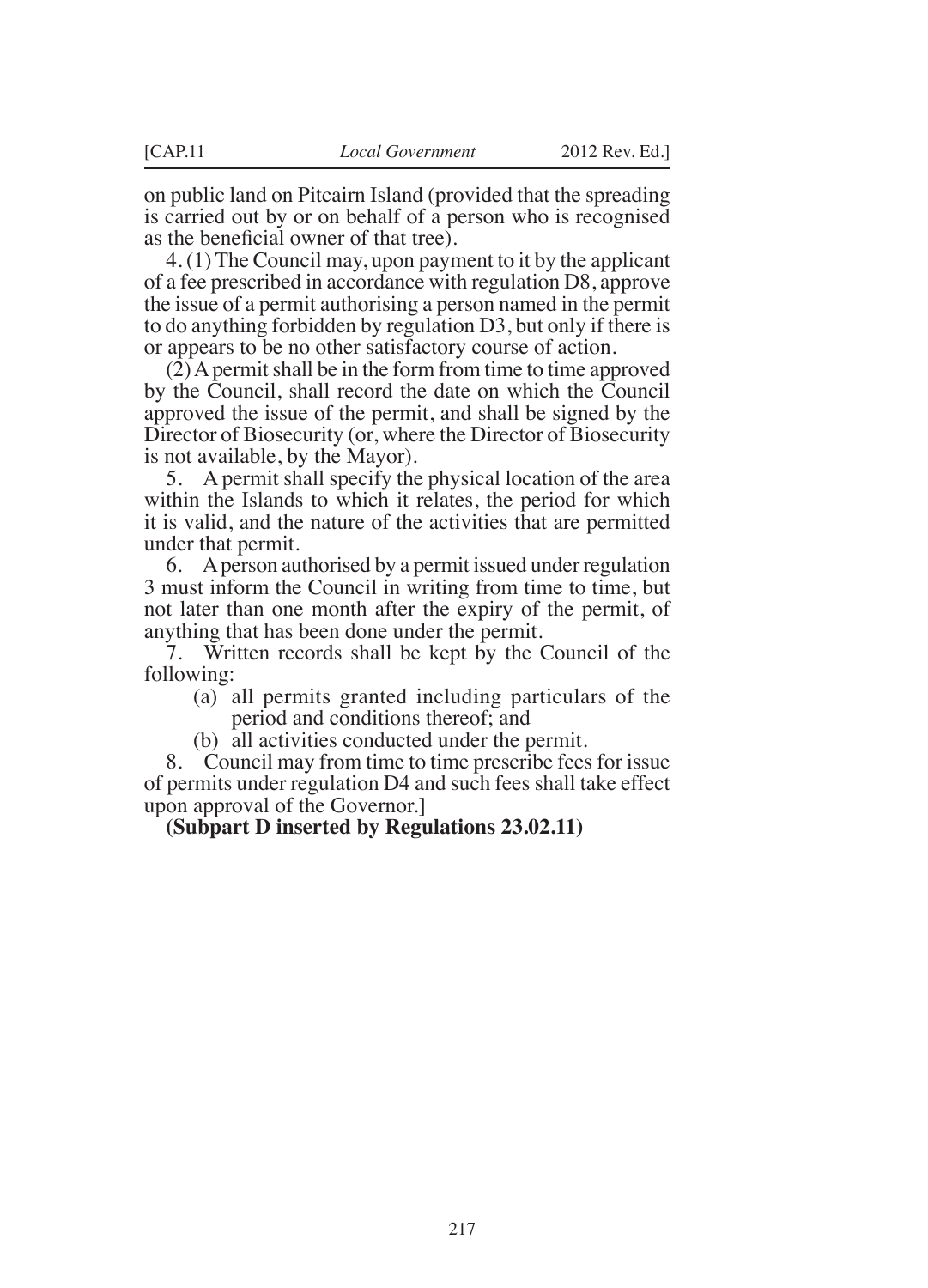## PART V—PUBLIC WORK

1. The Council [or person(s) designated by the Council for such purpose] may declare any work or services for the common beneft of the inhabitants of Pitcairn Island to be public work:

Provided that no work or services for which fnancial provisions is made in the annual estimates of the Islands shall be declared public work.

2. The Council shall be responsible for the planning and general supervision of all public work.

### 3. **(Repealed by Regulations 18.04.10)**

- [4. Every inhabitant of Pitcairn Island who:
	- (a) has attained the age of 16 years and has not attained the age of 65 years, or
	- (b) is in paid employment;

shall be liable to perform public work without payment at such times and on such days as the Council, or persons designated by the Council for such purpose, may direct:

Provided that the following persons shall be exempt from the peformance of public work—

- (a) any person in fulltime attendance as a student at the public school or undertaking fulltime study by correspondence;
- (b) any person whom the Medical Officer certifies to be temporarily or permanently unft for work on account of illness or incapacity:
- (c) any person exempted by the Governor or the Council from the performance of public work:

And further provided that no person not exempted from the performance of public work under this Regulation shall be required to perform any physical work for which he or she would not be suited.]

5. All persons liable to perform public work shall assemble in the Public Square, or other such place as may from time to time be appointed by the [Council].

6. No person liable to perform public work shall, without lawful excuse

- (a) fail to attend at the time and place appointed in or under the last preceding regulation;
- (b) fail to perform any public work assigned to him [or her]; or
- (c) perform any such work negligently or carelessly. Penalty: \$50.

7. No person shall, without lawful excuse, in any way interfere with persons performing public work or hinder them in the performance of such work. Penalty: \$50.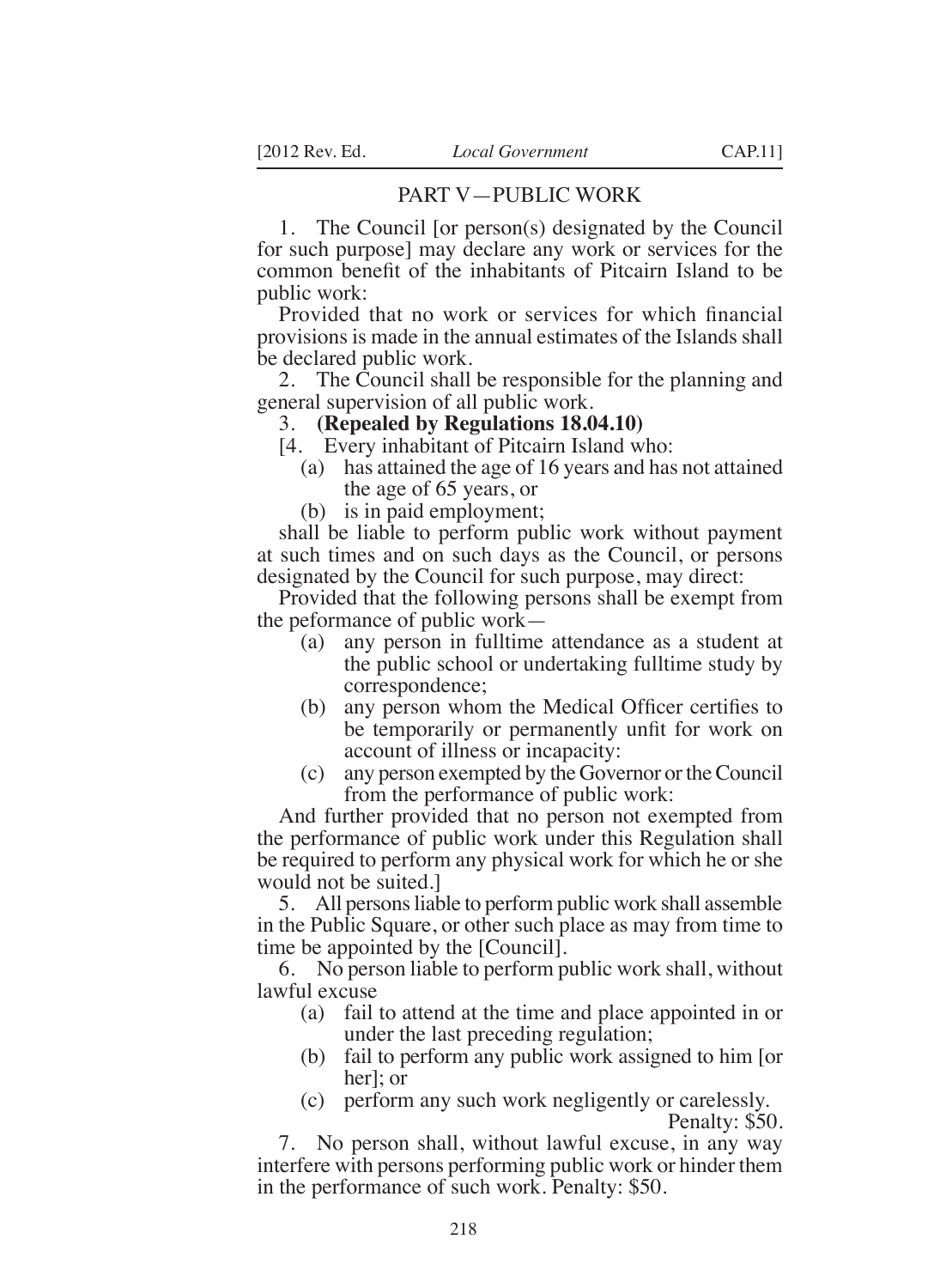$[8,-(1)$  It shall be a function of the Council to oversee the conditions in which children perform paid or unpaid work, and to ensure that children are not exposed to risks to their health, safety and morals in workplaces on the Islands.

(2) The Council shall annually at its frst meeting in each year appoint or reappoint a designated member of the Island Officers to $-$ 

- (a) monitor the work conditions of children on the Islands and ensure that no child is exposed to or engaged in work which, by its nature or the circumstances in which it is carried out, is likely to harm the health, safety or morals of that child.
- (b) report annually to the Island Council on the work conditions of children.

(3) In this Regulation "workplace" means any place in which:

- (a) goods (including food) are manufactured for sale or trade;
- (b) construction of roads, buildings or other structures is being undertaken;
- (c) public work is being carried on under these Regulations;

(d) heavy machinery is being used for any purpose provided that no part of a private home shall be deemed a workplace on account of subparagraph (a) above unless it is a room or area set aside wholly for the manufacture of goods (including food) for sale or trade.]

# **(Amended by Regulations 18.04.10)**

# PART VI—[GOVERNMENT VESSELS, MACHINERY AND EQUIPMENT]

## A—INTER-ISLAND VOYAGES

1. No boat shall be used for the purpose of travelling between Pitcairn Island and any other of the Islands without the approval of the Council which, before granting any such approval, shall satisfy itself that such boat is in a seaworthy condition, adequately manned and provided with suffcient serviceable lifesaving equipment which shall consist of not less than—

- (a) one lifejacket for each occupant of such boat;
- (b) one lifeboat compass;
- (c) one electric lantern with spare battery or one oil lantern with flled oil container;
- (d) one lifeboat sea anchor; and
- (e) six lifeboat smoke signals or fares:

Provided that in the discretion of the Council such smoke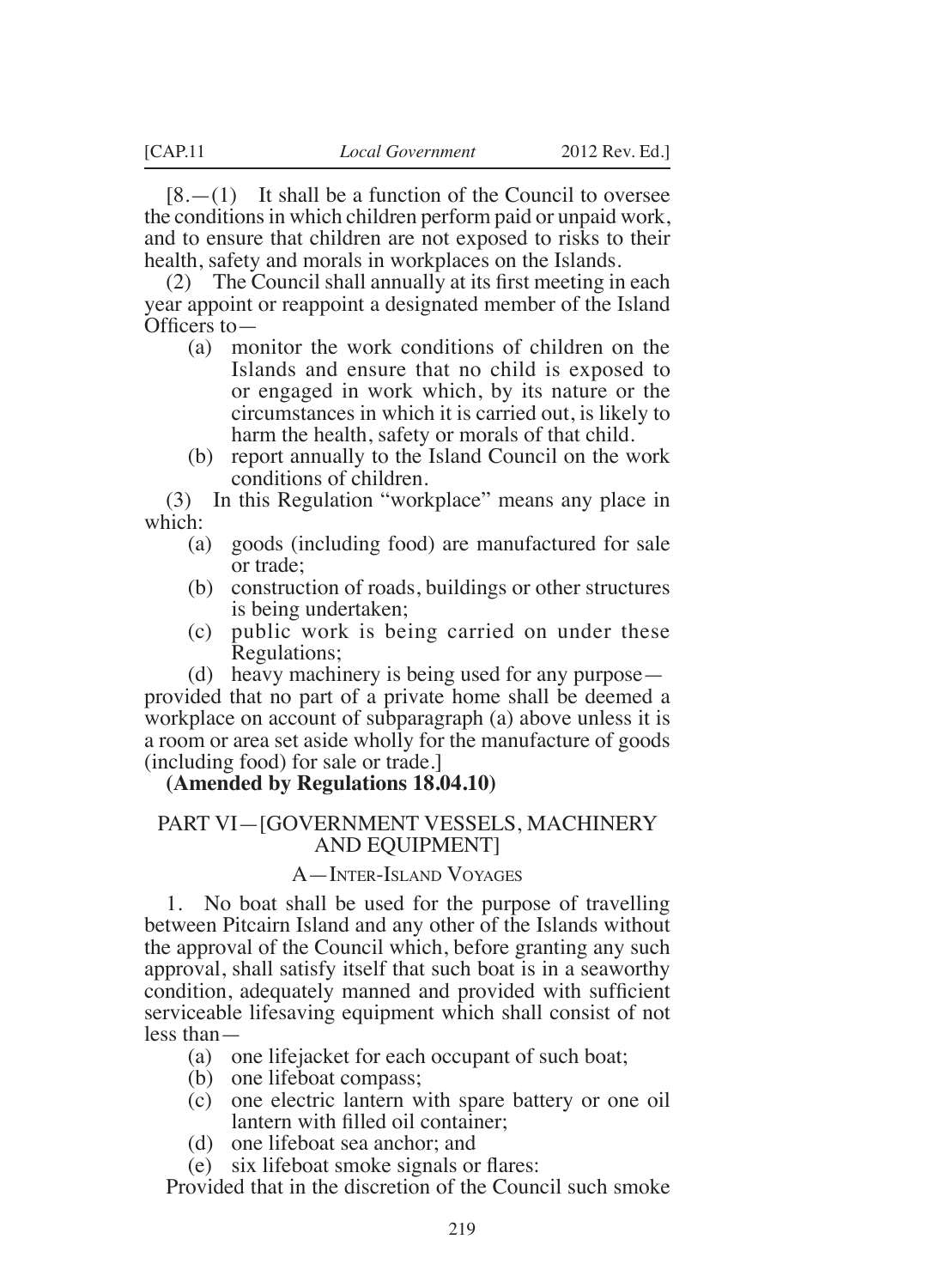signals or fares may be dispensed with in cases of emergency when there are insufficient or no such smoke signals or flares available on Pitcairn Island.

2. In addition to the lifesaving equipment required under the provisions of the last preceding regulation, the Council may require any boat travelling from Pitcairn Island to any other Island to carry a serviceable radio transceiver and prescribe the times at which such boat is to communicate with the Pitcairn Island radio station.

3. No person shall travel between Pitcairn Island and any other of the Islands in any boat either as captain, crew member or passenger except in accordance with the foregoing provisions of this Part of these Regulations. Penalty: \$50.

### B—GENERAL USE AND MANNING OF PUBLIC BOATS

1. The Council shall appoint a captain and crew for each public boat.

- 2. The captain of each public boat shall be responsible—
	- (a) for its navigation, working and safety when on the water, and may refuse to take any person or cargo into such boat unless he considers it safe to do so; and
	- (b) for the landing and discharge of passengers and cargo on to and from such boat.

3. The captain of a public boat shall detail one or more members of the crew in rotation to be responsible for the care of such boat whilst lying alongside any other boat or any ship.

[4. No person shall use any public vessel, machinery or equipment without the permission of the Division Manager (Operations) or, in the case of a vessel, its captain. Penalty: \$50.]

## **(Repealed and replaced by Regulations 18.04.10)**

5. No member of the crew of any public boat shall disobey any lawful order given by the captain thereof or perform any work assigned to him by such captain negligently or carelessly. Penalty: \$20.

6. No person being a passenger in any public boat, shall disobey any lawful order given by the captain thereof. Penalty: \$20.

## C—MAINTENANCE OF PUBLIC BOATS

1. The captain of each long-boat shall be responsible for all minor repairs to and maintenance of such boat.

2. Subject to the provisions of the last preceding regulation, all repairs to and maintenance of public boats shall be carried out by such persons as the Council may from time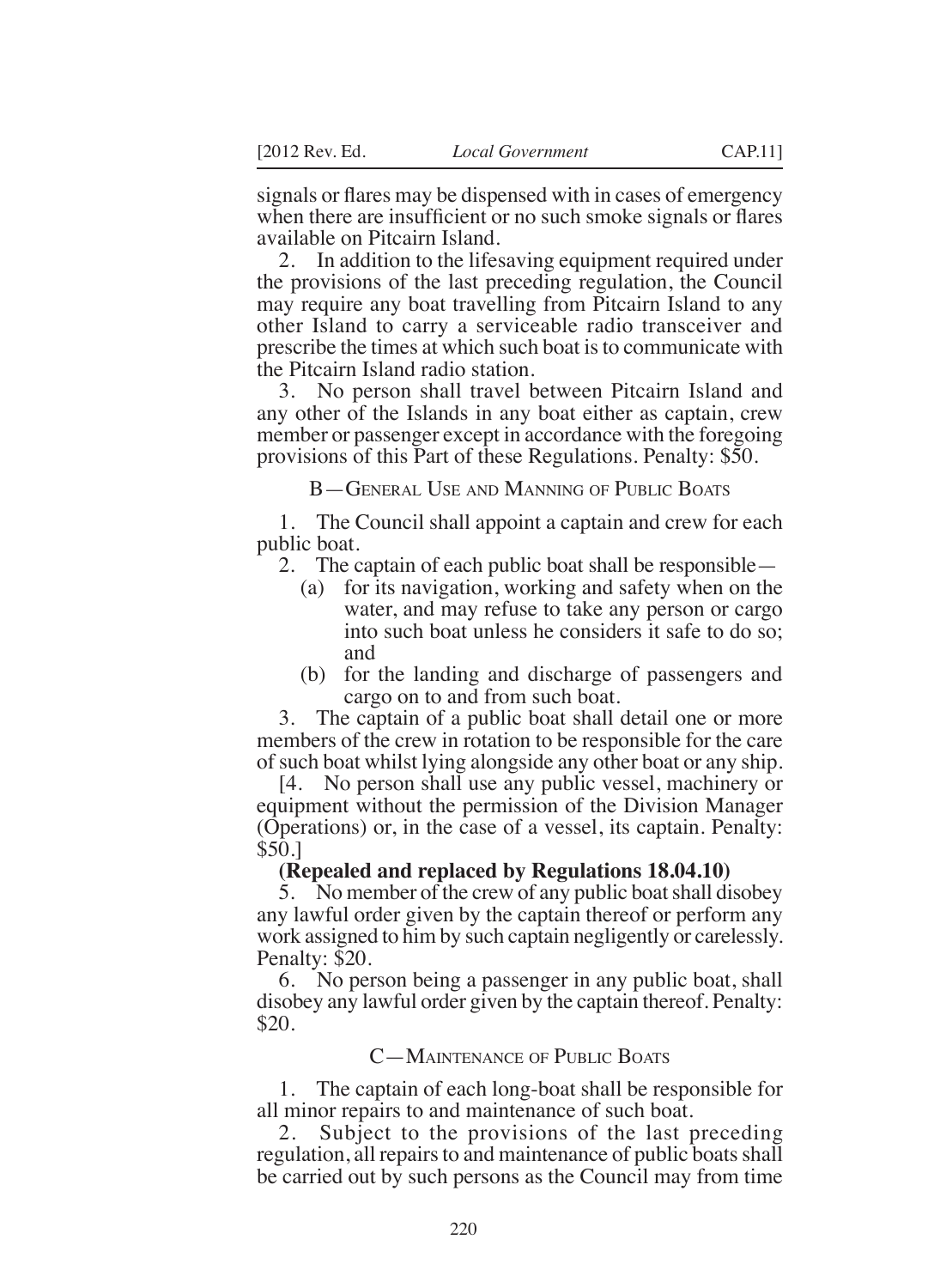to time appoint for that purpose, and whenever any such boat requires repairs the captain thereof shall report that fact to the [Division Manager (Operations)] informing him [or her] of the nature of the repairs required.

# **(Amended by Regulations 18.04.10)**

D—VISITS TO SHIPS [BY CHILDREN]

1. **(Repealed by Regulations 18.04.10)**

2. **(Repealed and replaced by Regulations 18.04.10)**

3. No child [under the age of 16] may visit any overseas ship calling at Pitcairn Island:

Provided that–

- (a) [children of or above the age of 13 years] may, with the consent of the Mayor, visit any such ship at any time outside school hours for the purpose of instruction in the manning of the public boats; and
- (b) with the approval of the Mayor and of the captain of any public boat, any child may visit any such ship in such boat.

## **(Amended by Regulations 16.04.2014)**

4. Notwithstanding any of the provisions of the foregoing regulations in this Part of these Regulations, any person may, with the permission of the Mayor given on the written recommendation of the Medical Officer, visit any overseas ship for the purpose of obtaining medical advice or attention.

5. The parents or guardian of any child shall be responsible for the observance of the provisions of this Part of these Regulations by such child and shall be liable to pay any penalty imposed for any contravention thereof by such child.

6. The captain of each public boat shall not permit any child to enter his boat except in accordance with the provisions of this Part of these Regulations. Penalty: \$5.

# **(Amended by Regulations 18.04.10)**

# PART VII—PUBLIC TELEPHONE

1. No connection may be made to any public telephone line except with the prior approval of the Council which may also, in its discretion, order a disconnection. Penalty: \$10.

2. No person, other than a person approved by the Council for that purpose, shall effect any connection or carry out any maintenance to any public telephone line.

3. The Council shall allot a call signal for each connection to every public telephone line.

4. Any person wishing to convey information of general interest to all persons having connection to any public telephone line may give one sustained ring, in which case all persons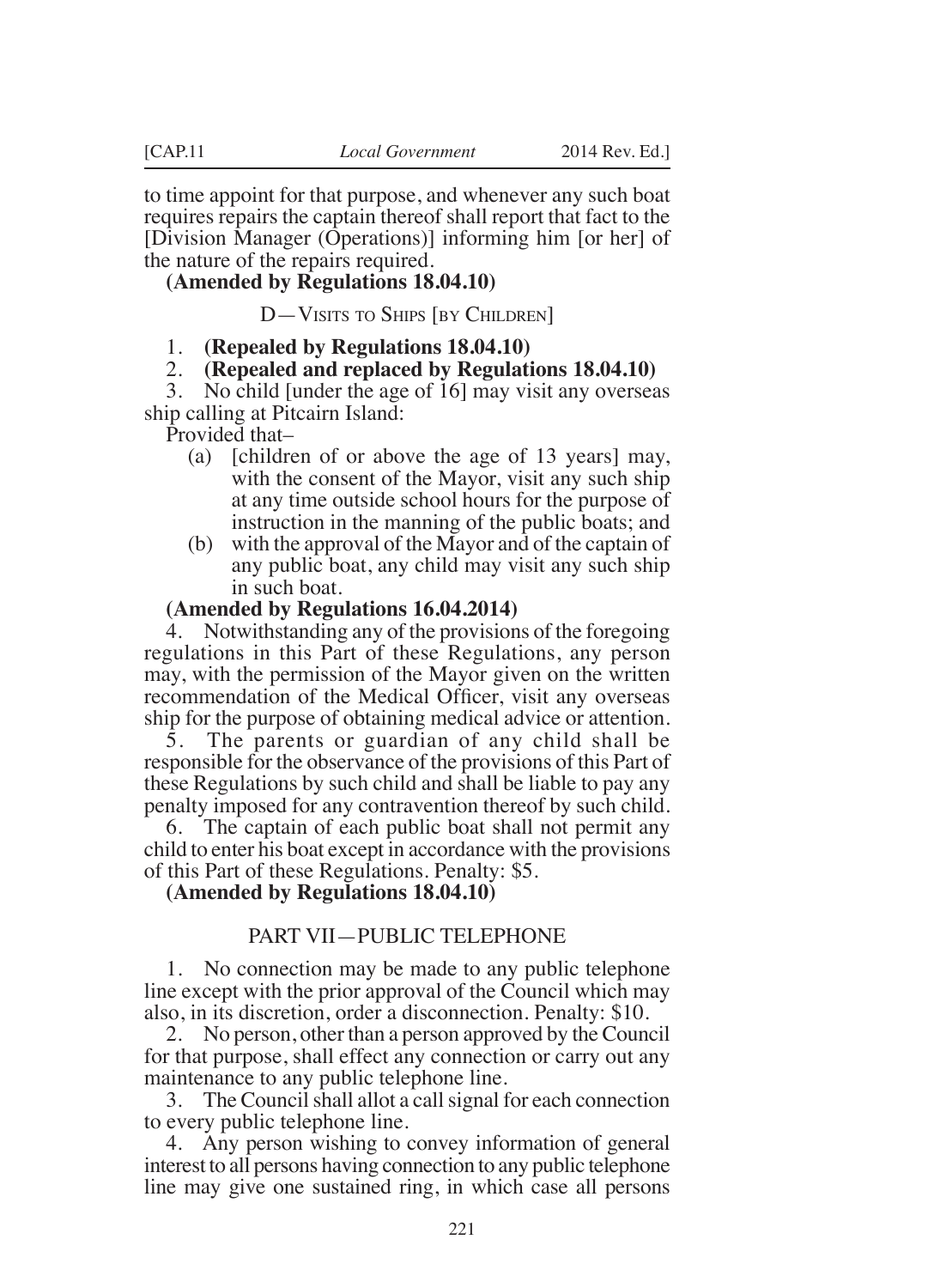having connection to such telephone line may listen in.

5. Except as provided in the last preceding regulation, no person shall listen to any conversation on any public telephone line other than a call made to his or her own connection. Penalty: \$10.

## PART VIII—PUBLIC ELECTRICITY

1. No connection may be made to any public electricity supply except with the prior approval of the Council. Penalty: \$10.

2. The Council shall not approve any connection to the school electricity supply without the prior consent of the Education Officer, or any connection to the radio station electricity supply without the prior consent of the Radio Officer.<br> $3.7$ 

The Council may refuse its approval to the connection of any building to any public electricity supply or order the disconnection of any building from any such supply if, in the opinion of the Council—

- (a) such building is not suitably constructed or is unsound;
- (b such connection is likely to endanger the supply of electricity to, or the safety of, other buildings on the same circuit, or the safety of such circuit; or
- (c) insuffcient generating capacity is available.

4. No person, other than a person authorized by the Chairman, shall effect any connection to, or carry out any maintenance on, any public electricity supply. Penalty: \$20.

5. No person shall—

- (a) use any electrical appliance connected to any public electricity supply after having been warned not to do so by the Chairman or by any person authorized by him in that behalf; or
- (b) use any electricity from any public electricity supply in such a manner as to interfere with the efficiency of such supply. Penalty: \$20.

6. The Chairman or any person duly authorized by him in that behalf may, at all reasonable times as he or she may think ft, enter any building connected to any public electricity supply for the purpose of inspecting or testing any electrical installation therein, and no person shall obstruct or prevent or attempt to prevent him from entering any such building for that purpose. Penalty: \$50.

7. Charges for the supply of electricity from any public electricity supply shall be such as may be prescribed by the Council from time to time and shall be paid monthly.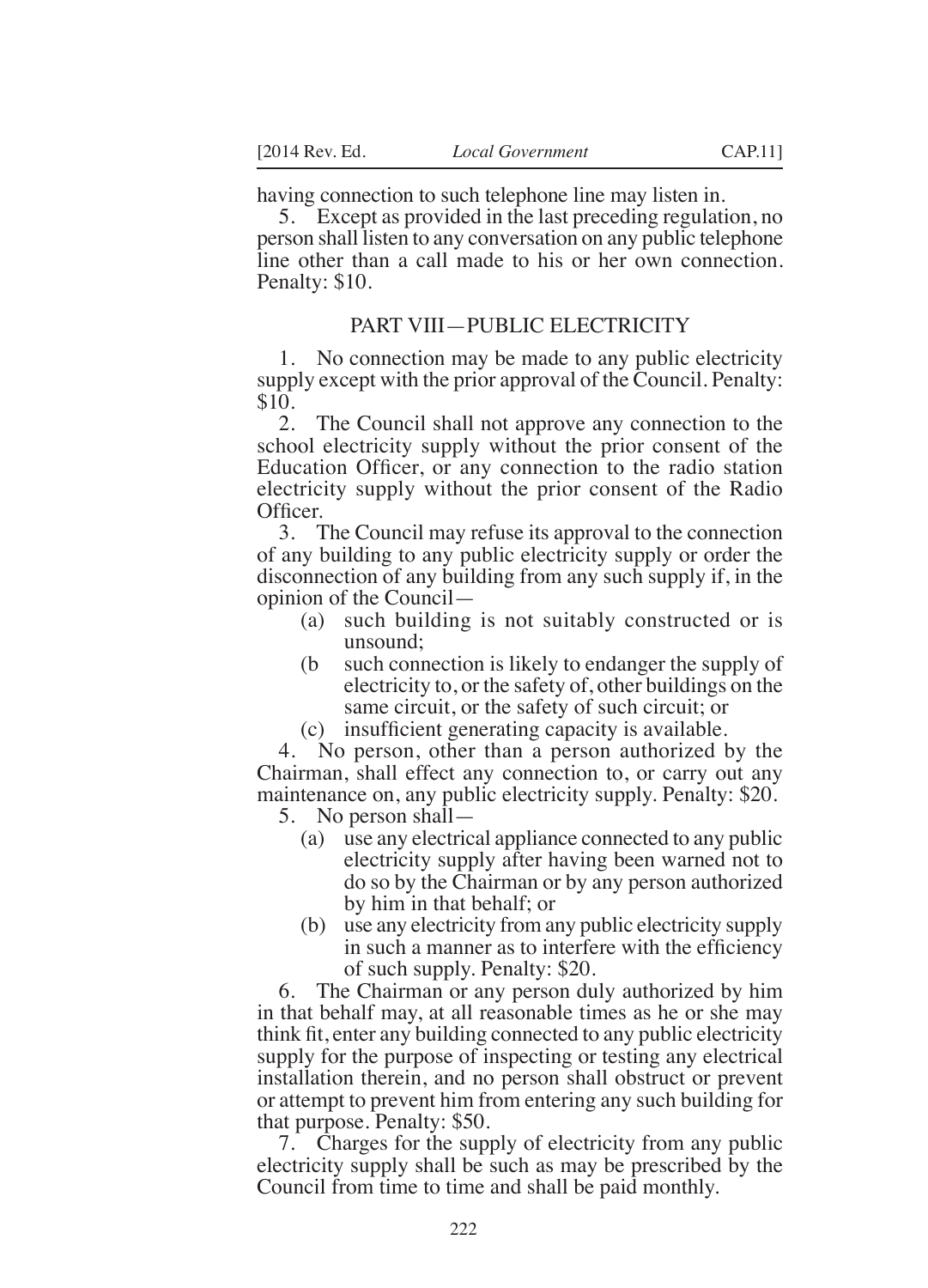# PART IX

### **(Revoked by Prisons Regulations 2003)**

# PART X

### **(Revoked by Firearms (Control) Regulations 2003)**

### PART XI—CONTROL OF TRAFFIC

1. In this Part of these Regulations, unless the context otherwise requires—

- "driver" means the driver of a vehicle and includes the rider of a motor cycle or power cycle; and also includes a person in charge of a vehicle which is being towed; and "drive" has a corresponding meaning;
- "intersection" means the area within the prolongation of the lateral boundary lines of each of two or more intersecting or meeting roads;
- "motor cycle" means a motor vehicle the net weight of which does not exceed eight hundredweight, designed to travel on not more than three wheels;
- "motor vehicle" means any vehicle propelled by mechanical power and constructed for use on roads, and includes a trailer attached to or towed by any such vehicle;
- "vehicle" means any contrivance equipped with wheels, runners or tracks upon which it moves or is moved and includes a bicycle and a wheelbarrow but does not include a push-cart, perambulator, mowing machine or any other contrivance operated or controlled by a pedestrian, whether or not such contrivance is power driven.

2. No person shall drive a motor vehicle of any class upon any road or in any other place to which the public have access unless he is the holder of a driving licence valid in respect of such class of vehicle and issued under the provisions of this Part of these Regulations, or, being the owner of or having charge of any motor vehicle of any class, permit any other person to drive such vehicle on any road unless such other person is the holder of such a driving licence. Penalty: \$50.

3. Every person wishing to drive any class of motor vehicle on any road or in any other place to which the public have access shall apply to the police officer for a licence to drive such class of motor vehicle and the police officer may, subject to any directions of the Council, if he or she is satisfied that such person is—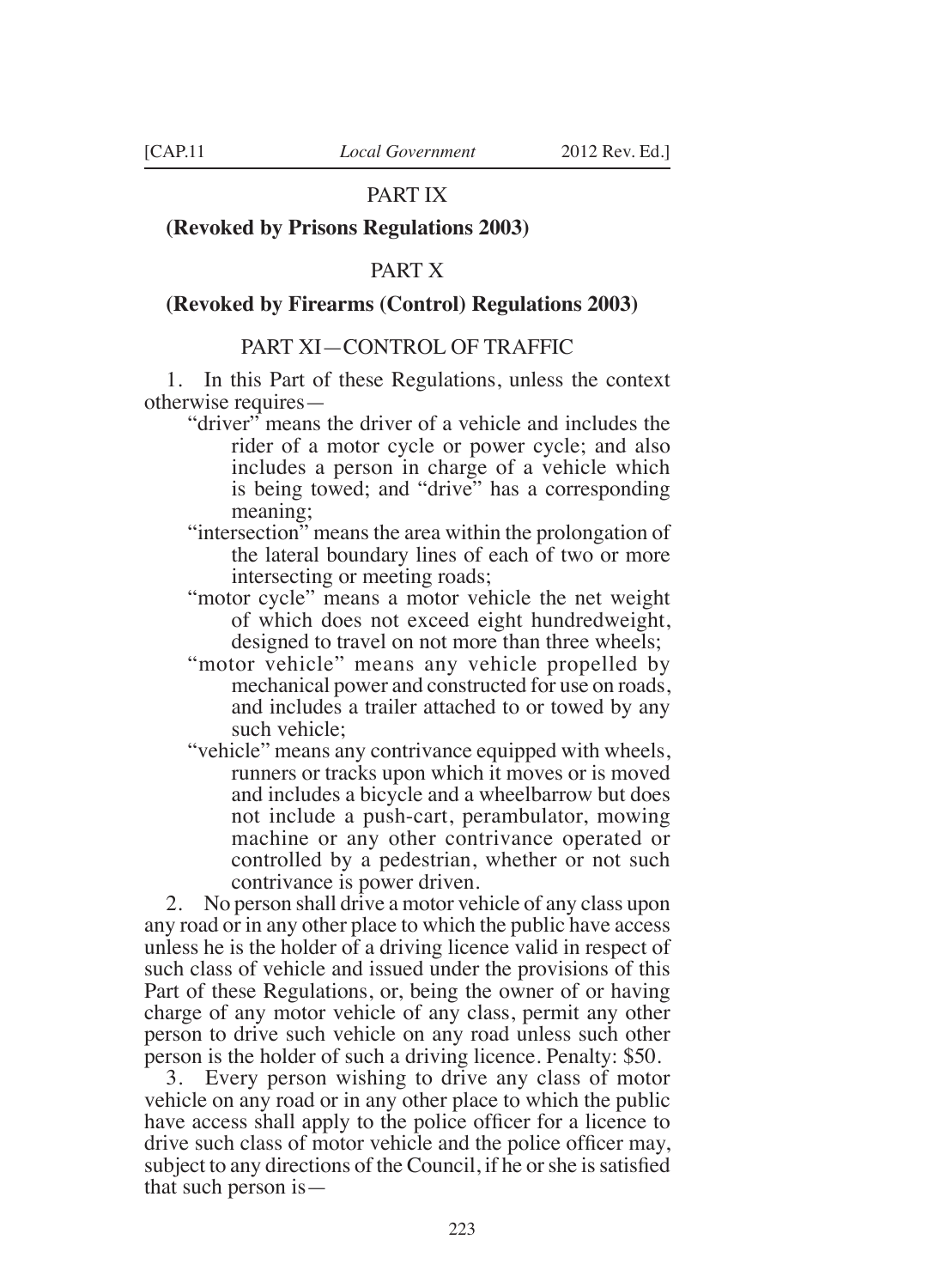- (a) over the age of 15 years;
- (b) not suffering from any disease or physical disability which would be likely to cause the driving by him or her of any motor vehicle of such class to be a source of danger to the public;
- (c) competent to drive a motor vehicle of that class; and
- (d) not disqualifed from holding or obtaining a driving licence by an order made under the provisions of these Regulations;

issue such a person with a driving licence to drive motor vehicles of such class as may be specifed in such licence.

### **(Amended by Regulations 16.06.04)**

3A. Notwithstanding the foregoing provisions of this Part of these Regulations, the police offcer may issue a permit for any period not exceeding three months to any person over the age of 15 years for the purpose of learning to drive a motor vehicle, subject to the conditions that the learner shall not drive any motor vehicle during the currency of such permit—

- (a) unless he or she is directly instructed and supervised by a person of the age of eighteen years or more who has been licensed as a driver for not less than twelve months;
- (b) otherwise than within an area specifcally designated from time to time for the purpose of driving instruction by the Council.

Such permit shall during its currency be deemed to be a valid driving licence for the purpose of Regulation 2 of this Part.

 $[4,-(1)$  Every driving licence issued under the provisions of these regulations shall be valid

- (a) in the case of every permanent resident of the Islands, upon payment of the sum of twenty-fve dollars (\$25.00), for the remainder of his or her lifetime;
- (b) in the case of any other person, upon payment of the sum of ten dollars (\$10.00), until the 31st day of March in the next following year;

in either case, unless withdrawn or cancelled for any cause under any provision of these regulations.

(2) Upon the commencement of this regulation, no refund of any part of any driving licence fee already paid shall become due.

(3) This regulation shall have application with effect from the 1st day of April 2004.]

## **(Revoked and replaced by Regulations 16.06.04)**

5. No person shall drive or ride any vehicle other than a wheelbarrow on any road or in any other place to which the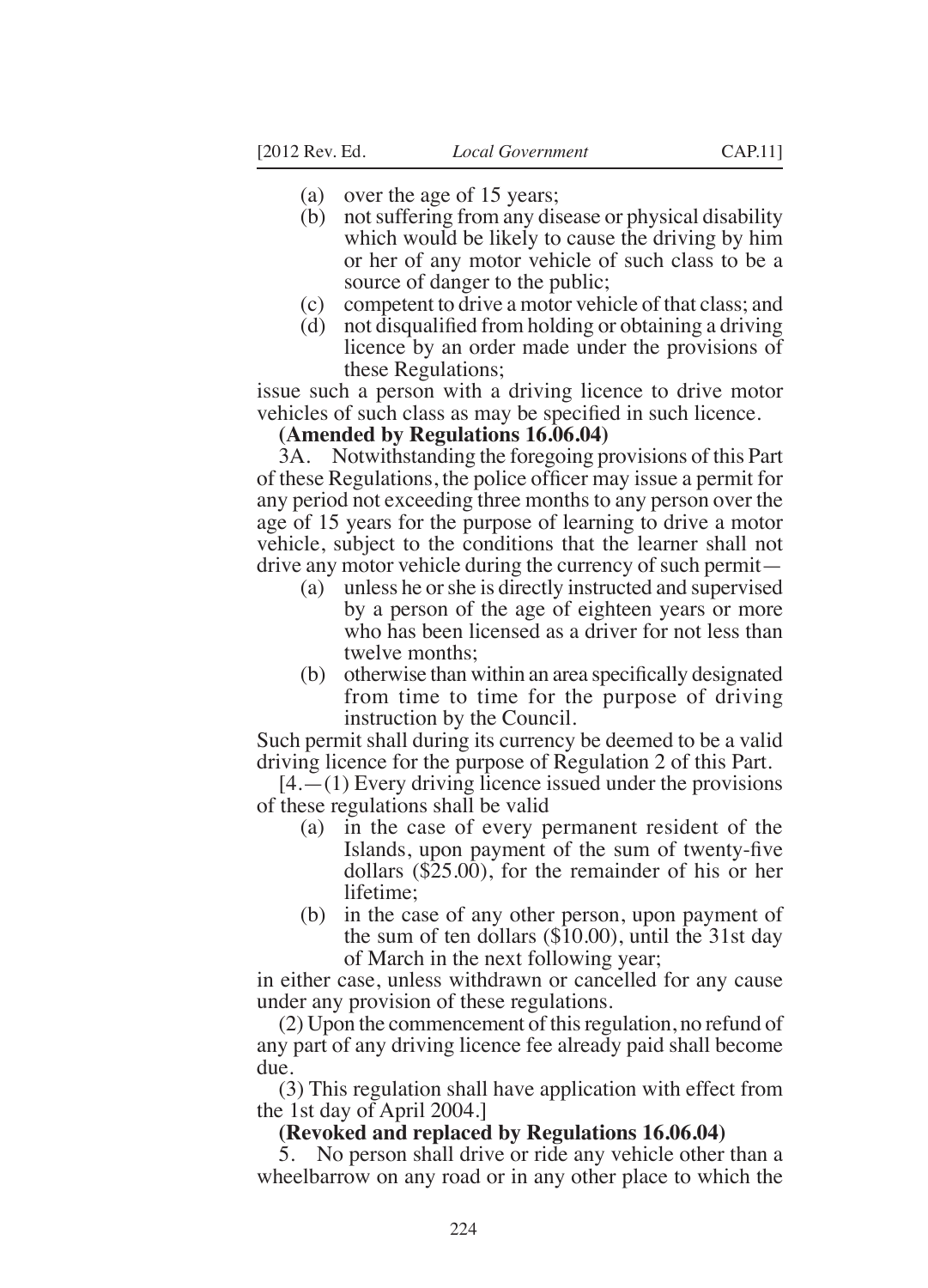public have access at any time between sunset and sunrise unless such vehicle is equipped

- (a) in the case of a motor vehicle, other than a motor cycle, with not less than two headlamps of approximately equal candle power, placed on such vehicle in such a manner that they direct a beam of light in front of the vehicle sufficient to illuminate clearly the road ahead for at least ffty yards; and
- (b) in the case of any other vehicle, other than a wheelbarrow, with one headlamp placed on such vehicle in such a manner as to direct a beam of light ahead of the vehicle of sufficient brilliance to be visible under normal atmospheric conditions for a distance of at least three hundred feet and, in the case of a motor cycle, to illuminate clearly the road ahead for at least fifty yards. Penalty: \$20.

6. No person shall drive or ride any vehicle other than a wheelbarrow at any time between sunset and sunrise on any road or in any other place to which the public have access unless such vehicle is carrying not less than one lamp showing a red light to the rear, of such intensity as to indicate clearly within a reasonable distance its presence on the road to other traffic approaching from behind. Penalty: \$20.

7. No person shall drive or ride any vehicle other than a wheelbarrow on any road or in any other place to which the public have access unless such vehicle is equipped with an instrument capable of giving audible and suffcient warning of its approach or position. Penalty: \$20.

8. No person shall drive or ride any vehicle on any road or in any other place to which the public have access, unless—

- (a) such vehicle is so constructed or designed that the driver or rider thereof, while controlling the vehicle, can have a full view of the road and traffc ahead; and
- (b) if such vehicle is equipped with a windscreen, such windscreen is of safety glass and the vehicle is equipped with an effcient mechanically operated windscreen wiper to prevent interference with the driver's vision by weather conditions. Penalty: \$20.

9.—(1) No person shall drive any motor vehicle on any road or in any other place to which the public have access unless such vehicle is equipped with an efficient braking system so constructed and maintained as to bring the vehicle to a stop in a distance of twenty-fve feet when running at the rate of twenty miles an hour on level ground. Penalty: \$20.

(2) No person shall ride any bicycle on any road or in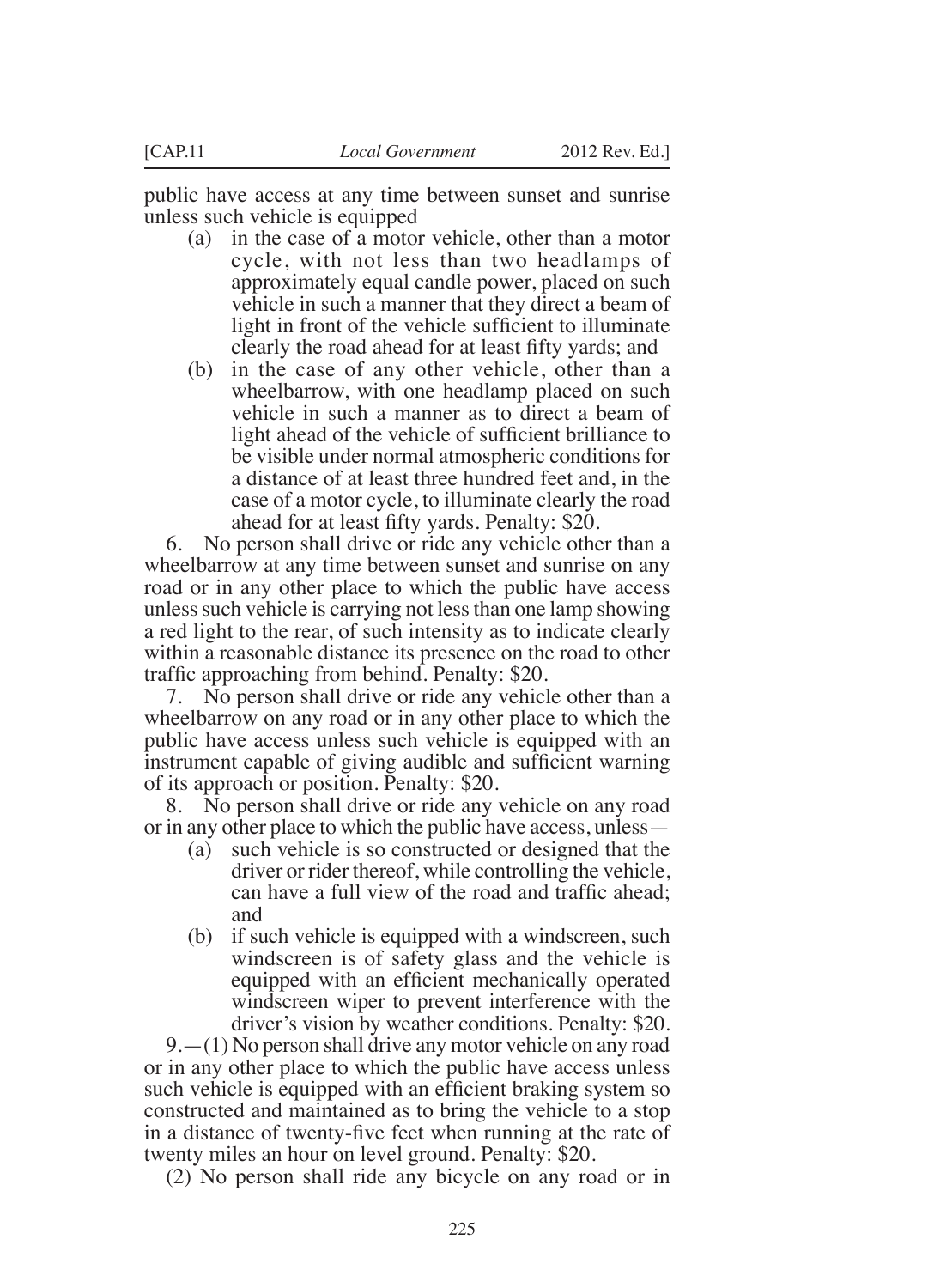any other place to which the public have access unless it is equipped with at least one effcient brake attached thereto and operating on the rear wheel. Penalty: \$20.

10. The load carried by any vehicle shall be so secured that danger is not likely to be caused to any person on a road or in any other place to which the public have access by reason of the load or any part thereof falling from the vehicle. Penalty: \$20.

11. Every part of every braking system and all of the means of operation thereof, all steering gear, all lights, every windscreen wiper and all tyres ftted to a vehicle shall at all times while such vehicle is used on a road or in any other place to which the public have access be maintained in good and effcient order and in such condition as to be free from any defect which might cause danger to any person. Penalty: \$20.

12. No person while driving or riding any vehicle shall be in such a position that he or she cannot have proper control over the vehicle or that he cannot retain a full view of the road and traffic ahead. Penalty: \$20.

13.—(1) No person having charge of any vehicle, whether as owner, driver, rider or otherwise shall cause or permit such vehicle to stand on a road so as to cause any unnecessary obstruction thereof. Penalty: \$20.

(2) Every person being the driver or rider of any vehicle shall, on leaving such vehicle stationary in any road, park such vehicle as far to the left of such road as is practicable. Penalty: \$20.

14. No person shall, except in the case of a vehicle actually engaged in the construction, maintenance or repair of any road, cause any vehicle to travel backwards for a greater distance or time than is necessary for the safety or reasonable convenience of the occupants of that vehicle or of other traffc on the road. Penalty: \$20.

15.—(1) The Island Council shall from time to time by order in writing prescribe the number of persons (whether adults or children) who may be carried as passengers at one time on any motor-cycle or other powered two-wheeled vehicle and in what manner such passengers shall be seated or secured thereon. Penalty \$20.

(2) Not more than one person shall at any one time ride or be carried on any bicycle. Penalty: \$10.

16. No person shall ride, or being the owner or having charge of any vehicle permit any other person to ride, in any insecure position on any vehicle whilst such vehicle is in motion on a road or in any other place to which the public have access. Penalty: \$20.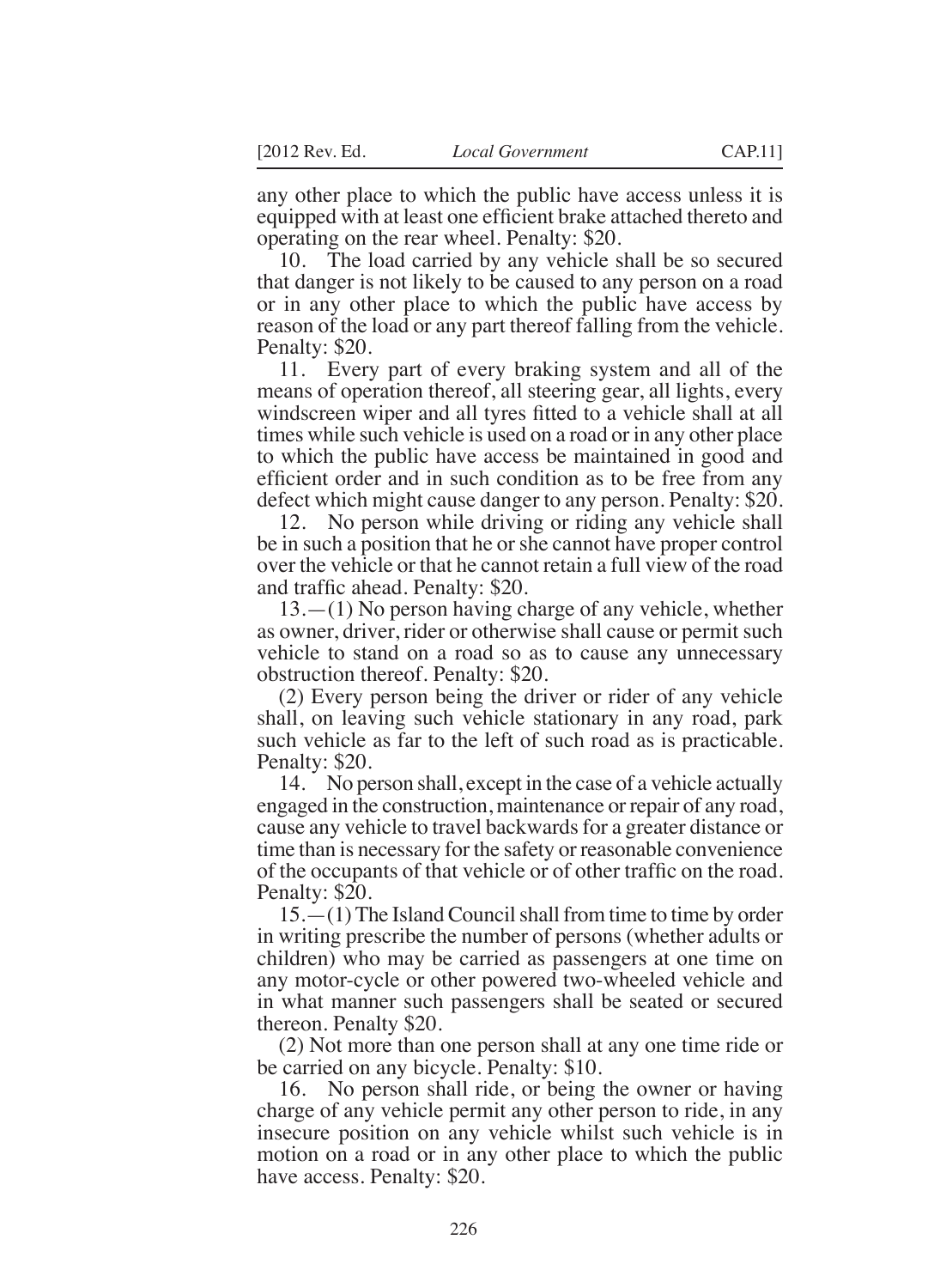17. Subject to the provisions of regulation 18, every vehicle shall be driven or ridden as close to the left side of the road as is practicable. Penalty: \$20.

18. Every vehicle overtaking another vehicle shall be kept to the right-hand side of such vehicle except when the driver or rider of the vehicle being overtaken has signified the intention of turning to the right and has taken up a position on the road leaving ample room for overtaking vehicles to pass on left-hand side. Penalty: \$20.

19. Subject to the provisions of the next succeeding regulation—

- (a) every vehicle meeting any other vehicle or any pedestrian or animal in any road or in any other place to which the public have access shall, where necessary to allow safe passage for any reason, slow down and the driver or rider of an unladen vehicle shall give the right of way to any laden vehicle in such circumstances; and
- (b) vehicles descending a hill shall where necessary give the right of way to ascending vehicles. Penalty: \$20.

20. The driver or rider of any vehicle approaching or crossing an intersection shall give the right of way to any other vehicle approaching or crossing the intersection on his or her right and to any pedestrian crossing the intersection from his or her right and, if necessary, shall stop the vehicle. Penalty: \$20.

21. Where for any reason any vehicle is proceeding at a slow rate of speed which is causing obstruction to other traffc, the driver or rider of such vehicle shall keep as close as practicable to the left-hand side and permit other vehicles to overtake him. Penalty: \$10.

22. No person shall drive or ride any vehicle on any road or in any other place to which the public have access without due care and attention or without reasonable consideration for other persons using such road or place. Penalty: \$50.

23.—(1) No person shall drive any motor vehicle on a road or in any other place to which the public have access at a speed greater than 30 miles per hour.

(2) No person shall drive any motor vehicle on a road or in any other place to which the public have access recklessly or at a speed or in a manner which is dangerous to the public having regard to all the circumstances of the case, including the nature, condition and use of such road or place and the amount of traffc which is actually at the time or which might reasonably be expected to be on or in such road or place. Penalty: \$100 or 40 days' imprisonment.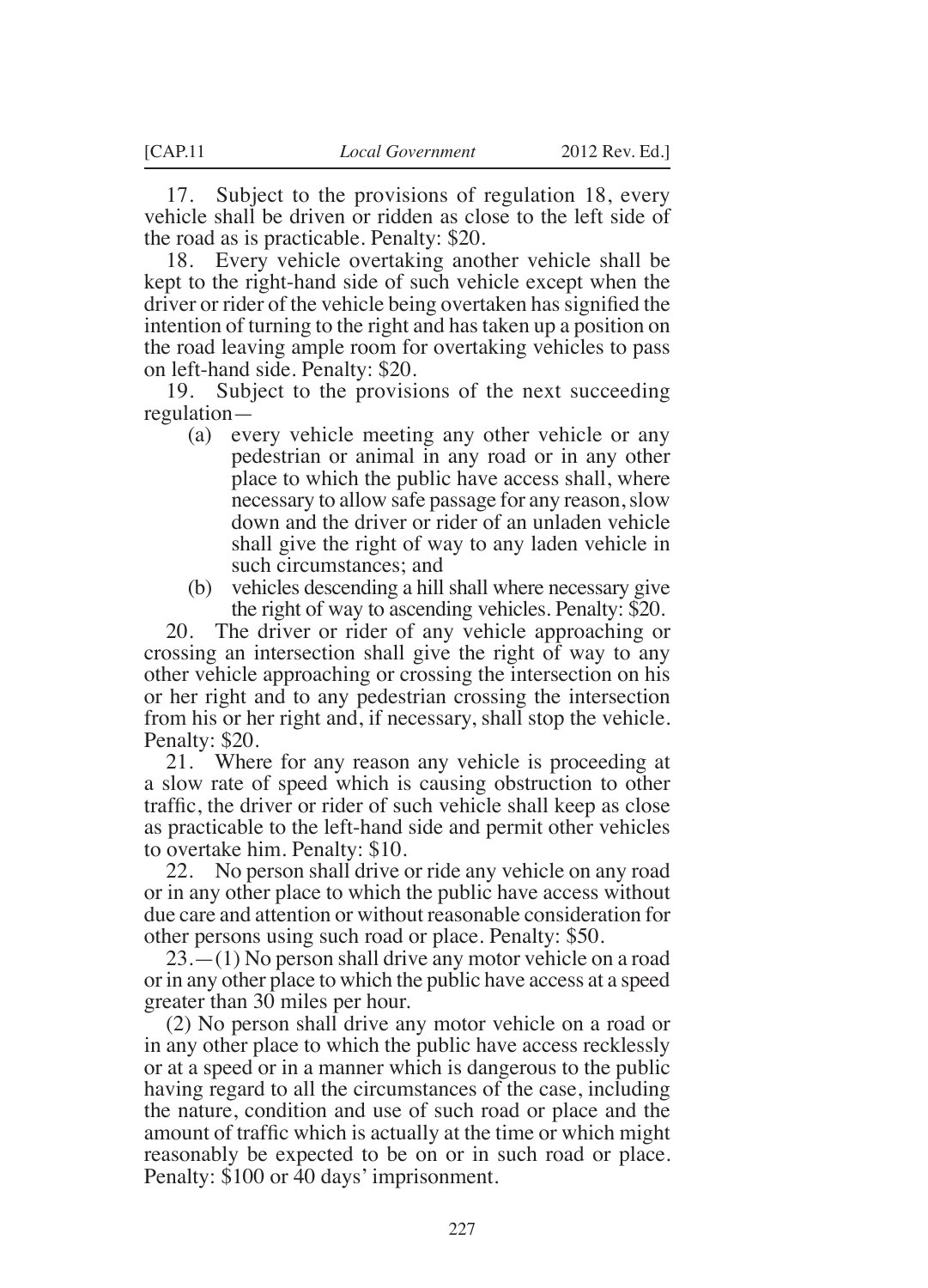24. On the conviction of any person under the provisions of regulation 23, the Court may, in addition to any penalty imposed under that regulation, order that the person convicted be disqualifed from holding or obtaining a driving licence, either absolutely or in respect of any particular class or description of motor vehicles, for such period as the Court shall think ft:

Provided that—

- (a) such period of disqualifcation shall not, in the case of a frst conviction for any such offence, exceed a period of two years; and
- (b) any person disqualifed under the provisions of this regulation, at any time after the expiration of six months from the date of such order of disqualification, may apply to the Council for removal of the disqualifcation, and the Council may as it thinks proper, having regard to the character of the person disqualifed and his or her conduct subsequent to the making of such order, the nature of the offence and any other circumstances of the case, either by order remove the disqualifcation as from such date as the Council may direct or refuse the application.

## **[PART XII – OUTDOOR LIGHTING**

1. Except as provided under regulation 5 or specifcally permitted by the Island Council, all outdoor lighting must meet the general requirements specifed in regulation 2, as well as any applicable specific requirements in regulations  $3 - 4$ .

2. The general requirements are:

- a. Lights must be of a type approved by Council in accordance with regulation 6.
- b. Any LED lights must be of a colour temperature of 3000k or less.
- c. Lights must be installed to shine below the horizontal.

3. The following requirements apply to all outdoor lights on public property, including street lights:

- a. New outdoor lights may only be installed where the Island Council, on the advice of the Environment, Conservation and Natural Resources Division and the Operations Division, considers that lighting is necessary in the public interest, having due regard to Pitcairn Island's status as a Dark Sky Sanctuary.
- b. All street lights must be fully shielded LED lights, of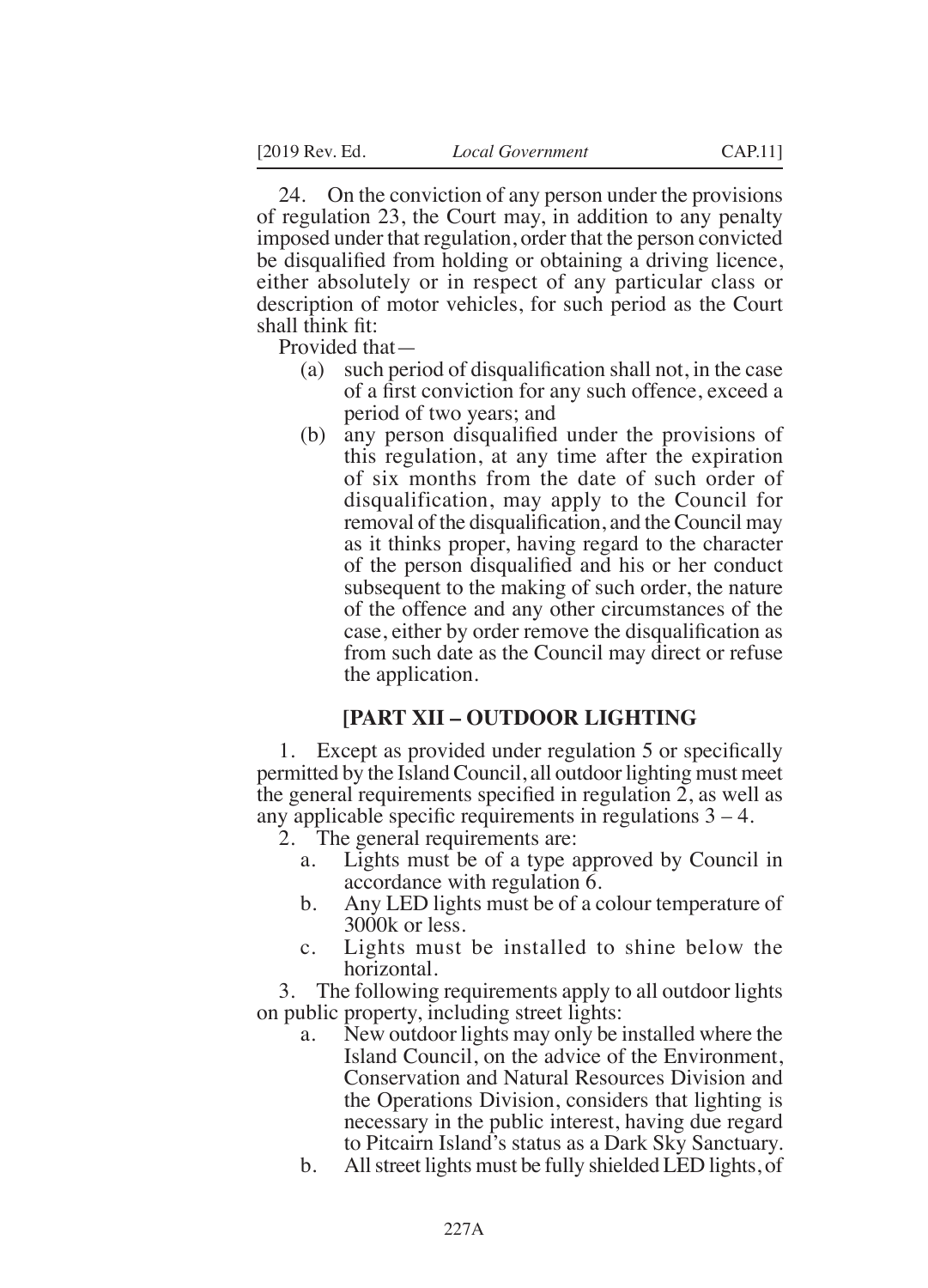a type approved by the Island Council in accordance with regulation 6.

- c. No outdoor lights, except security lights, may be illuminated between 10.30pm and 6.00am.
- d. Any security light must be motion-activated.

4. The following requirements apply to outdoor lights on private property:

- a. All security lights must be motion-activated.
- b. Signage lights must only be installed with permission of the Island Council.
- c. No signage lights may be illuminated between 10.30pm and 6.00am.

5. Floodlights at Bounty Bay may be illuminated from time to time for limited periods, during high sea and emergency conditions, as required for the health and safety of any person.

6. The Island Council may approve types of outdoor lights for general or specifed uses only where it considers that such approval will meet the applicable requirements of the International Dark Sky Association in relation to Dark Sky Sanctuaries.

7. No person shall, without reasonable excuse, cause outdoor lights to be installed or illuminated except in accordance with these regulations. Penalty: \$100]

**(Part XII inserted by Regulatons 7.11.18)**